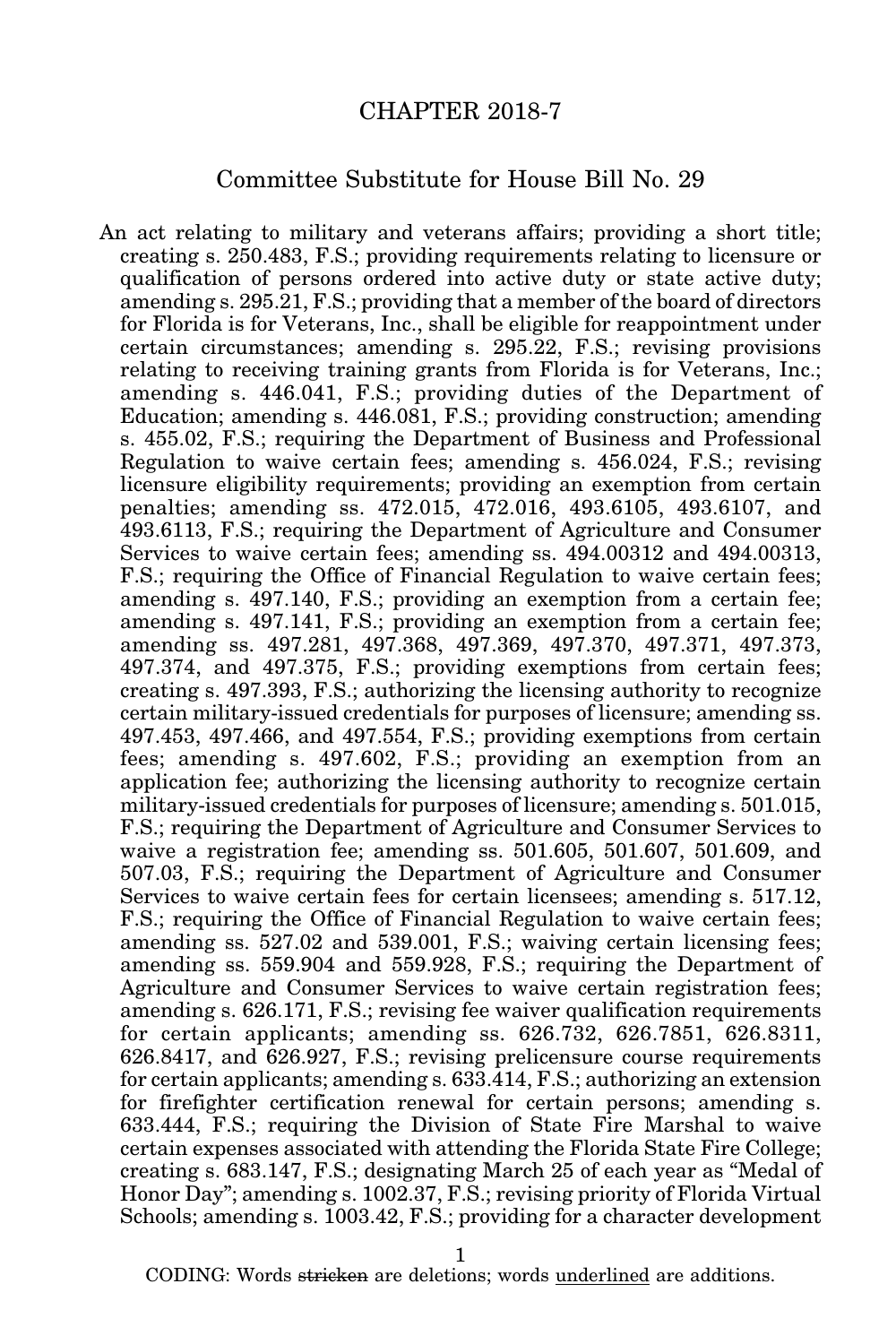program that incorporates the values of the Congressional Medal of Honor; amending s. 1012.55, F.S.; requiring the State Board of Education to issue a temporary certificate in educational leadership to certain persons; revising certain exemptions from requirements for teacher certification for certain individuals; amending s. 1012.56, F.S.; requiring the State Board of Education to adopt certain rules; amending s. 1012.59, F.S.; requiring the State Board of Education to waive certain fees; providing an effective date.

Be It Enacted by the Legislature of the State of Florida:

Section 1. This act may be cited as the "Don Hahnfeldt Veteran and Military Family Opportunity Act."

Section 2. Section 250.483, Florida Statutes, is created to read:

250.483 Active duty; licensure or qualification.—

(1) If a member of the Florida National Guard or the United States Armed Forces Reserves seeking licensure or qualification for a trade, occupation, or profession is ordered into state active duty or into active duty as defined in this chapter, and his or her period of training, study, apprenticeship, or practical experience is interrupted or the start thereof is delayed, he or she is entitled to licensure or qualification under the laws covering his or her licensure or qualification at the time of entrance into active duty pursuant to subsection (2).

(2) A board of examiners or other qualification board regulated under general law shall accept periods of training and practical experience in the Florida National Guard or the United States Armed Forces Reserves in place of the interrupted or delayed periods of training, study, apprenticeship, or practical experience if the board finds the standard and type of work or training performed in the Florida National Guard or the United States Armed Forces Reserves to be substantially the same as the standard and type required under the laws of this state.

(3) A member of the National Guard or the United States Armed Forces Reserves must request licensure or qualification pursuant to this section by the respective board of examiners or other qualification board within 6 months after release from active duty with the Florida National Guard or the United States Armed Forces Reserves.

Section 3. Paragraph (c) of subsection (4) of section 295.21, Florida Statutes, is amended to read:

295.21 Florida Is For Veterans, Inc.—

(4) GOVERNANCE.—

(c) Each member of the board of directors shall be appointed for a term of 4 years, except that, to achieve staggered terms, the initial appointees of the

2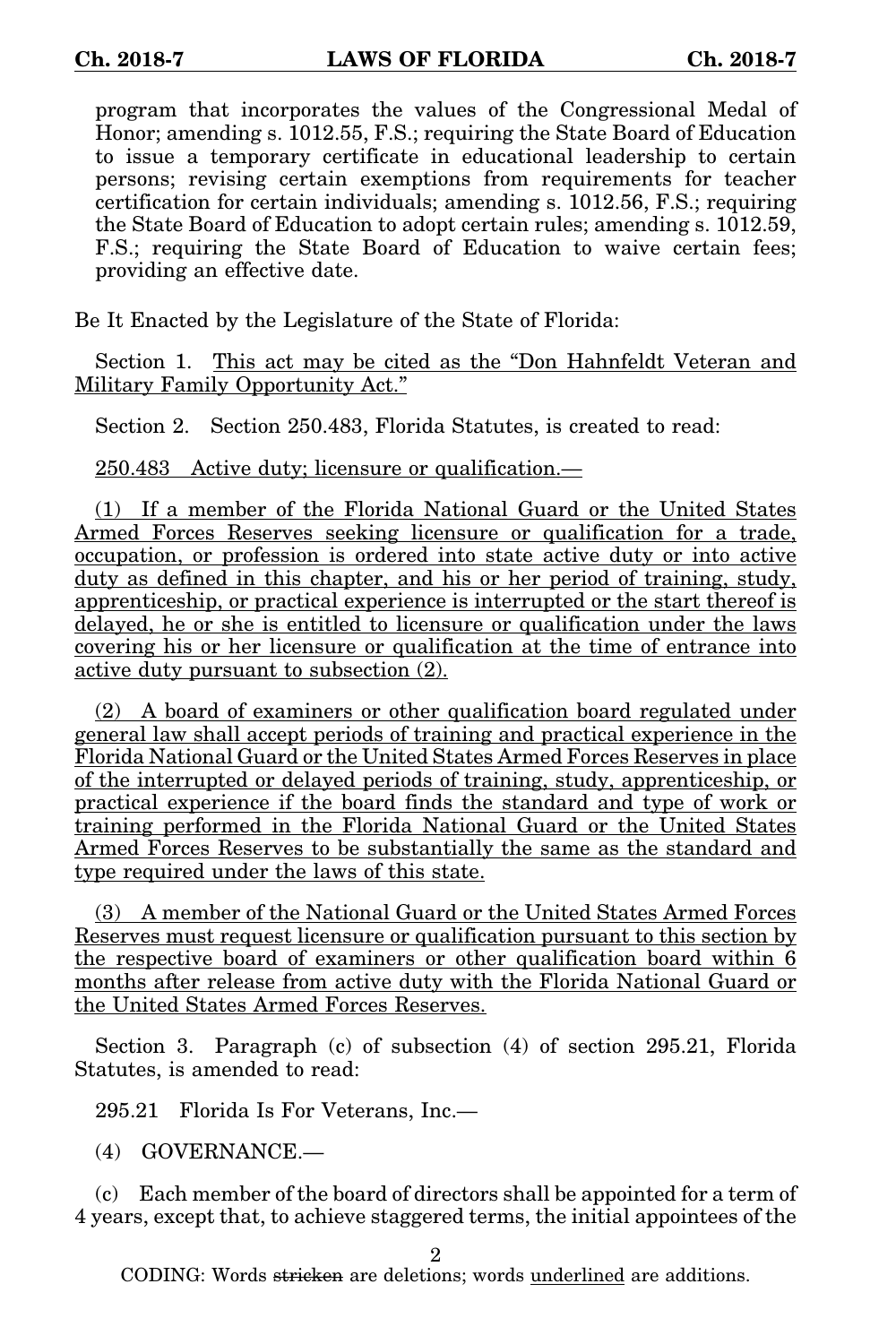Governor shall serve terms of 2 years. A member is eligible ineligible for reappointment to the board except that a member appointed to a term of 2 years or less may be reappointed for one an additional term of 4 years. The initial appointments to the board must be made by July 15, 2014. Vacancies on the board shall be filled in the same manner as the original appointment. A vacancy that occurs before the scheduled expiration of the term of the member shall be filled for the remainder of the unexpired term.

Section 4. Paragraphs (d) and (e) of subsection (3) of section 295.22, Florida Statutes, are amended to read:

295.22 Veterans Employment and Training Services Program.—

(3) ADMINISTRATION.—Florida Is For Veterans, Inc., shall administer the Veterans Employment and Training Services Program and perform all of the following functions:

(d) Create a grant program to provide funding to assist veterans in meeting the workforce-skill needs of businesses seeking to hire, promote, or generally improve specialized skills of veterans, establish criteria for approval of requests for funding, and maximize the use of funding for this program. Grant funds may be used only in the absence of available veteranspecific federally funded programs. Grants may fund specialized training specific to a particular business.

1. Grant funds may be allocated to any training provider selected by the business, including a career center, a Florida College System institution, a state university, or an in-house training provider of the business. If grant funds are used to provide a technical certificate, a licensure, or a degree, funds may be allocated only upon a review that includes, but is not limited to, documentation of accreditation and licensure. Instruction funded through the program terminates when participants demonstrate competence at the level specified in the request but may not exceed 12 48 months. Preference shall be given to target industry businesses, as defined in s. 288.106, and to businesses in the defense supply, cloud virtualization, or commercial aviation manufacturing industries.

2. Costs and expenditures for the grant program must be documented and separated from those incurred by the training provider. Costs and expenditures shall be limited to \$8,000 per veteran trainee. Qualified businesses must cover the entire cost for all of the training provided before receiving reimbursement from the corporation equal to 50 percent of the cost to train a veteran who is a permanent, full-time employee. Eligible costs and expenditures include:

- a. Tuition and fees.
- b. Curriculum development.

b.e. Books and classroom materials.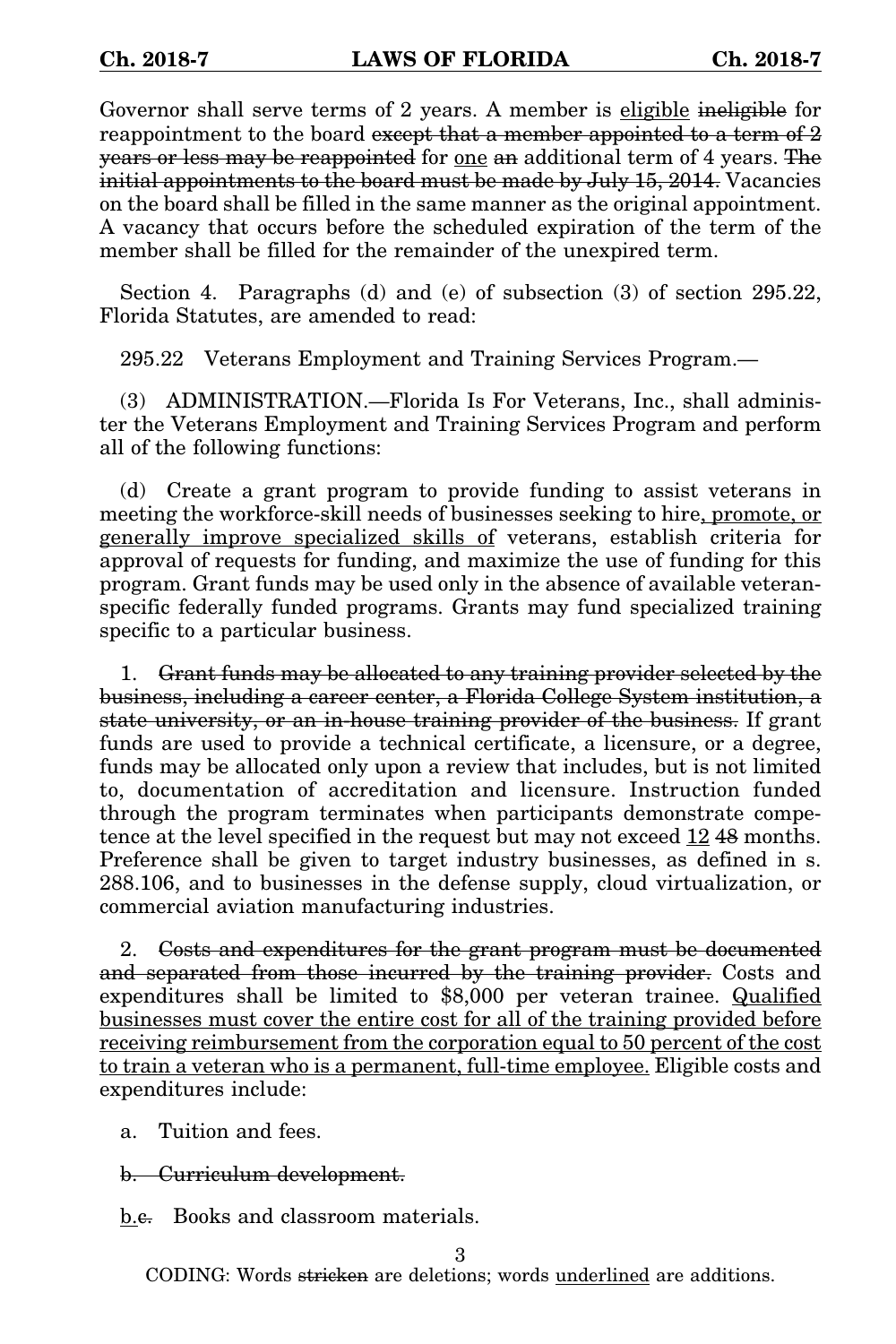c.d. Rental fees for facilities at public colleges and universities, including virtual training labs.

e. Overhead or indirect costs not to exceed 5 percent of the grant amount.

3. Before funds are allocated for a request pursuant to this section, the corporation shall prepare a grant agreement between the business requesting funds, the educational institution or training provider receiving funding through the program, and the corporation. Such agreement must include, but need not be limited to:

a. Identification of the personnel necessary to conduct the instructional program, instructional program description, and any vendors used to conduct the instructional program the qualifications of such personnel, and the respective responsibilities of the parties for paying costs associated with the employment of such personnel.

b. Identification of the match provided by the business, including cash and in-kind contributions, equal to at least 50 percent of the total grant amount.

b.e. Identification of the estimated duration of the instructional program.

c.d. Identification of all direct, training-related costs.

d.e. Identification of special program requirements that are not otherwise addressed in the agreement.

e.f. Permission to access aggregate information specific to the wages and performance of participants upon the completion of instruction for evaluation purposes. The agreement must specify that any evaluation published subsequent to the instruction may not identify the employer or any individual participant.

4. A business may receive a grant under the Quick-Response Training Program created under s. 288.047 and a grant under this section for the same veteran trainee. If a business receives funds under both programs, one grant agreement may be entered into with CareerSource Florida, Inc., as the grant administrator.

(e) Contract with one or more entities to administer an entrepreneur initiative program for veterans in this state which connects business leaders in the state with veterans seeking to become entrepreneurs.

1. The corporation shall award each contract in accordance with the competitive bidding requirements in s. 287.057 to one or more public or private entities universities that:

4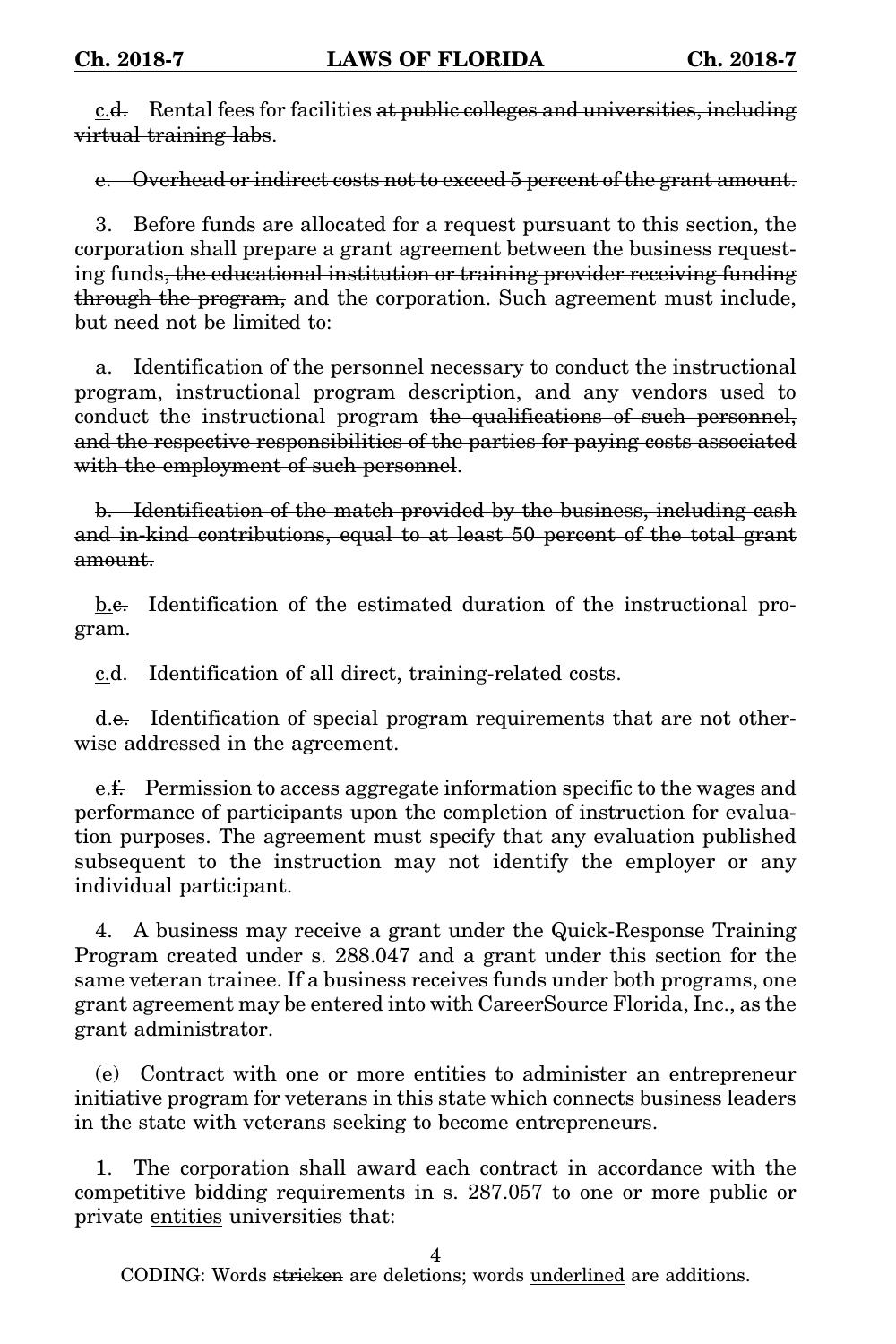a. Demonstrate the ability to implement the program and the commitment of university resources, including financial resources, to such programs.

b. Have a demonstrated experience working with military and veteran entrepreneurs resource center.

c. Have a regional small business development center in the Florida Small Business Development Center Network.

c.d. As determined by the corporation, have been nationally recognized for their performance in assisting entrepreneurs to launch successful businesses in the state commitment to the military and veterans.

2. Each contract must include performance metrics, including a focus on employment and business creation. Each university must coordinate with any entrepreneurship center located at the university. The entity university may also work with a university or college an entity offering related programs to refer veterans or to provide services. The entrepreneur initiative program may include activities and assistance such as peer-topeer learning sessions, mentoring, technical assistance, business roundtables, networking opportunities, support of student organizations, speaker series, or other tools within a virtual environment.

Section 5. Subsections (7) through (12) of section 446.041, Florida Statutes, are renumbered as subsections (8) through (13), respectively, and a new subsection (7) is added to that section, to read:

446.041 Apprenticeship program, duties of the department.—The department shall:

(7) Lead and coordinate outreach efforts to educate veterans about apprenticeship and career opportunities.

Section 6. Subsection (4) is added to section 446.081, Florida Statutes, to read:

446.081 Limitation.—

(4) Nothing in ss. 446.011-446.092 or in any rules adopted or contained in any approved apprentice agreement under such sections invalidates any special provision for veterans, minority persons, or women in the standards, qualifications, or operation of the apprenticeship program which is not otherwise prohibited by any applicable general law, rule, or regulation.

Section 7. Subsections (1) and (2) of section 455.02, Florida Statutes, are amended to read:

455.02 Licensure of members of the Armed Forces in good standing and their spouses or surviving spouses with administrative boards or programs.

5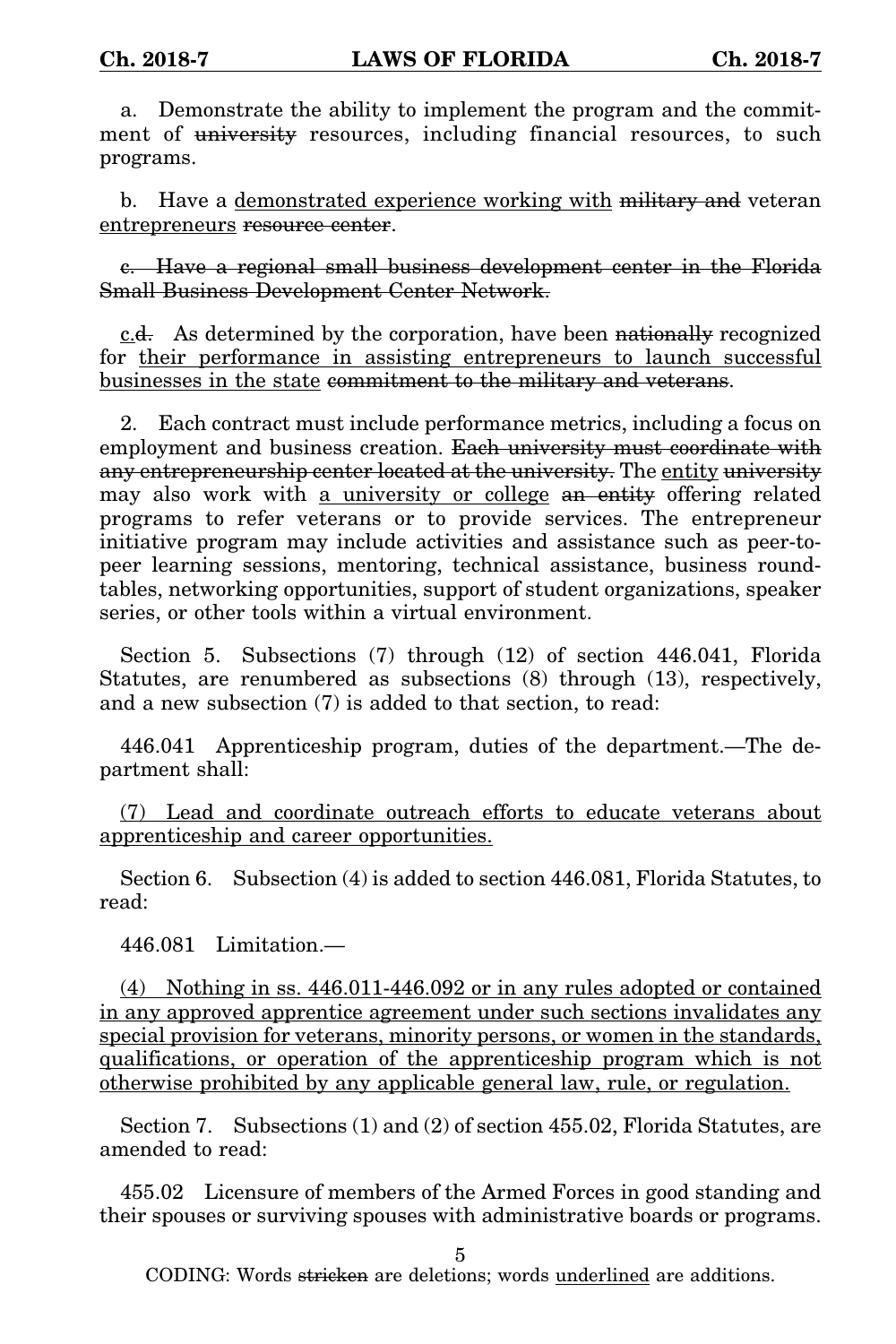(1) Any member of the United States Armed Forces of the United States now or hereafter on active duty who, at the time of becoming such a member, was in good standing with any of the boards or programs listed in s. 20.165 and was entitled to practice or engage in his or her profession or occupation vocation in the state shall be kept in good standing by the applicable board or program, without registering, paying dues or fees, or performing any other act on his or her part to be performed, as long as he or she is a member of the United States Armed Forces of the United States on active duty and for a period of 2 years after discharge from active duty as a member of the Armed Forces of the United States, if he or she is not engaged in his or her licensed profession or vocation in the private sector for profit. A member, during active duty and for a period of 2 years after discharge from active duty, engaged in his or her licensed profession or occupation in the private sector for profit in this state must complete all license renewal provisions except remitting the license renewal fee, which shall be waived by the department.

(2) A spouse of a member of the Armed Services of the United States Armed Forces who is married to a member during a period of active duty, or a surviving spouse of a member who at the time of death was serving on active duty, who is in good standing with any of the boards or programs listed in s. 20.165 shall be kept in good standing by the applicable board or program as described in subsection (1) and shall be exempt from licensure renewal provisions, but only in cases of his or her absence from the state because of his or her spouse's duties with the United States Armed Forces. The department or the appropriate board or program shall waive any license renewal fee for such spouse when he or she is present in this state because of such member's active duty and for a surviving spouse of a member who at the time of death was serving on active duty and died within the 2 years preceding the date of renewal.

Section 8. Paragraphs (a) and (b) of subsection (3) and paragraph (j) of subsection (4) of section 456.024, Florida Statutes, are amended, and subsection (5) is added to that section, to read:

456.024 Members of Armed Forces in good standing with administrative boards or the department; spouses; licensure.—

(3)(a) A person is eligible for licensure as a health care practitioner in this state if he or she:

1. Serves or has served as a health care practitioner in the United States Armed Forces, the United States Reserve Forces, or the National Guard;

2. Serves or has served on active duty with the United States Armed Forces as a health care practitioner in the United States Public Health Service; or

3. Is a health care practitioner, other than a dentist, in another state, the District of Columbia, or a possession or territory of the United States and is

6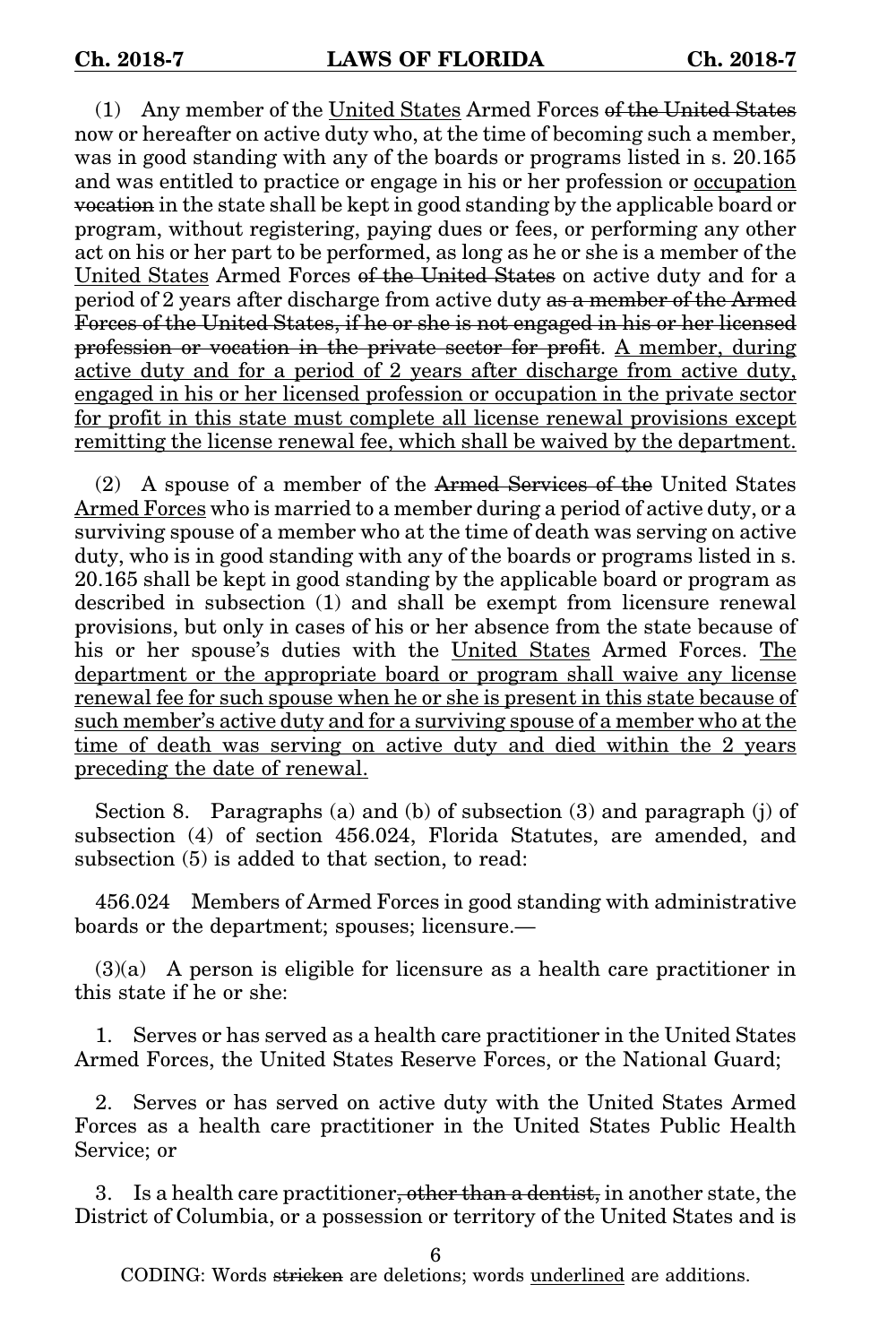the spouse of a person serving on active duty with the United States Armed Forces.

The department shall develop an application form, and each board, or the department if there is no board, shall waive the application fee, licensure fee, and unlicensed activity fee for such applicants. For purposes of this subsection, "health care practitioner" means a health care practitioner as defined in s. 456.001 and a person licensed under part III of chapter 401 or part IV of chapter 468.

(b) The board, or the department if there is no board, shall issue a license to practice in this state to a person who:

1. Submits a complete application.

2. If he or she is a member of the United States Armed Forces, the United States Reserve Forces, or the National Guard, submits proof that he or she has received an honorable discharge within 6 months before, or will receive an honorable discharge within 6 months after, the date of submission of the application.

3.a. Holds an active, unencumbered license issued by another state, the District of Columbia, or a possession or territory of the United States and who has not had disciplinary action taken against him or her in the 5 years preceding the date of submission of the application;

b. Is a military health care practitioner in a profession for which licensure in a state or jurisdiction is not required to practice in the United States Armed Forces, if he or she submits to the department evidence of military training or experience substantially equivalent to the requirements for licensure in this state in that profession and evidence that he or she has obtained a passing score on the appropriate examination of a national or regional standards organization if required for licensure in this state; or

c. Is the spouse of a person serving on active duty in the United States Armed Forces and is a health care practitioner in a profession, excluding dentistry, for which licensure in another state or jurisdiction is not required, if he or she submits to the department evidence of training or experience substantially equivalent to the requirements for licensure in this state in that profession and evidence that he or she has obtained a passing score on the appropriate examination of a national or regional standards organization if required for licensure in this state.

4. Attests that he or she is not, at the time of submission of the application, the subject of a disciplinary proceeding in a jurisdiction in which he or she holds a license or by the United States Department of Defense for reasons related to the practice of the profession for which he or she is applying.

5. Actively practiced the profession for which he or she is applying for the 3 years preceding the date of submission of the application.

7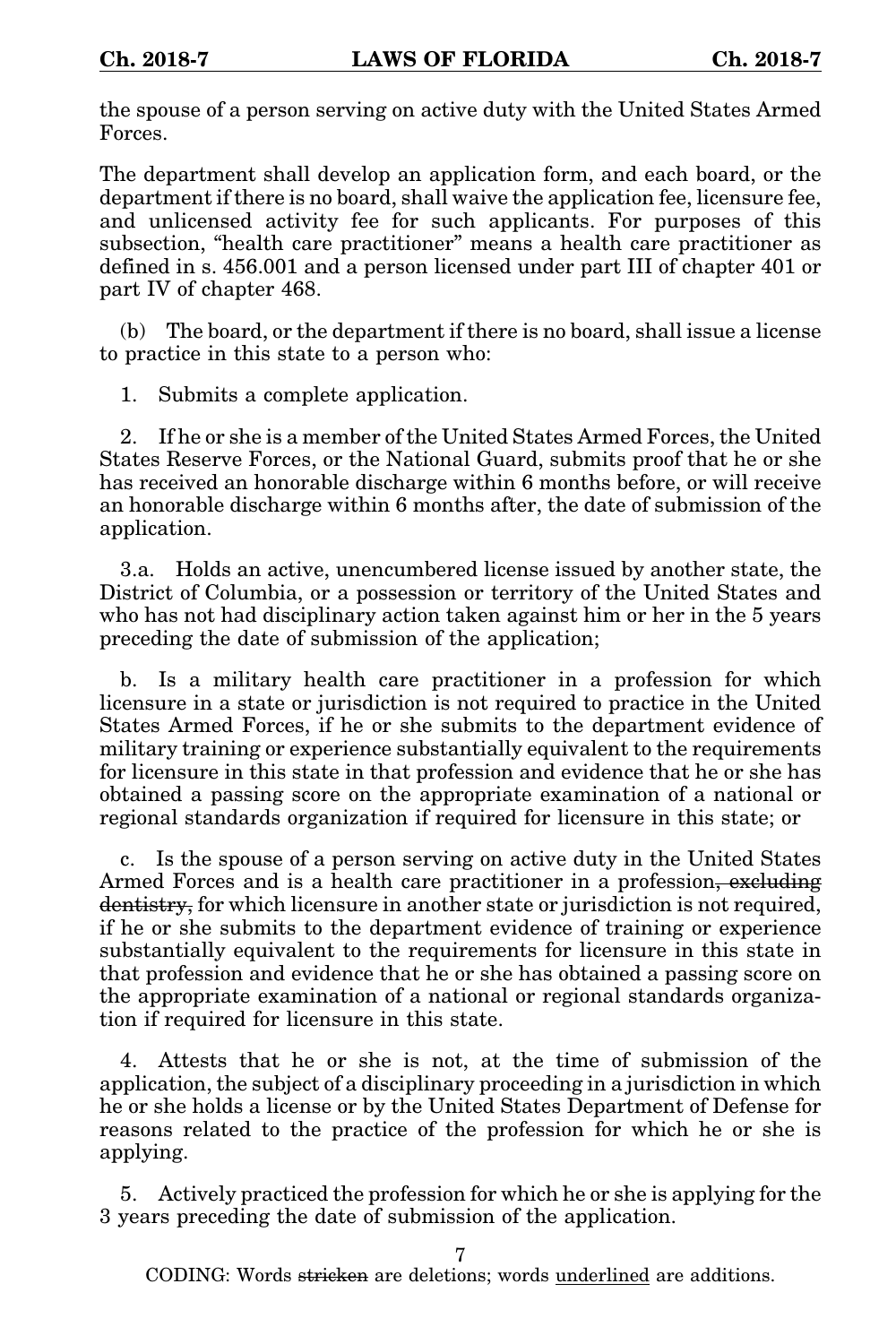6. Submits a set of fingerprints for a background screening pursuant to s. 456.0135, if required for the profession for which he or she is applying.

The department shall verify information submitted by the applicant under this subsection using the National Practitioner Data Bank.

(4)

(j) An applicant who is issued a temporary professional license to practice as a dentist pursuant to this section must practice under the indirect supervision, as defined in s. 466.003, of a dentist licensed pursuant to chapter 466.

(5) The spouse of a person serving on active duty with the United States Armed Forces shall have a defense to any citation and related cause of action brought under s. 456.065 if the following conditions are met:

(a) The spouse holds an active, unencumbered license issued by another state or jurisdiction to provide health care services for which there is no equivalent license in this state.

(b) The spouse is providing health care services within the scope of practice of the out-of-state license.

(c) The training or experience required by the out-of-state license is substantially similar to the license requirements to practice a similar health care profession in this state.

Section 9. Paragraph (b) of subsection (3) of section 472.015, Florida Statutes, is amended to read:

472.015 Licensure.—

(3)

(b) The department shall waive the initial license fee for an honorably discharged veteran of the United States Armed Forces, the spouse or surviving spouse of such a veteran, a current member of the United States Armed Forces who has served on active duty or the spouse of such a member, the surviving spouse of a member of the United States Armed Forces who died while serving on active duty, or a business entity that has a majority ownership held by such a veteran or spouse or surviving spouse if the department receives an application, in a format prescribed by the department. The application format must include the applicant's signature, under penalty of perjury, and supporting documentation, within 60 months after the date of the veteran's discharge from any branch of the United States Armed Forces. To qualify for the waiver:

1. A veteran must provide to the department a copy of his or her DD Form 214, as issued by the United States Department of Defense, or another

8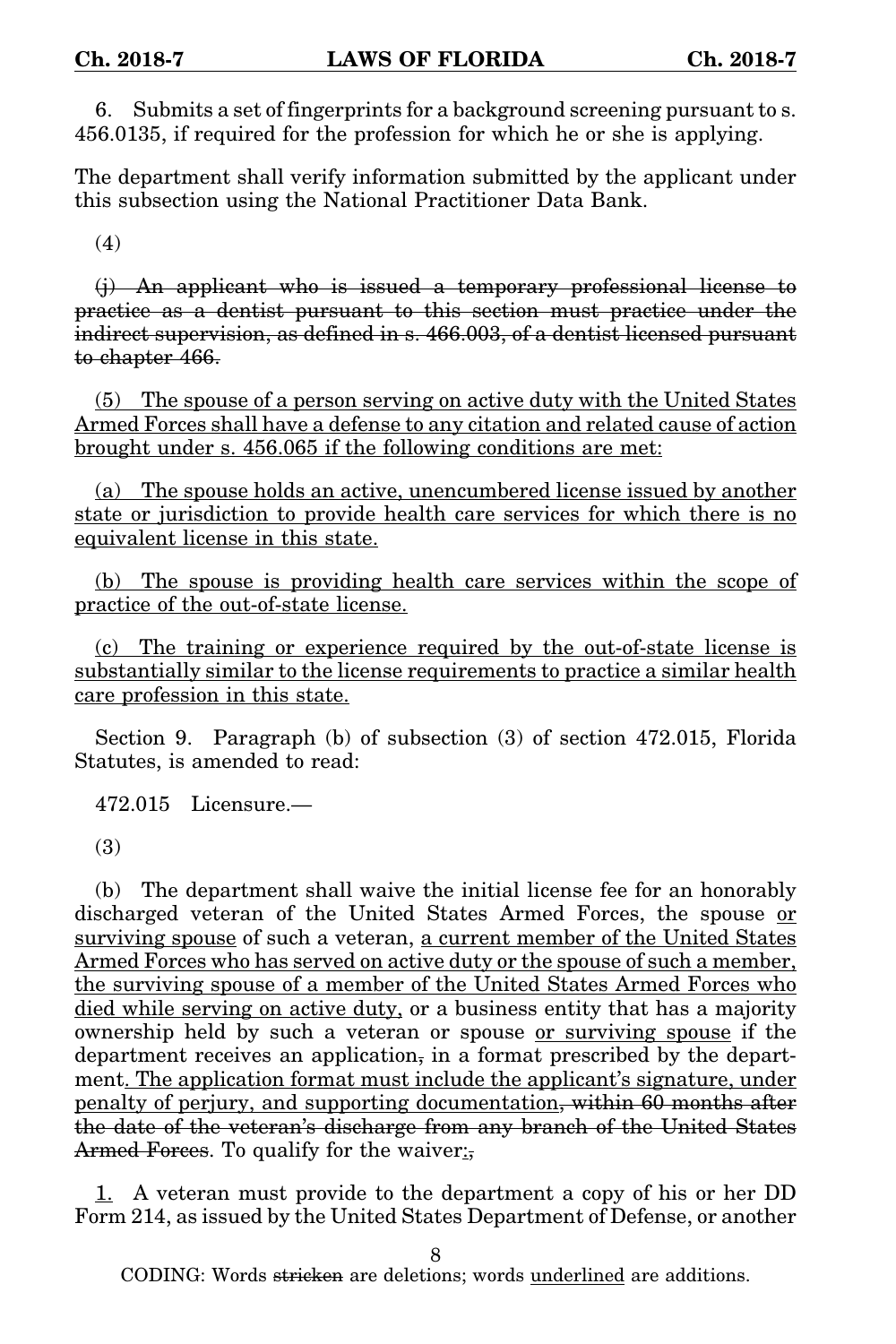acceptable form of identification as specified by the Department of Veterans' Affairs;

2. The spouse <u>or surviving spouse</u> of a veteran must provide to the department a copy of the veteran's DD Form 214, as issued by the United States Department of Defense, or another acceptable form of identification as specified by the Department of Veterans' Affairs, and a copy of a valid marriage license or certificate verifying that he or she was lawfully married to the veteran at the time of discharge; or

3. A business entity must provide to the department proof that a veteran or the spouse or surviving spouse of a veteran holds a majority ownership in the business, a copy of the veteran's DD Form 214, as issued by the United States Department of Defense, or another acceptable form of identification as specified by the Department of Veterans' Affairs, and, if applicable, a copy of a valid marriage license or certificate verifying that the spouse or surviving spouse of the veteran was lawfully married to the veteran at the time of discharge.

Section 10. Section 472.016, Florida Statutes, is amended to read:

472.016 Members of Armed Forces in good standing with the board.—

(1) Any member of the United States Armed Forces of the United States who is now or in the future on active duty and who, at the time of becoming such a member of the United States Armed Forces, was in good standing with the board and entitled to practice or engage in surveying and mapping in the state shall be kept in good standing by the board, without registering, paying dues or fees, or performing any other act on his or her part to be performed, as long as he or she is a member of the United States Armed Forces of the United States on active duty and for a period of 2 years 6 months after discharge from active duty, provided that he or she is not engaged in the practice of surveying or mapping in the private sector for profit. A member, during active duty and for a period of 2 years after discharge from active duty, engaged in the practice of surveying or mapping in the private sector for profit in this state must complete all licensure renewal provisions except remitting the license renewal fee, which shall be waived by the department.

(2) The board shall adopt rules exempting the spouses of members of the United States Armed Forces of the United States from licensure renewal provisions, but only in cases of absence from the state because of their spouses' duties with the United States Armed Forces. The department or the appropriate board or program shall waive any license renewal fee for the spouse of a member of the United States Armed Forces when such member is present in this state because of the member's active duty with the United States Armed Forces, and for the surviving spouse of a member who at the time of death was serving on active duty and died within the 2 years preceding the date of renewal.

 $\mathbf Q$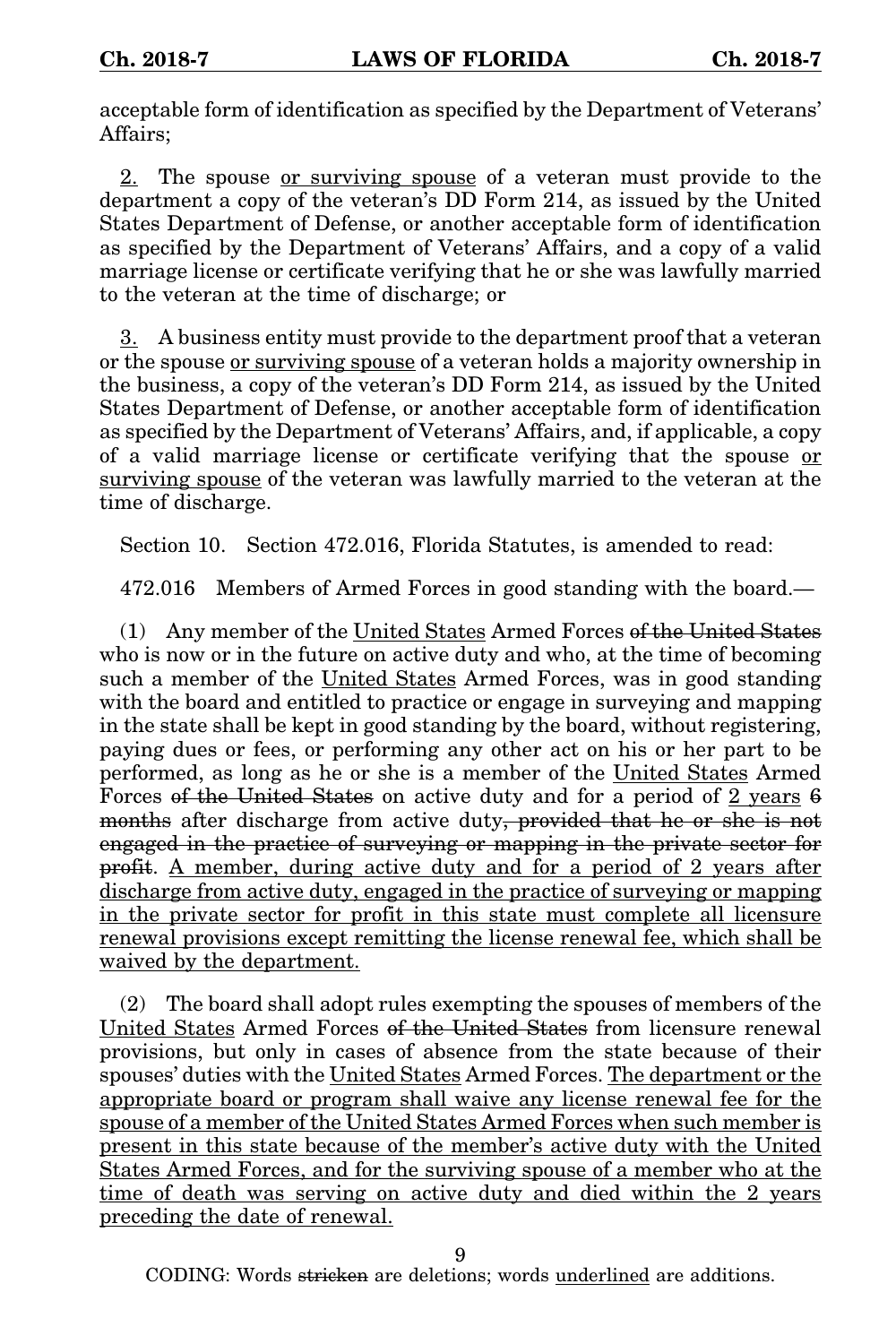Section 11. Subsection (1) of section 493.6105, Florida Statutes, is amended to read:

493.6105 Initial application for license.—

(1) Each individual, partner, or principal officer in a corporation, shall file with the department a complete application accompanied by an application fee not to exceed \$60, except that  $\underline{\text{an}}$  the applicant for a Class "D" or Class "G" license is not required to submit an application fee. An application fee is not required for an applicant who qualifies for the fee waiver in s. 493.6107(6). The application fee is not refundable.

(a) The application submitted by any individual, partner, or corporate officer must be approved by the department before the individual, partner, or corporate officer assumes his or her duties.

(b) Individuals who invest in the ownership of a licensed agency but do not participate in, direct, or control the operations of the agency are not required to file an application.

 $\langle e \rangle$  The initial application fee for a veteran, as defined in s. 1.01, shall be waived if he or she applies for a Class "C," Class "CC," Class "DI," Class "E," Class "EE," Class "K," Class "M," Class "MA," Class "MB," Class "MR," or Class "RI" license within 24 months after being discharged from a branch of the United States Armed Forces. An eligible veteran must include a copy of his or her DD Form 214, as issued by the United States Department of Defense, or another acceptable form of identification as specified by the Department of Veterans' Affairs with his or her application in order to obtain a waiver.

Section 12. Subsection (6) of section 493.6107, Florida Statutes, is amended to read:

493.6107 Fees.—

(6) The initial application license fee for a veteran, as defined in s. 1.01, the spouse or surviving spouse of such veteran, a member of the United States Armed Forces who has served on active duty, or the spouse or surviving spouse of such member who at the time of death was serving on active duty and died within the 2 years preceding the initial application, shall be waived if he or she applies for a Class "C," Class "CC," Class "DI," Class "E," Class "EE," Class "K," Class "M," Class "MA," Class "MB," Class "MR," or Class "RI" license in a format prescribed by the department. The application format must include the applicant's signature, under penalty of perjury, and supporting documentation Class "M" or Class "K" license within 24 months after being discharged from any branch of the United States Armed Forces. An eligible veteran must include a copy of his or her DD Form 214, as issued by the United States Department of Defense, or another acceptable form of identification as specified by the Department of Veterans' Affairs with his or her application in order to obtain a waiver.

10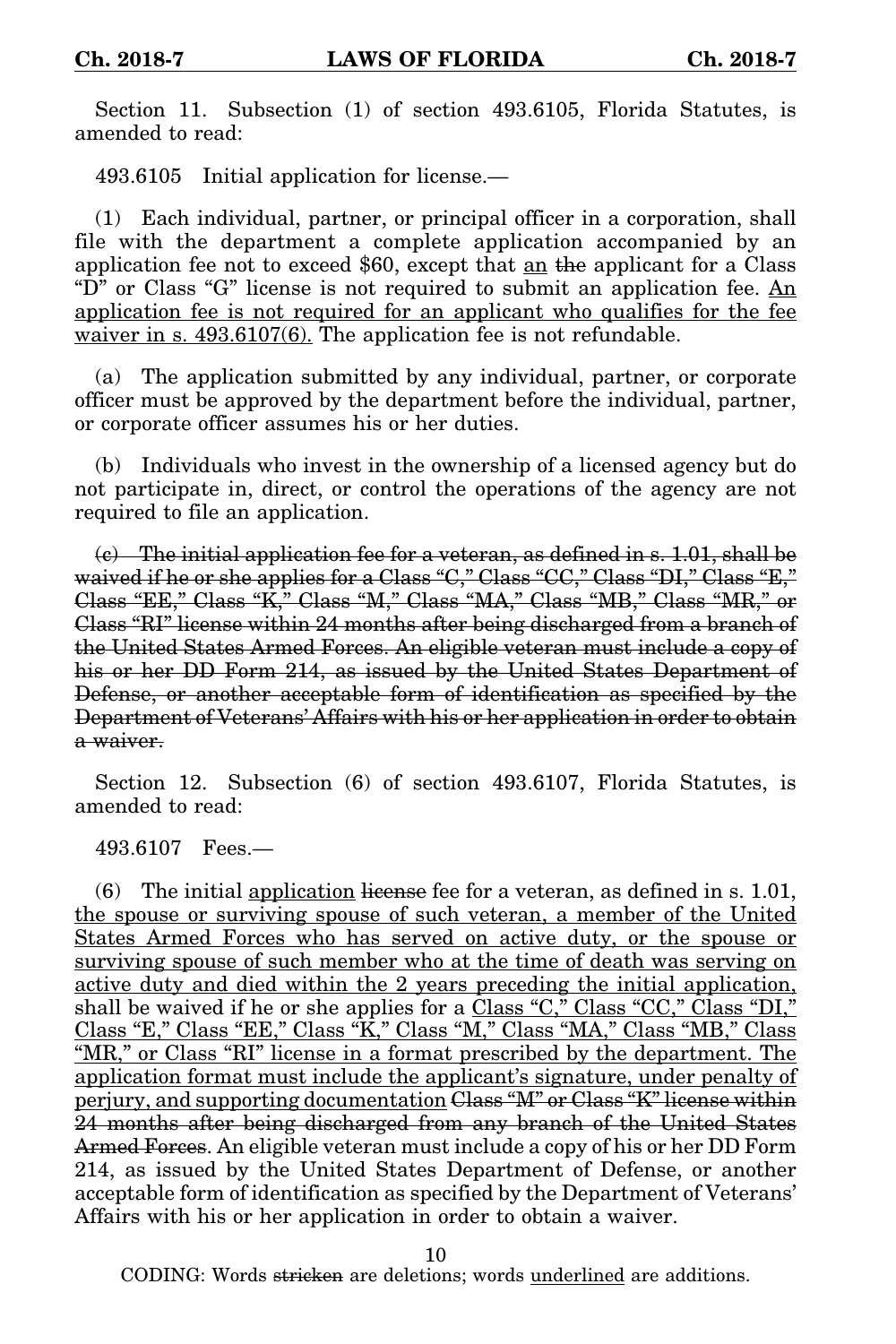A licensee seeking such waiver must apply in a format prescribed by the department, including the applicant's signature, under penalty of perjury, and supporting documentation.

Section 13. Subsection (7) is added to section 493.6113, Florida Statutes, is amended to read:

493.6113 Renewal application for licensure.—

(7) The department shall waive the respective fees for a licensee who:

(a) Is an active duty member of the United States Armed Forces or the spouse of such member;

(b) Is or was a member of the United States Armed Forces and served on active duty within the 2 years preceding the expiration date of the license. A licensee who is a former member of the United States Armed Forces who served on active duty within the 2 years preceding the application must have received an honorable discharge upon separation or discharge from the United States Armed Forces; or

(c) Is the surviving spouse of a member of the United States Armed Forces who was serving on active duty at the time of death and died within the 2 years preceding the expiration date of the license.

A licensee seeking such waiver must apply in a format prescribed by the department, including the applicant's signature, under penalty of perjury, and supporting documentation.

Section 14. Subsection (8) is added to section 494.00312, Florida Statutes, to read:

494.00312 Loan originator license.—

(8) The office shall waive the fees required by paragraph  $(2)(e)$  for an applicant who:

(a) Is or was an active duty member of the United States Armed Forces. To qualify for the fee waiver, an applicant who is a former member of the United States Armed Forces must have received an honorable discharge upon separation or discharge from the United States Armed Forces;

(b) Is married to a current or former member of the United States Armed Forces and is or was married to the member during any period of active duty; or

(c) Is the surviving spouse of a member of the United States Armed Forces if the member was serving on active duty at the time of death.

An applicant seeking such fee waiver must submit proof, in a form prescribed by commission rule, that the applicant meets one of the qualifications in this subsection.

11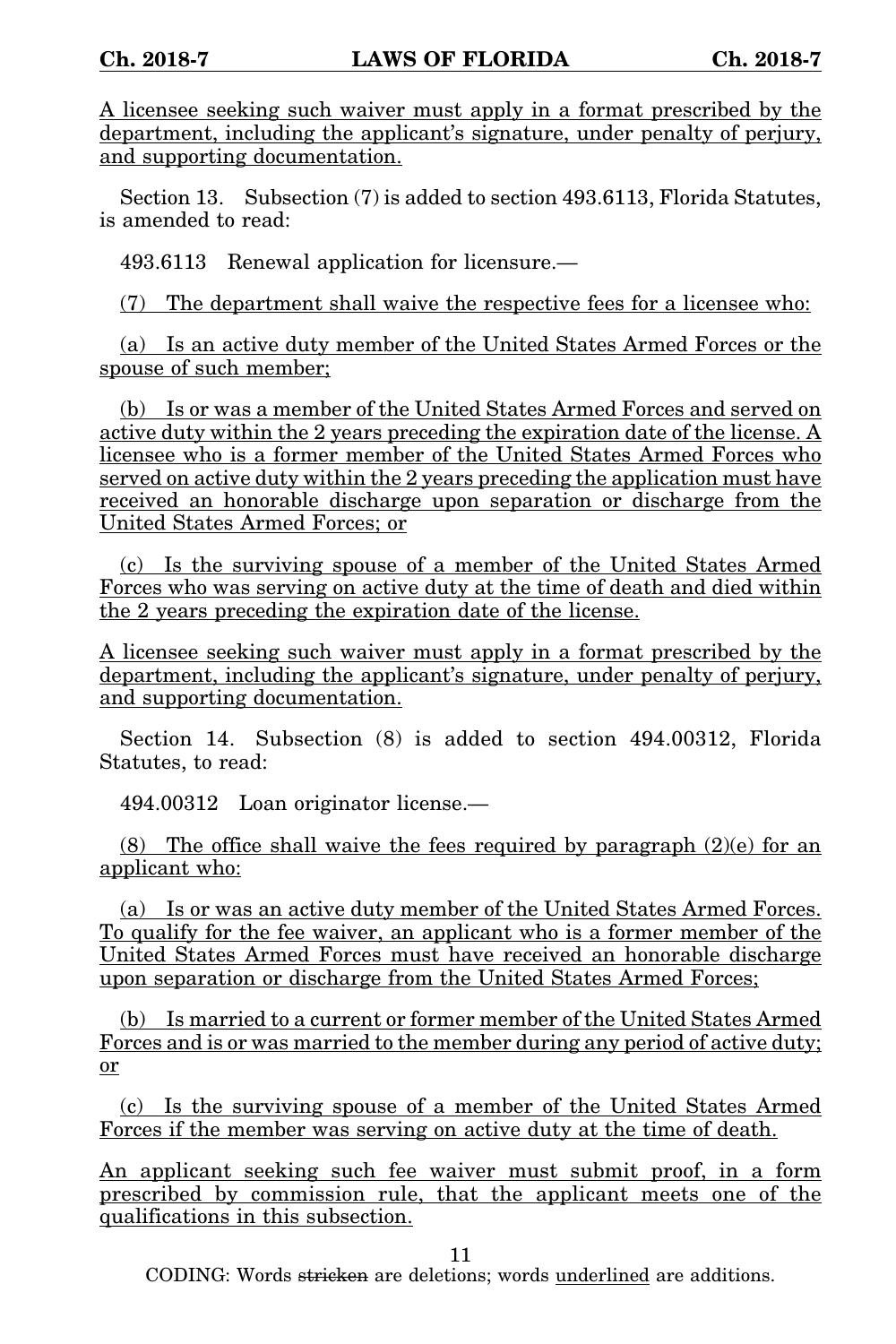Section 15. Subsection (4) is added to section 494.00313, Florida Statutes, to read:

494.00313 Loan originator license renewal.—

(4) The office shall waive the fees required by paragraph  $(1)(b)$  for a loan originator who:

(a) Is an active duty member of the United States Armed Forces or the spouse of such member;

(b) Is or was a member of the United States Armed Forces and served on active duty within the 2 years preceding the expiration date of the license pursuant to s. 494.00312(7). To qualify for the fee waiver, a loan originator who is a former member of the United States Armed Forces who served on active duty within the 2 years preceding the expiration date of the license must have received an honorable discharge upon separation or discharge from the United States Armed Forces; or

(c) Is the surviving spouse of a member of the United States Armed Forces if the member was serving on active duty at the time of death and died within the 2 years preceding the surviving spouse's license expiration date pursuant to s. 494.00312(7).

A loan originator seeking such fee waiver must submit proof, in a form prescribed by commission rule, that the loan originator meets one of the qualifications in this subsection.

Section 16. Paragraph (a) of subsection (6) of section 497.140, Florida Statutes, is amended to read:

497.140 Fees.—

 $(6)(a)1$ . The department shall impose, upon initial licensure and each renewal thereof, a special unlicensed activity fee of \$5 per licensee, in addition to all other fees provided for in this chapter. Such fee shall be used by the department to fund efforts to identify and combat unlicensed activity which violates this chapter. Such fee shall be in addition to all other fees collected from each licensee and shall be deposited in a separate account of the Regulatory Trust Fund; however, the department is not limited to the funds in such an account for combating improper unlicensed activity in violation of this chapter.

2. A member of the United States Armed Forces, such member's spouse, and a veteran of the United States Armed Forces who separated from service within 2 years preceding the application for licensure are exempt from the special unlicensed activity fee associated with initial licensure. To qualify for the fee exemption under this subparagraph, a licensee must provide a copy of a military identification card, military dependent identification card, military service record, military personnel file, veteran record, discharge

12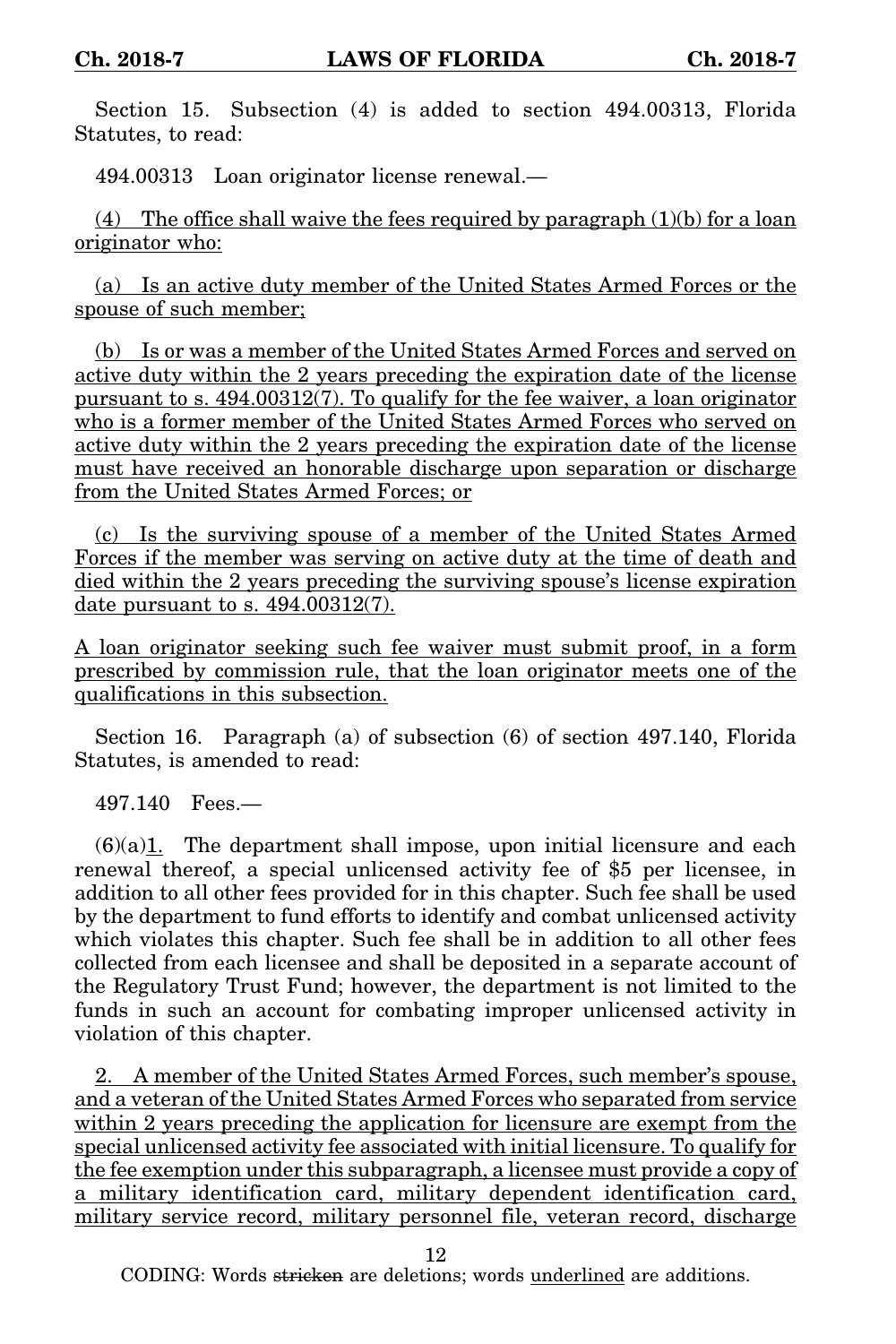paper, or separation document that indicates such member is currently in good standing or such veteran was honorably discharged.

Section 17. Subsection (4) of section 497.141, Florida Statutes, is amended to read:

497.141 Licensing; general application procedures.—

(4) Before the issuance of any license, the department shall collect such initial fee as specified by this chapter or, where authorized, by rule of the board, unless an applicant is exempted as specified by this chapter. Upon receipt of a completed application and the appropriate fee, and certification by the board that the applicant meets the applicable requirements of law and rules, the department shall issue the license applied for. However, an applicant who is not otherwise qualified for licensure is not entitled to licensure solely based on a passing score on a required examination.

Section 18. Subsection (1) of section 497.281, Florida Statutes, is amended to read:

497.281 Licensure of brokers of burial rights.—

 $(1)(a)$  No person shall receive compensation to act as a third party to the sale or transfer of three or more burial rights in a 12-month period unless the person pays a license fee as determined by licensing authority rule but not to exceed \$250 and is licensed with the department as a burial rights broker in accordance with this section.

(b) A member of the United States Armed Forces, such member's spouse, and a veteran of the United States Armed Forces who separated from service within the 2 years preceding application for licensure are exempt from the initial license fee. To qualify for the initial license fee exemption, an applicant must provide a copy of a military identification card, military dependent identification card, military service record, military personnel file, veteran record, discharge paper, or separation document that indicates such member is currently in good standing or such veteran was honorably discharged.

Section 19. Paragraph (a) of subsection (1) and subsection (3) of section 497.368, Florida Statutes, are amended to read:

497.368 Embalmers; licensure as an embalmer by examination; provisional license.—

(1) Any person desiring to be licensed as an embalmer shall apply to the licensing authority to take the licensure examination. The licensing authority shall examine each applicant who has remitted an examination fee set by rule of the licensing authority not to exceed \$200 plus the actual per applicant cost to the licensing authority for portions of the examination and who has:

13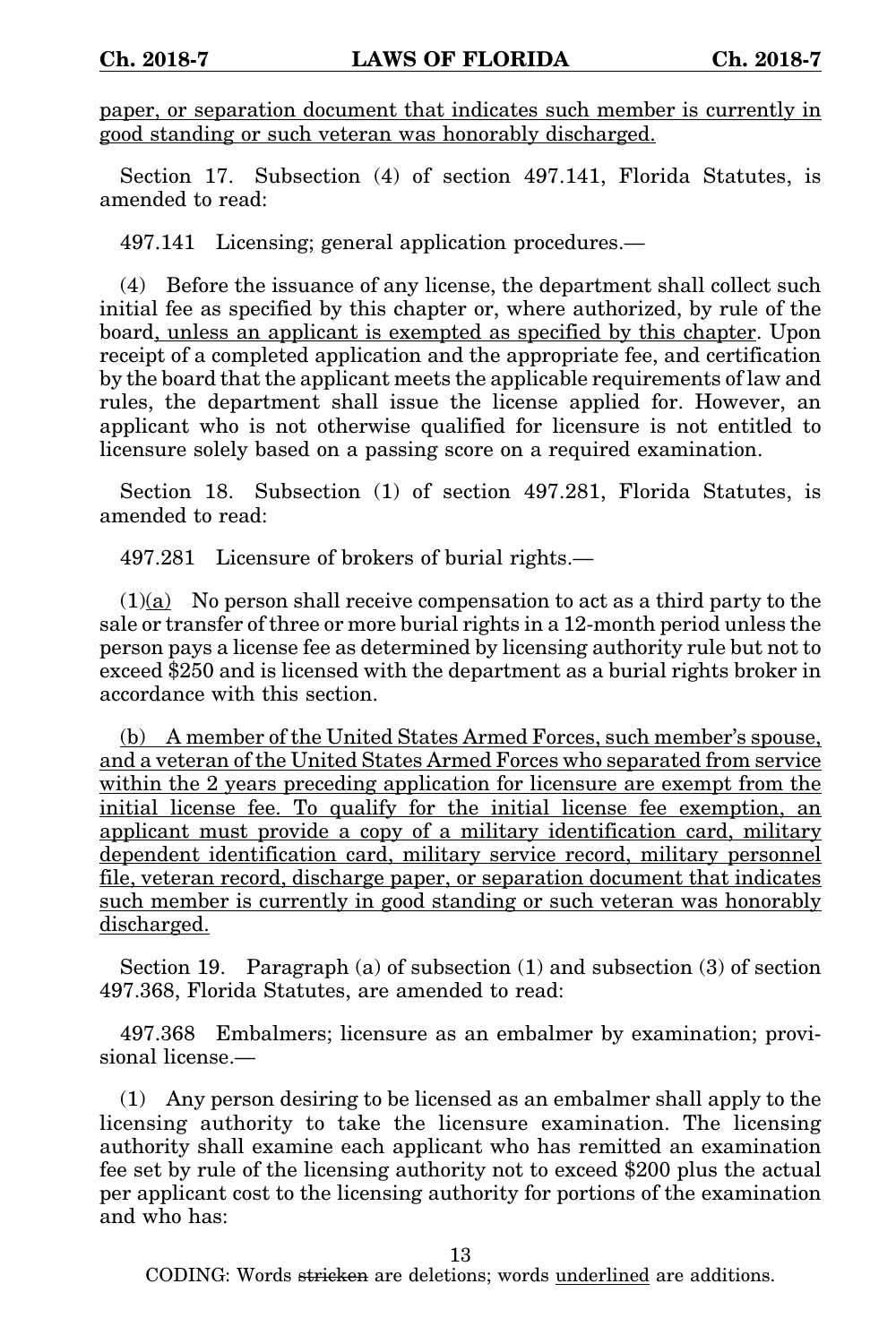(a) Completed the application form and remitted a nonrefundable application fee set by the licensing authority not to exceed \$200. A member of the United States Armed Forces, such member's spouse, and a veteran of the United States Armed Forces who separated from service within the 2 years preceding application for licensure, are exempt from the application fee. To qualify for the application fee exemption, an applicant must provide a copy of a military identification card, military dependent identification card, military service record, military personnel file, veteran record, discharge paper, or separation document that indicates such member is currently in good standing or such veteran was honorably discharged.

(3) Any applicant who has completed the required 1-year internship and has been approved for examination as an embalmer may qualify for a provisional license to work in a licensed funeral establishment, under the direct supervision of a licensed embalmer for a limited period of 6 months as provided by rule of the licensing authority. The fee for provisional licensure shall be set by rule of the licensing authority, but may not exceed \$200, and shall be nonrefundable and in addition to the fee required in subsection (1). This provisional license may be renewed no more than one time. A member of the United States Armed Forces, such member's spouse, and a veteran of the United States Armed Forces who separated from service within the 2 years preceding application for licensure are exempt from the initial provisional licensure fee. To qualify for the initial provisional licensure fee exemption, an applicant must provide a copy of a military identification card, military dependent identification card, military service record, military personnel file, veteran record, discharge paper, or separation document that indicates such member is currently in good standing or such veteran was honorably discharged.

Section 20. Paragraph (a) of subsection (1) and subsection (5) of section 497.369, Florida Statutes, are amended to read:

497.369 Embalmers; licensure as an embalmer by endorsement; licensure of a temporary embalmer.—

(1) The licensing authority shall issue a license by endorsement to practice embalming to an applicant who has remitted an examination fee set by rule of the licensing authority not to exceed \$200 and who the licensing authority certifies:

(a) Has completed the application form and remitted a nonrefundable application fee set by rule of the licensing authority not to exceed \$200. A member of the United States Armed Forces, such member's spouse, and a veteran of the United States Armed Forces who separated from service within the 2 years preceding application for licensure are exempt from the application fee. To qualify for the application fee exemption, an applicant must provide a copy of a military identification card, military dependent identification card, military service record, military personnel file, veteran record, discharge paper, or separation document that indicates such member is currently in good standing or such veteran was honorably discharged.

14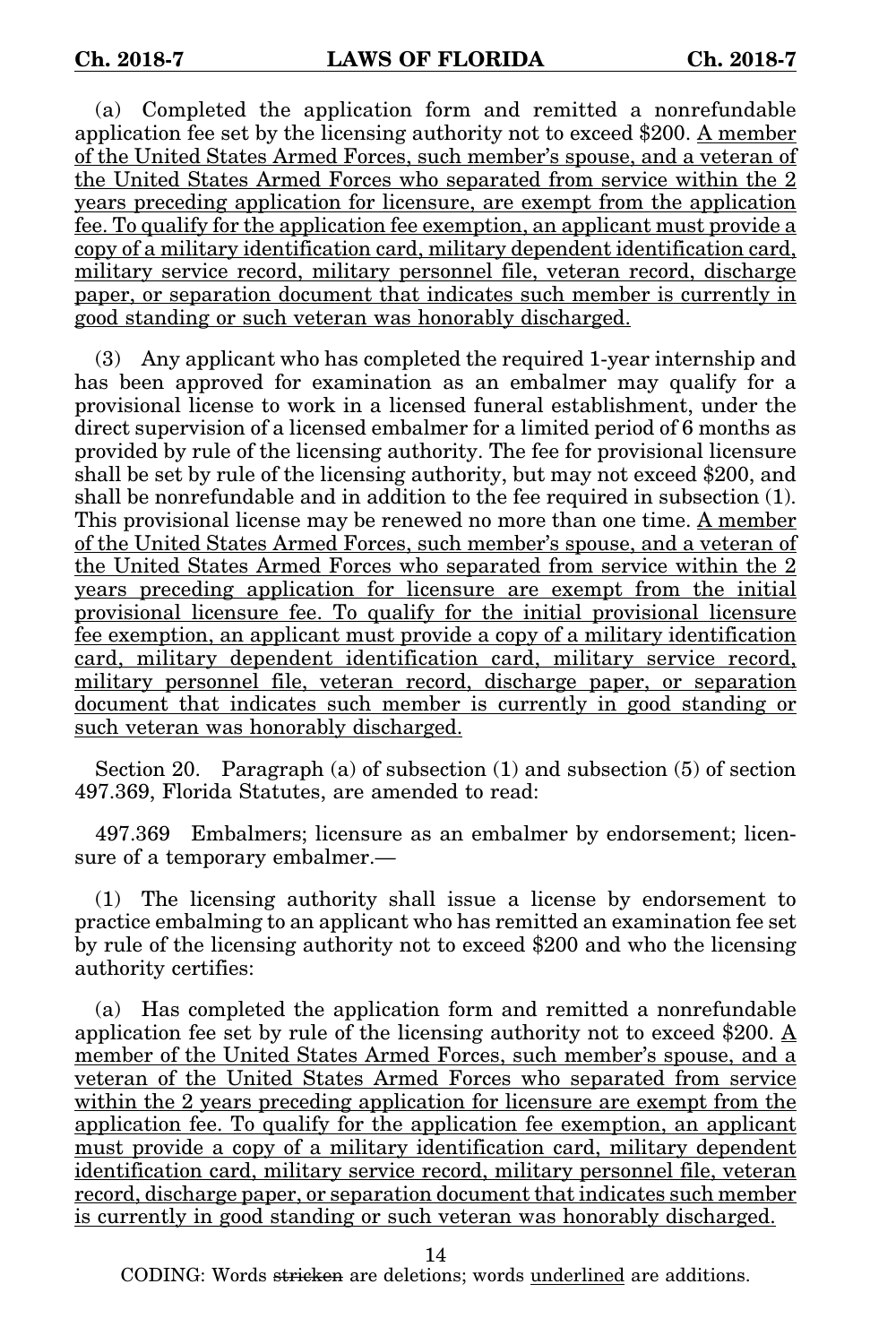$(5)(a)$  There may be adopted by the licensing authority rules authorizing an applicant who has met the requirements of paragraphs (1)(b) and (c) and who is awaiting an opportunity to take the examination required by subsection (4) to be licensed as a temporary licensed embalmer. A temporary licensed embalmer may work as an embalmer in a licensed funeral establishment under the general supervision of a licensed embalmer. Such temporary license shall expire 60 days after the date of the next available examination required under subsection (4); however, the temporary license may be renewed one time under the same conditions as initial issuance. The fee for issuance or renewal of an embalmer temporary license shall be set by rule of the licensing authority but may not exceed \$200. The fee required in this subsection shall be nonrefundable and in addition to the fee required in subsection (1).

(b) A member of the United States Armed Forces, such member's spouse, and a veteran of the United States Armed Forces who separated from service within the 2 years preceding application for licensure are exempt from the initial issuance fee. To qualify for the initial issuance fee exemption, an applicant must provide a copy of a military identification card, military dependent identification card, military service record, military personnel file, veteran record, discharge paper, or separation document that indicates such member is currently in good standing or such veteran was honorably discharged.

Section 21. Subsection (1) of section 497.370, Florida Statutes, is amended to read:

497.370 Embalmers; licensure of an embalmer intern.—

(1)(a) Any person desiring to become an embalmer intern shall make application to the licensing authority on forms specified by rule, together with a nonrefundable fee determined by rule of the licensing authority but not to exceed \$200.

(b) A member of the United States Armed Forces, such member's spouse, and a veteran of the United States Armed Forces who separated from service within the 2 years preceding application for licensure are exempt from the application fee. To qualify for the application fee exemption under this paragraph, an applicant must provide a copy of a military identification card, military dependent identification card, military service record, military personnel file, veteran record, discharge paper, or separation document that indicates such member is currently in good standing or such veteran was honorably discharged.

The application shall indicate the name and address of the licensed embalmer under whose supervision the intern will receive training and the name of the licensed funeral establishment or centralized embalming facility where such training is to be conducted. The embalmer intern shall intern under the direct supervision of a licensed embalmer who has an active, valid license under s. 497.368 or s. 497.369.

15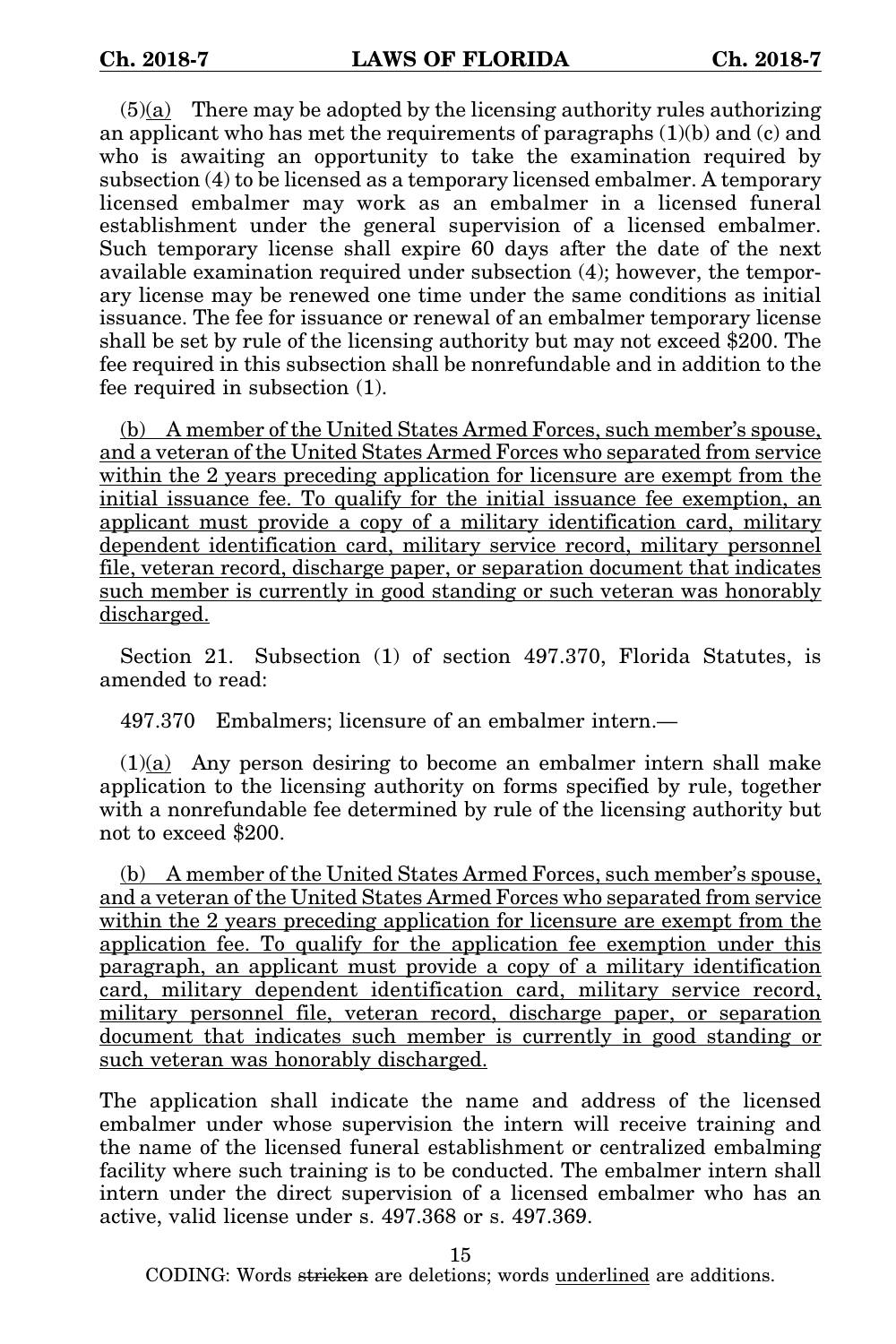Section 22. Section 497.371, Florida Statutes, is amended to read:

497.371 Embalmers; establishment of embalmer apprentice program.

(1) The licensing authority adopts rules establishing an embalmer apprentice program. An embalmer apprentice may perform only those tasks, functions, and duties relating to embalming which are performed under the direct supervision of an embalmer who has an active, valid license under s. 497.368 or s. 497.369. An embalmer apprentice is eligible to serve in an apprentice capacity for a period not to exceed 3 years as may be determined by licensing authority rule or for a period not to exceed 5 years if the apprentice is enrolled in and attending a course in mortuary science or funeral service education at any mortuary college or funeral service education college or school. An embalmer apprentice shall be issued a license upon payment of a licensure fee as determined by licensing authority rule but not to exceed \$200.

(2) A member of the United States Armed Forces, such member's spouse, and a veteran of the United States Armed Forces who separated from service within the 2 years preceding application for licensure are exempt from the licensure fee. To qualify for the licensure fee exemption under this subsection, an applicant must provide a copy of a military identification card, military dependent identification card, military service record, military personnel file, veteran record, discharge paper, or separation document that indicates such member is currently in good standing or such veteran was honorably discharged.

An applicant for the embalmer apprentice program may not be issued a license unless the licensing authority determines that the applicant is of good character and has not demonstrated a history of lack of trustworthiness or integrity in business or professional matters.

Section 23. Paragraph (a) of subsection (1) and subsection (3) of section 497.373, Florida Statutes, are amended to read:

497.373 Funeral directing; licensure as a funeral director by examination; provisional license.—

(1) Any person desiring to be licensed as a funeral director shall apply to the licensing authority to take the licensure examination. The licensing authority shall examine each applicant who has remitted an examination fee set by rule of the licensing authority not to exceed \$200 plus the actual per applicant cost to the licensing authority for portions of the examination and who the licensing authority certifies has:

(a) Completed the application form and remitted a nonrefundable application fee set by rule of the licensing authority not to exceed \$200. A member of the United States Armed Forces, such member's spouse, and a veteran of the United States Armed Forces who separated from service within the 2 years preceding application for licensure are exempt from the

16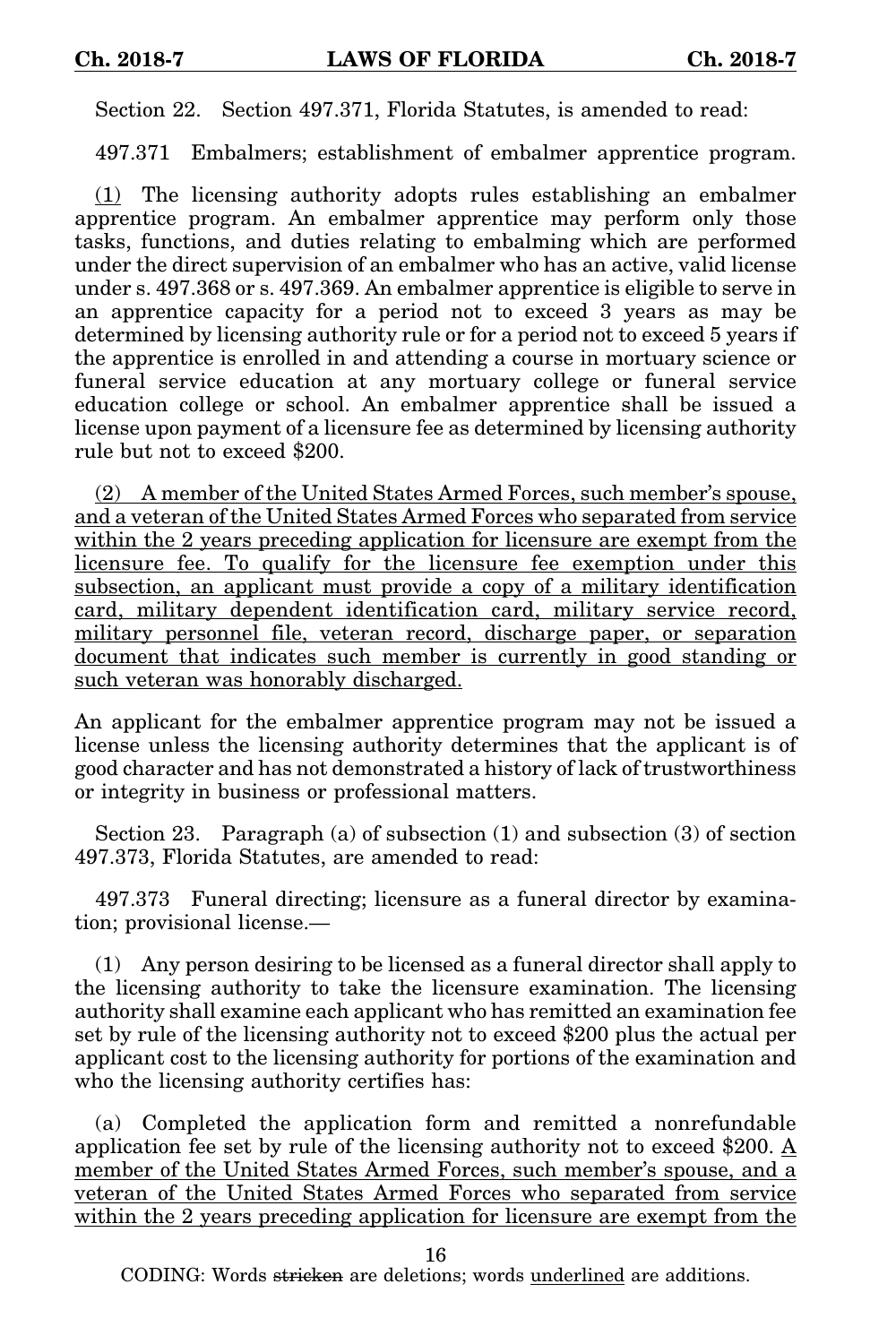application fee. To qualify for the application fee exemption, an applicant must provide a copy of a military identification card, military dependent identification card, military service record, military personnel file, veteran record, discharge paper, or separation document that indicates such member is currently in good standing or such veteran was honorably discharged.

(3) Any applicant who has completed the required 1-year internship and has been approved for examination as a funeral director may qualify for a provisional license to work in a licensed funeral establishment, under the direct supervision of a licensed funeral director for 6 months as provided by rule of the licensing authority. However, a provisional licensee may work under the general supervision of a licensed funeral director upon passage of the laws and rules examination required under paragraph  $(2)(b)$ . The fee for provisional licensure shall be set by rule of the licensing authority but may not exceed \$200. The fee required in this subsection shall be nonrefundable and in addition to the fee required by subsection (1). This provisional license may be renewed no more than one time. A member of the United States Armed Forces, such member's spouse, and a veteran of the United States Armed Forces who separated from service within the 2 years preceding application for licensure are exempt from the initial provisional licensure fee. To qualify for the initial provisional licensure fee exemption, a licensee must provide a copy of a military identification card, military dependent identification card, military service record, military personnel file, veteran record, discharge paper, or separation document that indicates such member is currently in good standing or such veteran was honorably discharged.

Section 24. Paragraph (a) of subsection  $(1)$  and subsection  $(5)$  of section 497.374, Florida Statutes, are amended to read:

497.374 Funeral directing; licensure as a funeral director by endorsement; licensure of a temporary funeral director.—

(1) The licensing authority shall issue a license by endorsement to practice funeral directing to an applicant who has remitted a fee set by rule of the licensing authority not to exceed \$200 and who:

(a) Has completed the application form and remitted a nonrefundable application fee set by rule of the licensing authority not to exceed \$200. A member of the United States Armed Forces, such member's spouse, and a veteran of the United States Armed Forces who separated from service within the 2 years preceding application for licensure are exempt from the nonrefundable application fee. To qualify for the exemption, an applicant must provide a copy of a military identification card, military dependent identification card, military service record, military personnel file, veteran record, discharge paper, or separation document that indicates such member is currently in good standing or such veteran was honorably discharged.

(5) There may be adopted rules authorizing an applicant who has met the requirements of paragraphs  $(1)(b)$  and  $(c)$  and who is awaiting an opportunity to take the examination required by subsection (4) to obtain a

17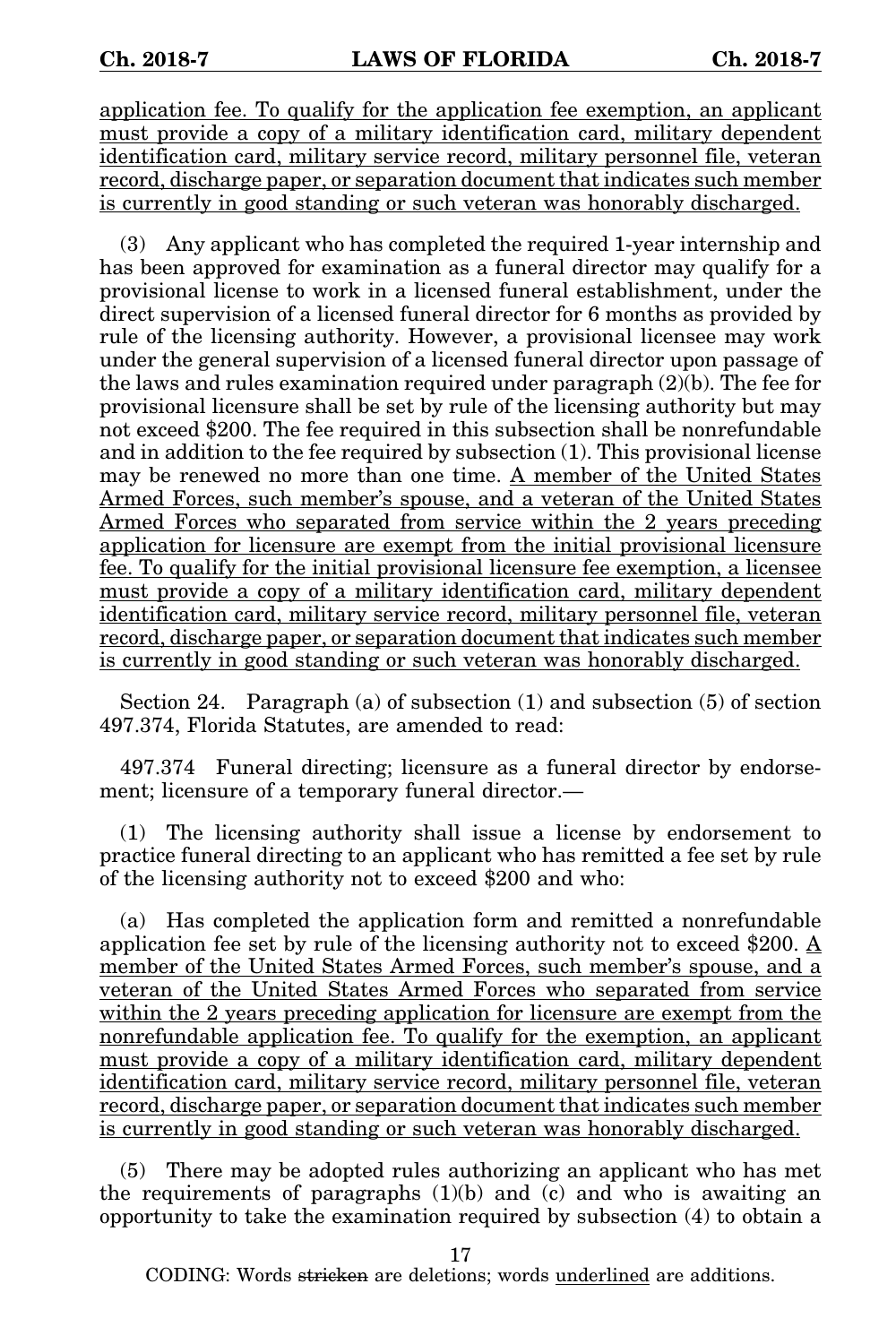license as a temporary funeral director. A licensed temporary funeral director may work as a funeral director in a licensed funeral establishment under the general supervision of a funeral director licensed under subsection (1) or s. 497.373. Such license shall expire 60 days after the date of the next available examination required under subsection (4); however, the temporary license may be renewed one time under the same conditions as initial issuance. The fee for initial issuance or renewal of a temporary license under this subsection shall be set by rule of the licensing authority but may not exceed \$200. The fee required in this subsection shall be nonrefundable and in addition to the fee required in subsection (1). A member of the United States Armed Forces, such member's spouse, and a veteran of the United States Armed Forces who separated from service within the 2 years preceding application for licensure are exempt from the initial issuance fee. To qualify for the initial issuance fee exemption, an applicant must provide a copy of a military identification card, military dependent identification card, military service record, military personnel file, veteran record, discharge paper, or separation document that indicates such member is currently in good standing or such veteran was honorably discharged.

Section 25. Paragraph (a) of subsection (1) of section 497.375, Florida Statutes, is amended to read:

497.375 Funeral directing; licensure of a funeral director intern.—

(1)(a) Any person desiring to become a funeral director intern must apply to the licensing authority on forms prescribed by rule of the licensing authority, together with a nonrefundable fee set by rule of the licensing authority not to exceed \$200. A member of the United States Armed Forces, such member's spouse, and a veteran of the United States Armed Forces who separated from service within the 2 years preceding application for licensure are exempt from the application fee. To qualify for the application fee exemption, an applicant must provide a copy of a military identification card, military dependent identification card, military service record, military personnel file, veteran record, discharge paper, or separation document that indicates such member is currently in good standing or such veteran was honorably discharged.

Section 26. Section 497.393, Florida Statutes, is created to read:

497.393 Licensure; military-issued credentials for licensure.—The licensing authority shall recognize military-issued credentials relating to funeral and cemetery services for purposes of licensure as a funeral director or embalmer. A member of the United States Armed Forces and a veteran of the United States Armed Forces seeking licensure as a funeral director or embalmer under this section shall submit to the licensing authority a certification that the military-issued credential reflects knowledge, training, and experience substantially similar to the requirements of this chapter for licensure as a funeral director or embalmer. The licensing authority shall adopt rules specifying forms and procedures to be used by persons seeking licensure under this section. The licensing authority may conduct an

18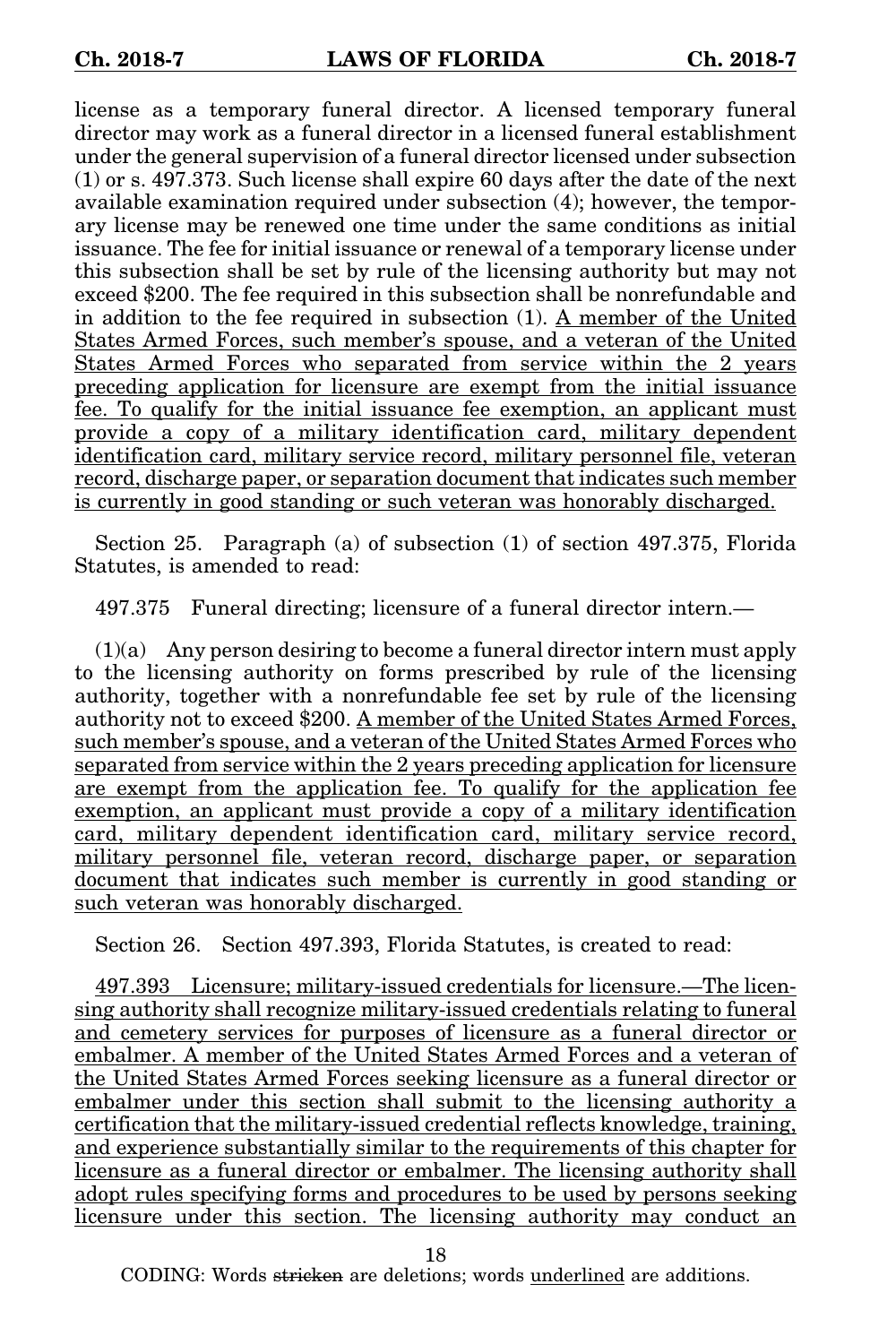investigation and further inquiry of any person regarding any militaryissued credential sought to be recognized.

Section 27. Paragraph (n) of subsection (1) of section 497.453, Florida Statutes, is amended to read:

497.453 Application for preneed license, procedures and criteria; renewal; reports.—

(1) PRENEED LICENSE APPLICATION PROCEDURES.—

(n) The application shall be accompanied by a nonrefundable fee as determined by licensing authority rule but not to exceed \$500. A member of the United States Armed Forces, such member's spouse, and a veteran of the United States Armed Forces who separated from service within the 2 years preceding application for licensure are exempt from the application fee when applying as an individual. To qualify for the application fee exemption, an applicant must provide a copy of a military identification card, military dependent identification card, military service record, military personnel file, veteran record, discharge paper, or separation document that indicates such member is currently in good standing or such veteran was honorably discharged.

Section 28. Paragraph (h) of subsection (2) of section 497.466, Florida Statutes, is amended to read:

497.466 Preneed sales agents, license required; application procedures and criteria; appointment of agents; responsibility of preneed licensee.—

(2) PRENEED SALES AGENT LICENSE; APPLICATION PROCE-DURES.—

(h) The application shall be accompanied by a nonrefundable fee of \$150 if made through the department's online licensing system or \$175 if made using paper forms. Payment of either fee shall entitle the applicant to one initial appointment without payment of further fees by the preneed sales agent or the appointing preneed licensee if a preneed sales agent license is issued. The licensing authority may from time to time increase such fees but not to exceed \$300. A member of the United States Armed Forces, such member's spouse, and a veteran of the United States Armed Forces who separated from service within the 2 years preceding application for licensure are exempt from the application fee. To qualify for the application fee exemption, an applicant must provide a copy of a military identification card, military dependent identification card, military service record, military personnel file, veteran record, discharge paper, or separation document that indicates such member is currently in good standing or such veteran was honorably discharged.

Section 29. Paragraph (e) of subsection (2) of section 497.554, Florida Statutes, is amended to read:

19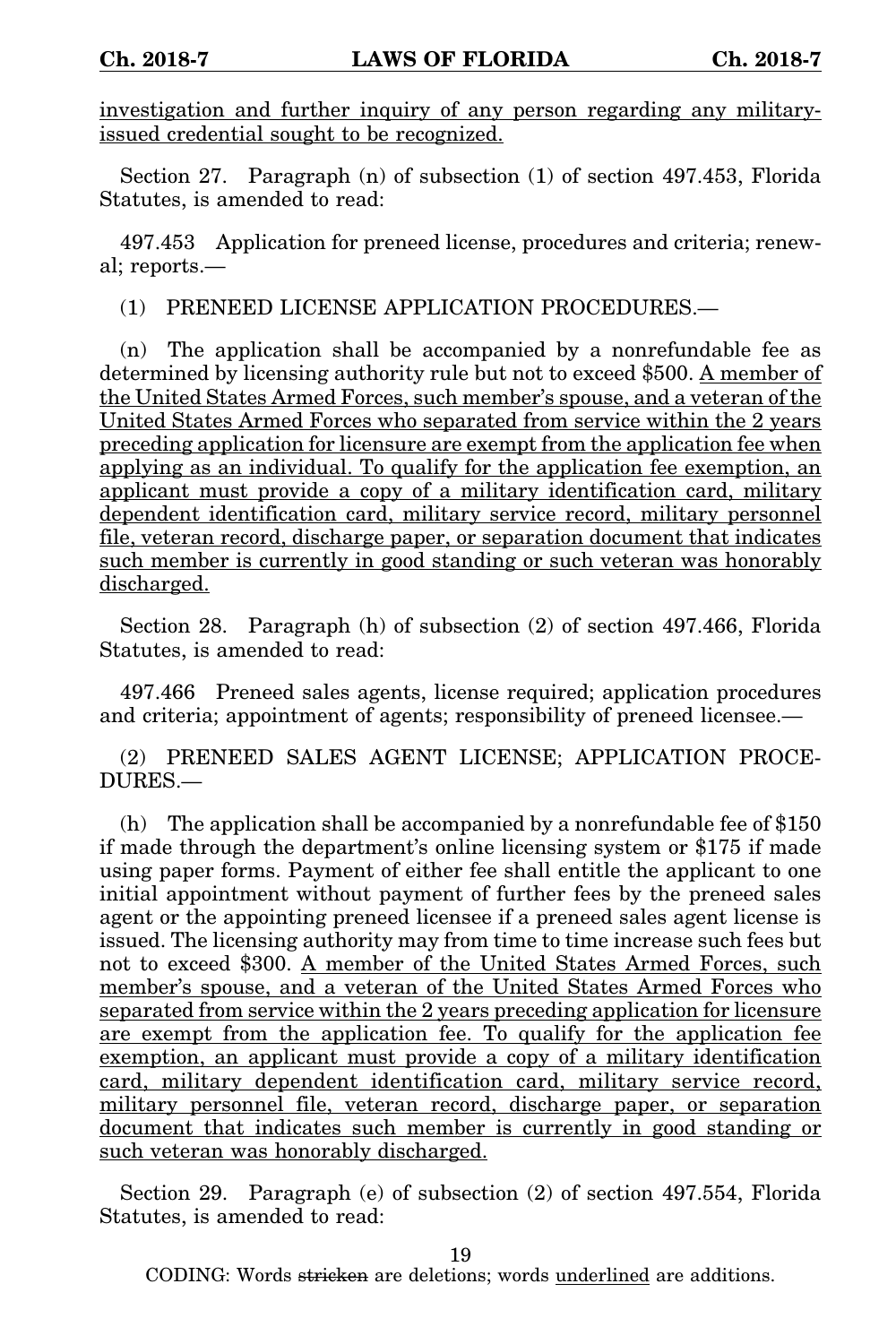497.554 Monument establishment sales representatives.—

(2) APPLICATION PROCEDURES.—Licensure as a monument establishment sales agent shall be by submission of an application for licensure to the department on a form prescribed by rule.

(e) The monument establishment sales agent application shall be accompanied by a fee of \$50. The licensing authority may from time to time increase the application fee by rule but not to exceed \$200. A member of the United States Armed Forces, such member's spouse, and a veteran of the United States Armed Forces who separated from service within the 2 years preceding application for licensure are exempt from the application fee. To qualify for the application fee exemption, an applicant must provide a copy of a military identification card, military dependent identification card, military service record, military personnel file, veteran record, discharge paper, or separation document that indicates such member is currently in good standing or such veteran was honorably discharged.

Section 30. Paragraph (i) of subsection (2) and subsection (4) of section 497.602, Florida Statutes, are amended to read:

497.602 Direct disposers, license required; licensing procedures and criteria; regulation.—

(2) APPLICATION PROCEDURES.—

(i) The application shall be accompanied by a nonrefundable fee of \$300. The licensing authority may from time to time increase the fee by rule but not to exceed more than \$500. A member of the United States Armed Forces, such member's spouse, and a veteran of the United States Armed Forces who separated from service within the 2 years preceding application for licensure are exempt from the application fee. To qualify for the application fee exemption, an applicant must provide a copy of a military identification card, military dependent identification card, military service record, military personnel file, veteran record, discharge paper, or separation document that indicates such member is currently in good standing or such veteran was honorably discharged.

(4) ISSUANCE OF LICENSE.—Upon approval of the application by the licensing authority, the license shall be issued. The licensing authority shall recognize military-issued credentials relating to funeral and cemetery services for purposes of licensure as a direct disposer. A member of the United States Armed Forces and a veteran of the United States Armed Forces seeking licensure as a direct disposer under this section shall submit to the licensing authority a certification that the military-issued credential reflects knowledge, training, and experience substantially similar to the requirements of this chapter for licensure as a direct disposer. The licensing authority shall adopt rules specifying forms and procedures to be used by members and veterans of the United States Armed Forces seeking licensure under this section. The licensing authority may conduct investigation and

20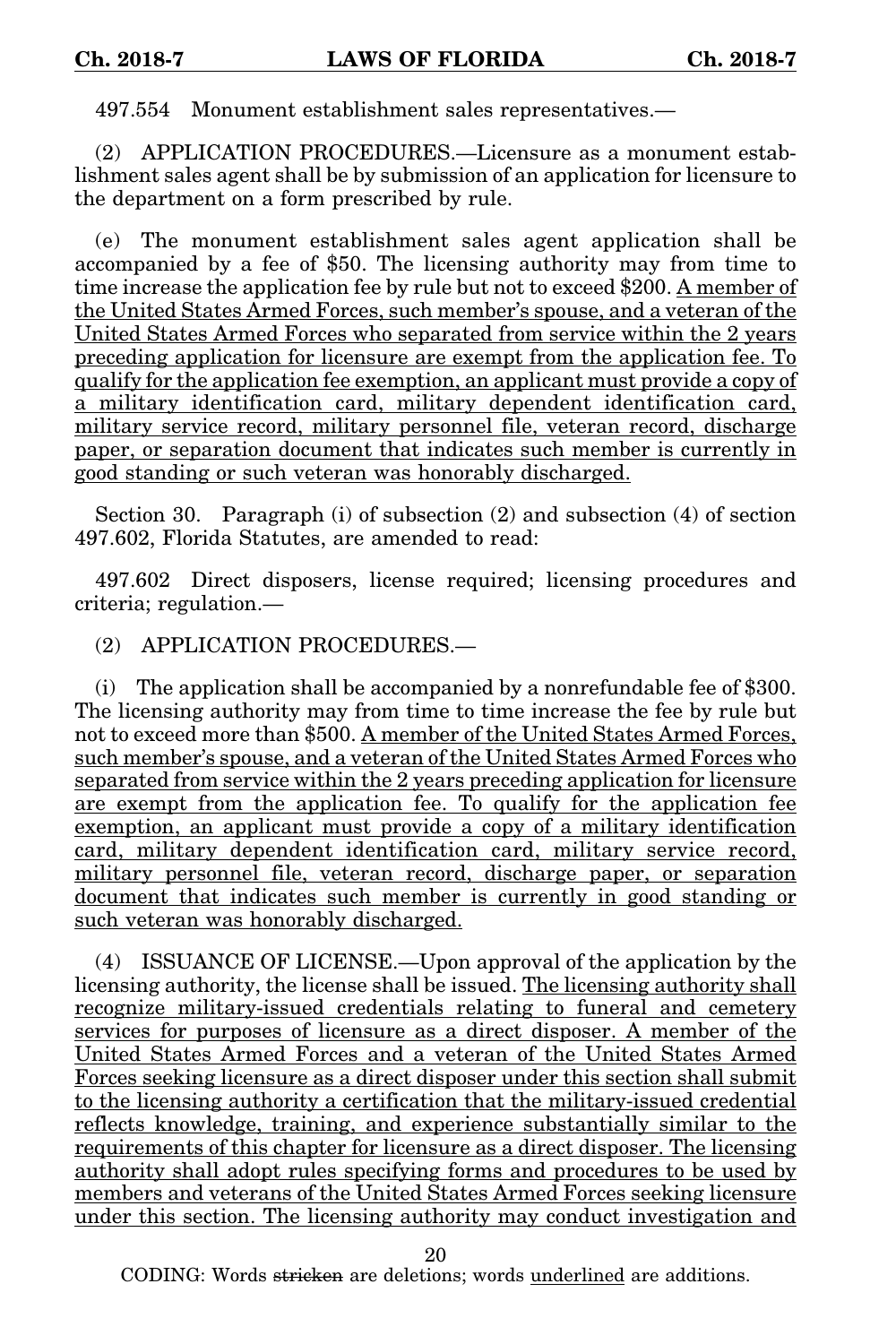further inquiry of any person regarding any military-issued credential sought to be recognized.

Section 31. Subsection (2) of section 501.015, Florida Statutes, is amended to read:

501.015 Health studios; registration requirements and fees.—Each health studio shall:

(2) Remit an annual registration fee of \$300 to the department at the time of registration for each of the health studio's business locations.

(a) The department shall waive the initial registration fee for an honorably discharged veteran of the United States Armed Forces, the spouse or surviving spouse of such a veteran, a current member of the United States Armed Forces who has served on active duty, the spouse of such a member, the surviving spouse of a member of the United States Armed Forces if the member died while serving on active duty, or a business entity that has a majority ownership held by such a veteran or spouse or surviving spouse if the department receives an application, in a format prescribed by the department. The application format must include the applicant's signature, under penalty of perjury, and supporting documentation, within 60 months after the date of the veteran's discharge from any branch of the United States Armed Forces. To qualify for the waiver:

1. A veteran must provide to the department a copy of his or her DD Form 214, as issued by the United States Department of Defense, or another acceptable form of identification as specified by the Department of Veterans' Affairs;

2. The spouse or surviving spouse of a veteran must provide to the department a copy of the veteran's DD Form 214, as issued by the United States Department of Defense, or another acceptable form of identification as specified by the Department of Veterans' Affairs, and a copy of a valid marriage license or certificate verifying that he or she was lawfully married to the veteran at the time of discharge; or

3. A business entity must provide to the department proof that a veteran or the spouse or surviving spouse of a veteran holds a majority ownership in the business, a copy of the veteran's DD Form 214, as issued by the United States Department of Defense, or another acceptable form of identification as specified by the Department of Veterans' Affairs, and, if applicable, a copy of a valid marriage license or certificate verifying that the spouse or surviving spouse of the veteran was lawfully married to the veteran at the time of discharge.

(b) The department shall waive the registration renewal fee for a registrant who:

1. Is an active duty member of the United States Armed Forces or the spouse of such member;

21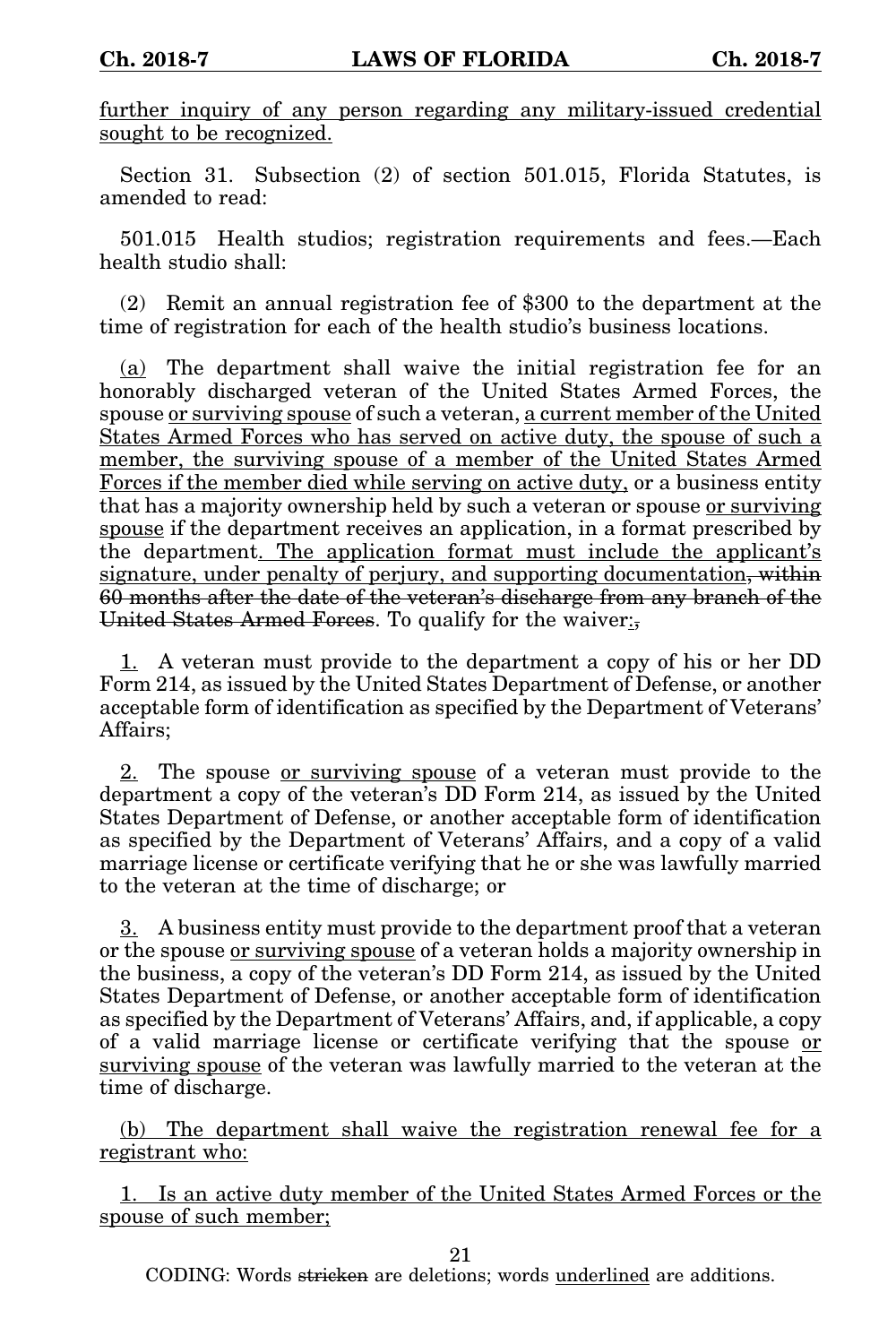2. Is or was a member of the United States Armed Forces and served on active duty within the 2 years preceding the renewal date. To qualify for the fee waiver, a registrant who is a former member of the United States Armed Forces who served on active duty within the 2 years preceding the expiration date of the registration must have received an honorable discharge upon separation or discharge from the United States Armed Forces; or

3. Is the surviving spouse of a member of the United States Armed Forces if the member was serving on active duty at the time of death and died within the 2 years preceding the date of renewal.

A registrant seeking such waiver must apply in a format prescribed by the department, including the applicant's signature, under penalty of perjury, and supporting documentation.

Section 32. Paragraph (b) of subsection (5) of section 501.605, Florida Statutes, is amended to read:

501.605 Licensure of commercial telephone sellers and entities providing substance abuse marketing services.—

(5) An application filed pursuant to this part must be verified and accompanied by:

(b) A fee for licensing in the amount of \$1,500. The fee shall be deposited into the General Inspection Trust Fund. The department shall waive the initial license fee for an honorably discharged veteran of the United States Armed Forces, the spouse <u>or surviving spouse</u> of such a veteran, a current member of the United States Armed Forces who has served on active duty, the spouse of such a member, the surviving spouse of a member of the United States Armed Forces if such member died while serving on active duty, or a business entity that has a majority ownership held by such a veteran or spouse or surviving spouse if the department receives an application, in a format prescribed by the department. The application format must include the applicant's signature, under penalty of perjury, and supporting documentation, within 60 months after the date of the veteran's discharge from any branch of the United States Armed Forces. To qualify for the waiver:,

1. A veteran must provide to the department a copy of his or her DD Form 214, as issued by the United States Department of Defense, or another acceptable form of identification as specified by the Department of Veterans' Affairs;

2. The spouse <u>or surviving spouse</u> of a veteran must provide to the department a copy of the veteran's DD Form 214, as issued by the United States Department of Defense, or another acceptable form of identification as specified by the Department of Veterans' Affairs, and a copy of a valid marriage license or certificate verifying that he or she was lawfully married to the veteran at the time of discharge; or

22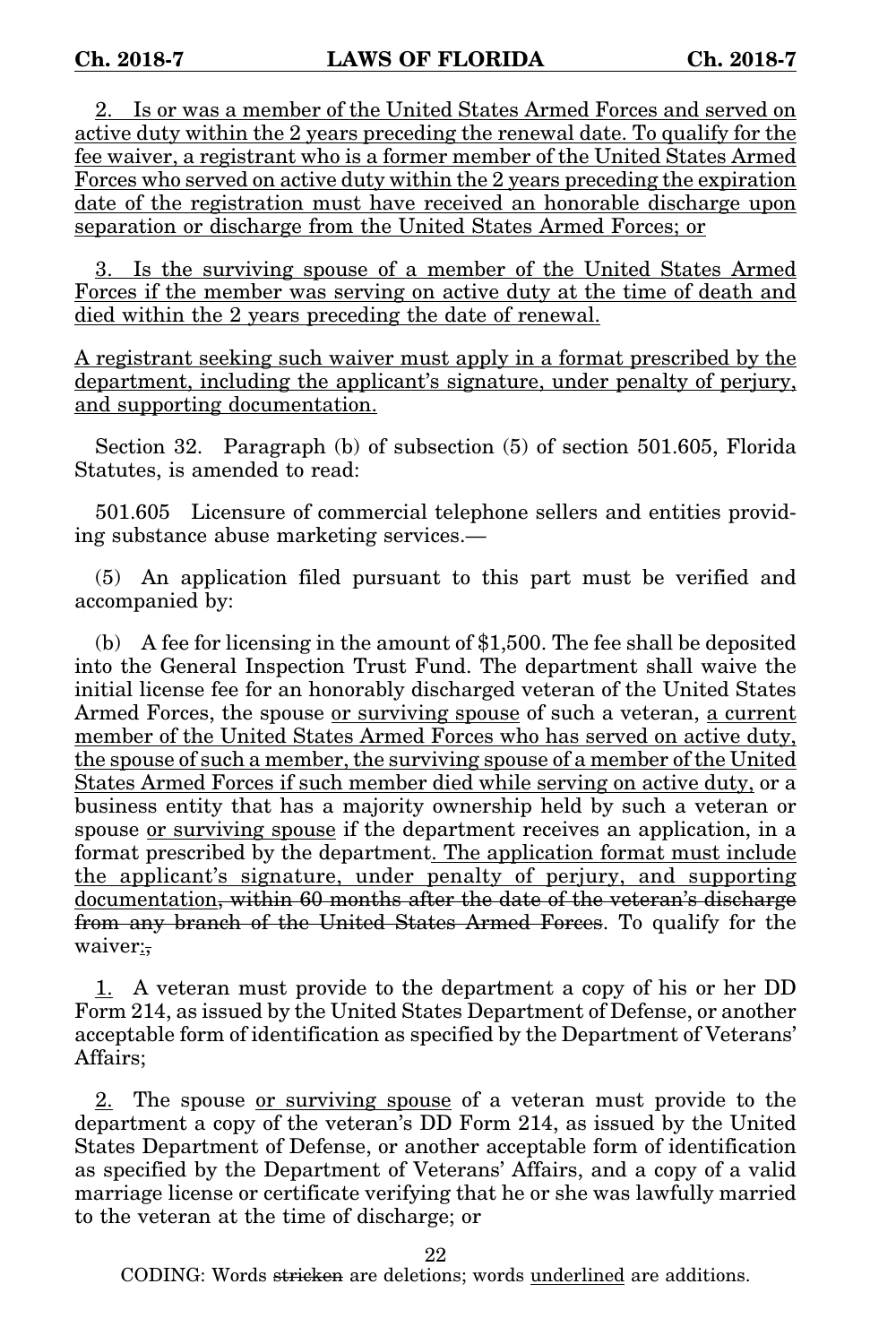$3.$  A business entity must provide to the department proof that a veteran or the spouse or surviving spouse of a veteran holds a majority ownership in the business, a copy of the veteran's DD Form 214, as issued by the United States Department of Defense, or another acceptable form of identification as specified by the Department of Veterans' Affairs, and, if applicable, a copy of a valid marriage license or certificate verifying that the spouse or surviving spouse of the veteran was lawfully married to the veteran at the time of discharge.

Section 33. Paragraph (b) of subsection (2) of section 501.607, Florida Statutes, is amended to read:

501.607 Licensure of salespersons.—

(2) An application filed pursuant to this section must be verified and be accompanied by:

(b) A fee for licensing in the amount of \$50 per salesperson. The fee shall be deposited into the General Inspection Trust Fund. The fee for licensing may be paid after the application is filed, but must be paid within 14 days after the applicant begins work as a salesperson. The department shall waive the initial license fee for an honorably discharged veteran of the United States Armed Forces, the spouse <u>or surviving spouse</u> of such a veteran, a current member of the United States Armed Forces who has served on active duty, the spouse of such a member, the surviving spouse of a member of the United States Armed Forces if the member died while serving on active duty, or a business entity that has a majority ownership held by such a veteran or spouse or surviving spouse if the department receives an application, in a format prescribed by the department. The application format must include the applicant's signature, under penalty of perjury, and supporting documentation, within 60 months after the date of the veteran's discharge from any branch of the United States Armed Forces. To qualify for the waiver:,

1. A veteran must provide to the department a copy of his or her DD Form 214, as issued by the United States Department of Defense, or another acceptable form of identification as specified by the Department of Veterans' Affairs;

2. The spouse <u>or surviving spouse</u> of a veteran must provide to the department a copy of the veteran's DD Form 214, as issued by the United States Department of Defense, or another acceptable form of identification as specified by the Department of Veterans' Affairs, and a copy of a valid marriage license or certificate verifying that he or she was lawfully married to the veteran at the time of discharge; or

3. A business entity must provide to the department proof that a veteran or the spouse or surviving spouse of a veteran holds a majority ownership in the business, a copy of the veteran's DD Form 214, as issued by the United States Department of Defense, or another acceptable form of identification

23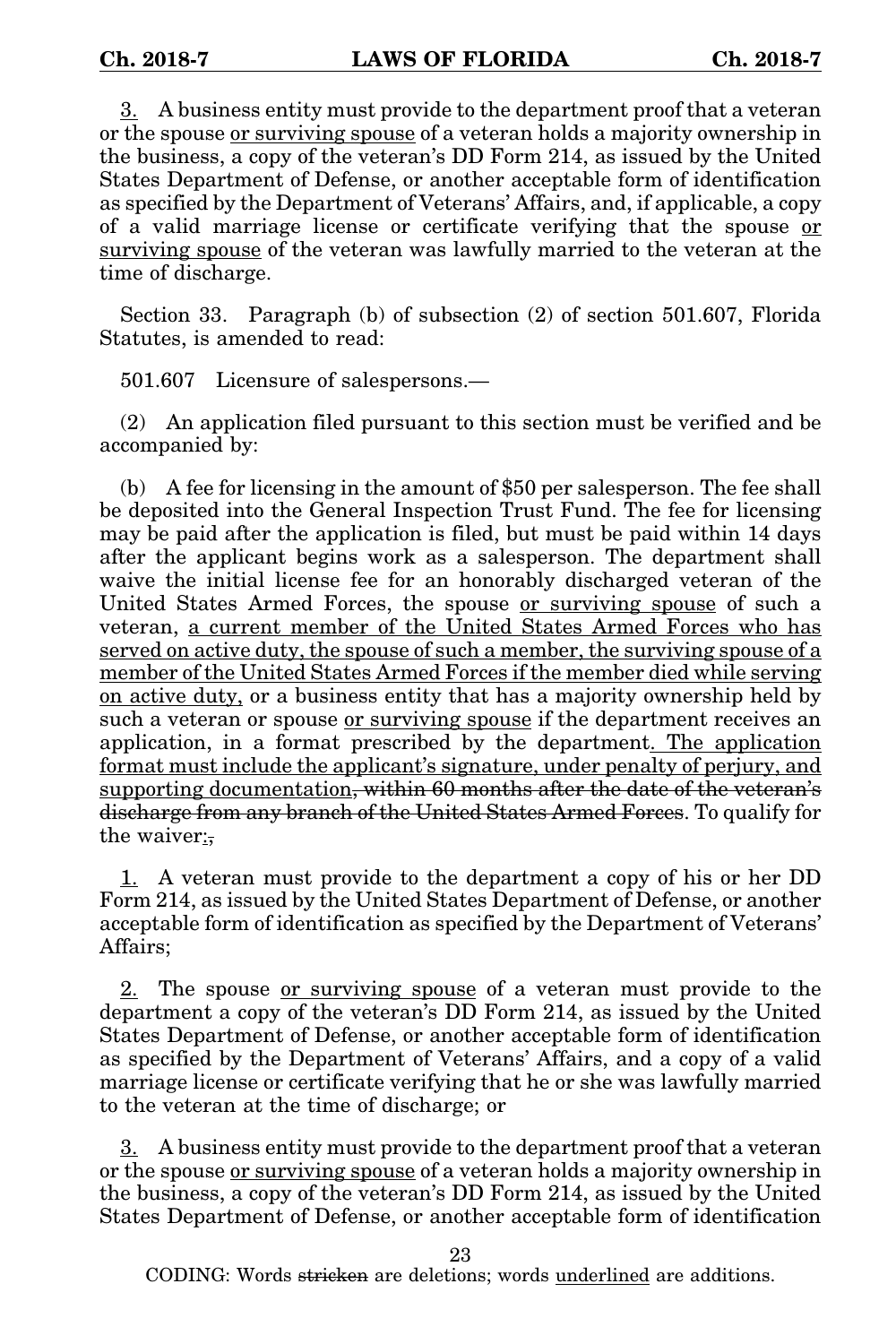as specified by the Department of Veterans' Affairs, and, if applicable, a copy of a valid marriage license or certificate verifying that the spouse or surviving spouse of the veteran was lawfully married to the veteran at the time of discharge.

Section 34. Subsection (5) is added to section 501.609, Florida Statutes, is amended to read:

501.609 License renewal.—

(5) The department shall waive the annual fee to renew for a licensee who:

(a) Is an active duty member of the United States Armed Forces or the spouse of such member;

(b) Is or was a member of the United States Armed Forces, and served on active duty within the 2 years preceding the renewal date. To qualify for the fee waiver, a licensee who is a former member of the United States Armed Forces who served on active duty within the 2 years preceding the expiration date of the registration must have received an honorable discharge upon separation or discharge from the United States Armed Forces; or

(c) Is the surviving spouse of a member of the United States Armed Forces if the member was serving on active duty at the time of death and died within the 2 years preceding the renewal.

A licensee seeking such waiver must apply in a format prescribed by the department, including the applicant's signature, under penalty of perjury, and supporting documentation.

Section 35. Paragraph (b) of subsection (3) of section 507.03, Florida Statutes, is amended, and paragraph (c) is added to that subsection, to read:

507.03 Registration.—

(3)

(b) The department shall waive the initial registration fee for an honorably discharged veteran of the United States Armed Forces, the spouse or surviving spouse of such a veteran, a current member of the United States Armed Forces who has served on active duty, the spouse of such a member, the surviving spouse of a member of the United States Armed Forces if the member died while serving on active duty, or a business entity that has a majority ownership held by such a veteran or spouse or surviving spouse if the department receives an application, in a format prescribed by the department. The application format must include the applicant's signature, under penalty of perjury, and supporting documentation, within 60 months after the date of the veteran's discharge from any branch of the United States Armed Forces. To qualify for the waiver:

24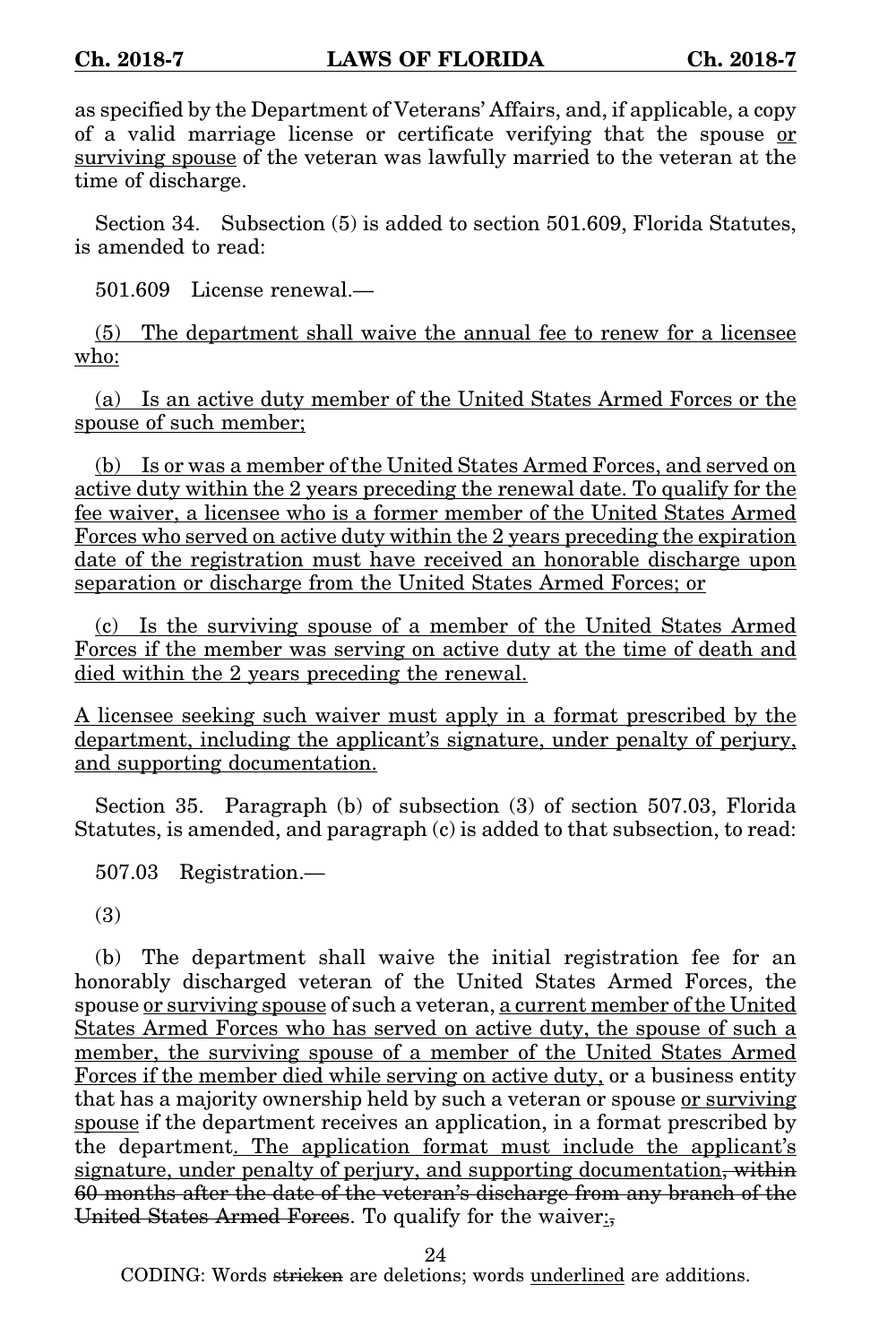1. A veteran must provide to the department a copy of his or her DD Form 214, as issued by the United States Department of Defense, or another acceptable form of identification as specified by the Department of Veterans' Affairs;

2. The spouse or surviving spouse of a veteran must provide to the department a copy of the veteran's DD Form 214, as issued by the United States Department of Defense, or another acceptable form of identification as specified by the Department of Veterans' Affairs, and a copy of a valid marriage license or certificate verifying that he or she was lawfully married to the veteran at the time of discharge; or

3. A business entity must provide to the department proof that a veteran or the spouse or surviving spouse of a veteran holds a majority ownership in the business, a copy of the veteran's DD Form 214, as issued by the United States Department of Defense, or another acceptable form of identification as specified by the Department of Veterans' Affairs, and, if applicable, a copy of a valid marriage license or certificate verifying that the spouse or surviving spouse of the veteran was lawfully married to the veteran at the time of discharge.

(c) The department shall waive the biennial fee to renew for a registrant who:

1. Is an active duty member of the United States Armed Forces or the spouse of such member;

2. Is or was a member of the United States Armed Forces and served on active duty within the 2 years preceding the expiration date. To qualify for the fee waiver, a registrant who is a former member of the United States Armed Forces who served on active duty within the 2 years preceding the expiration date of the registration must have received an honorable discharge upon separation or discharge from the United States Armed Forces; or

3. Is the surviving spouse of a member of the United States Armed Forces if the member was serving on active duty at the time of death and died within the 2 years preceding the renewal.

A registrant seeking such waiver must apply in a format prescribed by the department, including the applicant's signature, under penalty of perjury, and supporting documentation.

Section 36. Subsections (10) and (11) of section 517.12, Florida Statutes, are amended to read:

517.12 Registration of dealers, associated persons, intermediaries, and investment advisers.—

 $(10)(a)$  An applicant for registration shall pay an assessment fee of \$200, in the case of a dealer or investment adviser, or \$50, in the case of an

25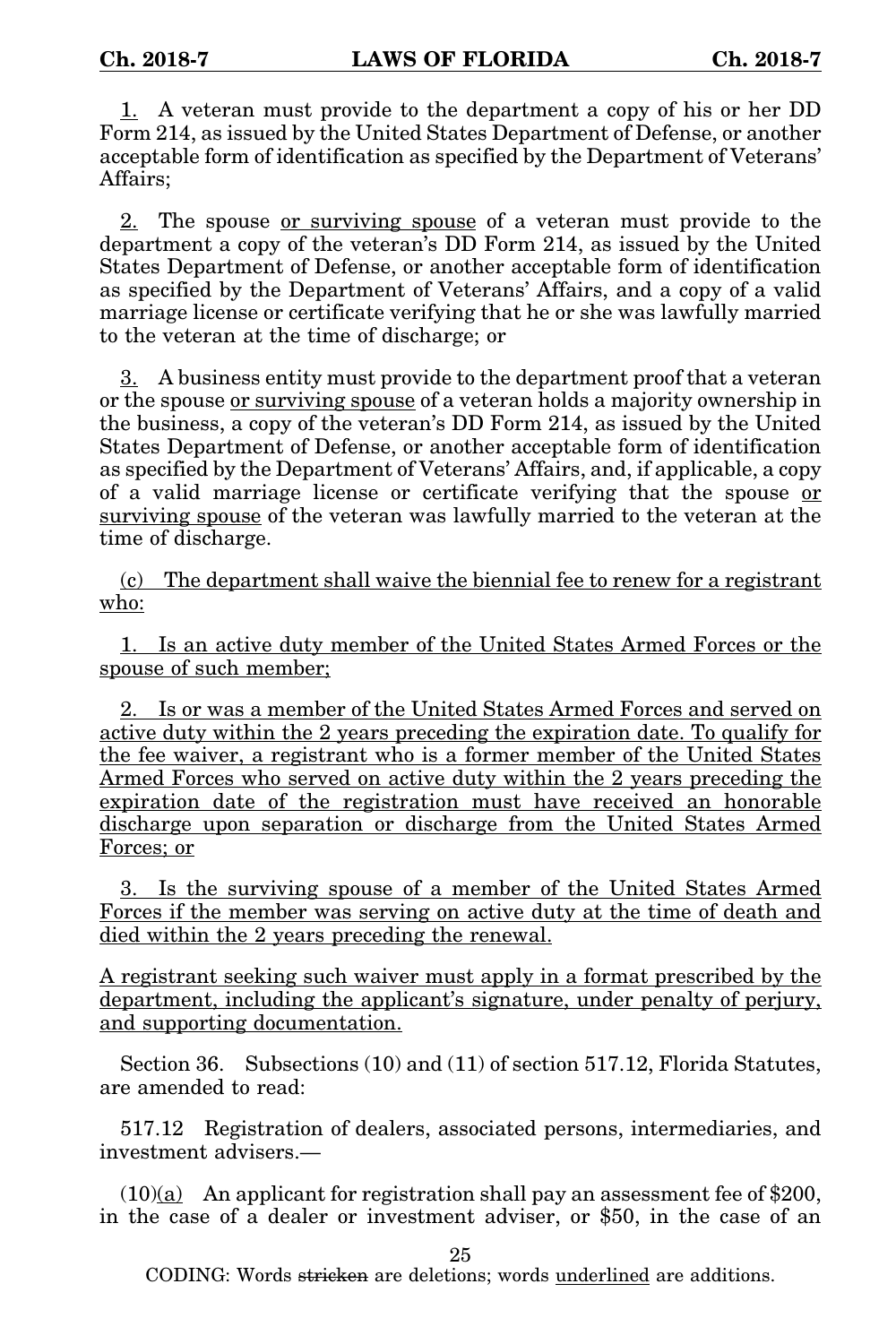associated person. An associated person may be assessed an additional fee to cover the cost for the fingerprints to be processed by the office. Such fee shall be determined by rule of the commission. Such fees become the revenue of the state, except for those assessments provided for under s. 517.131(1) until such time as the Securities Guaranty Fund satisfies the statutory limits, and are not returnable in the event that registration is withdrawn or not granted.

(b) The office shall waive the \$50 assessment fee for an associated person required by paragraph (a) for an applicant who:

1. Is or was an active duty member of the United States Armed Forces. To qualify for the fee waiver, an applicant who is a former member of the United States Armed Forces must have received an honorable discharge upon separation or discharge from the United States Armed Forces;

2. Is married to a current or former member of the United States Armed Forces and is or was married to the member during any period of active duty; or

3. Is the surviving spouse of a member of the United States Armed Forces if the member was serving on active duty at the time of death.

An applicant seeking such fee waiver must submit proof, in a form prescribed by commission rule, that the applicant meets one of the qualifications in this paragraph.

 $(11)(a)$  If the office finds that the applicant is of good repute and character and has complied with the provisions of this chapter and the rules made pursuant hereto, it shall register the applicant. The registration of each dealer, investment adviser, and associated person expires on December 31 of the year the registration became effective unless the registrant has renewed his or her registration on or before that date. Registration may be renewed by furnishing such information as the commission may require, together with payment of the fee required in paragraph  $(10)(a)$  subsection  $(10)$  for dealers, investment advisers, or associated persons and the payment of any amount lawfully due and owing to the office pursuant to any order of the office or pursuant to any agreement with the office. Any dealer, investment adviser, or associated person who has not renewed a registration by the time the current registration expires may request reinstatement of such registration by filing with the office, on or before January 31 of the year following the year of expiration, such information as may be required by the commission, together with payment of the fee required in paragraph  $(10)(a)$ subsection (10) for dealers, investment advisers, or associated persons and a late fee equal to the amount of such fee. Any reinstatement of registration granted by the office during the month of January shall be deemed effective retroactive to January 1 of that year.

26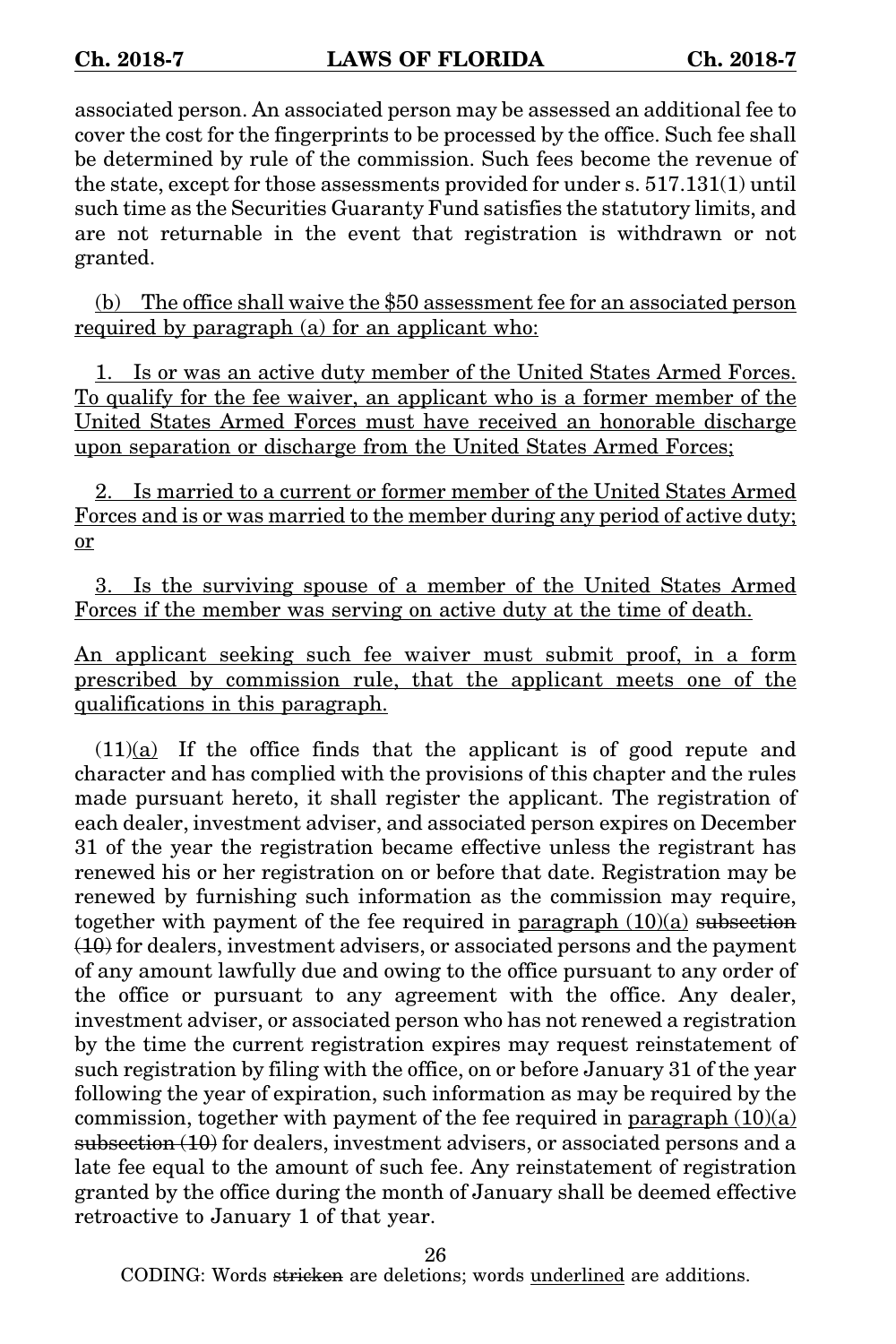(b) The office shall waive the \$50 assessment fee for an associated person required by paragraph (10)(a) for a registrant renewing his or her registration who:

1. Is an active duty member of the United States Armed Forces or the spouse of such member;

2. Is or was a member of the United States Armed Forces and served on active duty within the 2 years preceding the expiration date of the registration pursuant to paragraph (a). To qualify for the fee waiver, a registrant who is a former member of the United States Armed Forces who served on active duty within the 2 years preceding the expiration date of the registration must have received an honorable discharge upon separation or discharge from the United States Armed Forces; or

3. Is the surviving spouse of a member of the United States Armed Forces if the member was serving on active duty at the time of death and died within the 2 years preceding the surviving spouse's registration expiration date pursuant to paragraph (a).

A registrant seeking such fee waiver must submit proof, in a form prescribed by commission rule, that the registrant meets one of the qualifications in this paragraph.

Section 37. Paragraph (b) of subsection (3) of section 527.02, Florida Statutes, is amended, and paragraph (c) is added to that subsection, to read:

527.02 License; penalty; fees.—

(3)

(b) The department shall waive the initial license fee for an honorably discharged veteran of the United States Armed Forces, the spouse or surviving spouse of such a veteran, a current member of the United States Armed Forces who has served on active duty, the spouse of such a member, the surviving spouse of a member of the United States Armed Forces if the member died while serving on active duty, or a business entity that has a majority ownership held by such a veteran or spouse or surviving spouse if the department receives an application, in a format prescribed by the department. The application format must include the applicant's signature, under penalty of perjury, and supporting documentation, within 60 months after the date of the veteran's discharge from any branch of the United States Armed Forces. To qualify for the waiver:

1. A veteran must provide to the department a copy of his or her DD Form 214, as issued by the United States Department of Defense or another acceptable form of identification as specified by the Department of Veterans' Affairs;

2. The spouse or surviving spouse of a veteran must provide to the department a copy of the veteran's DD Form 214, as issued by the United

27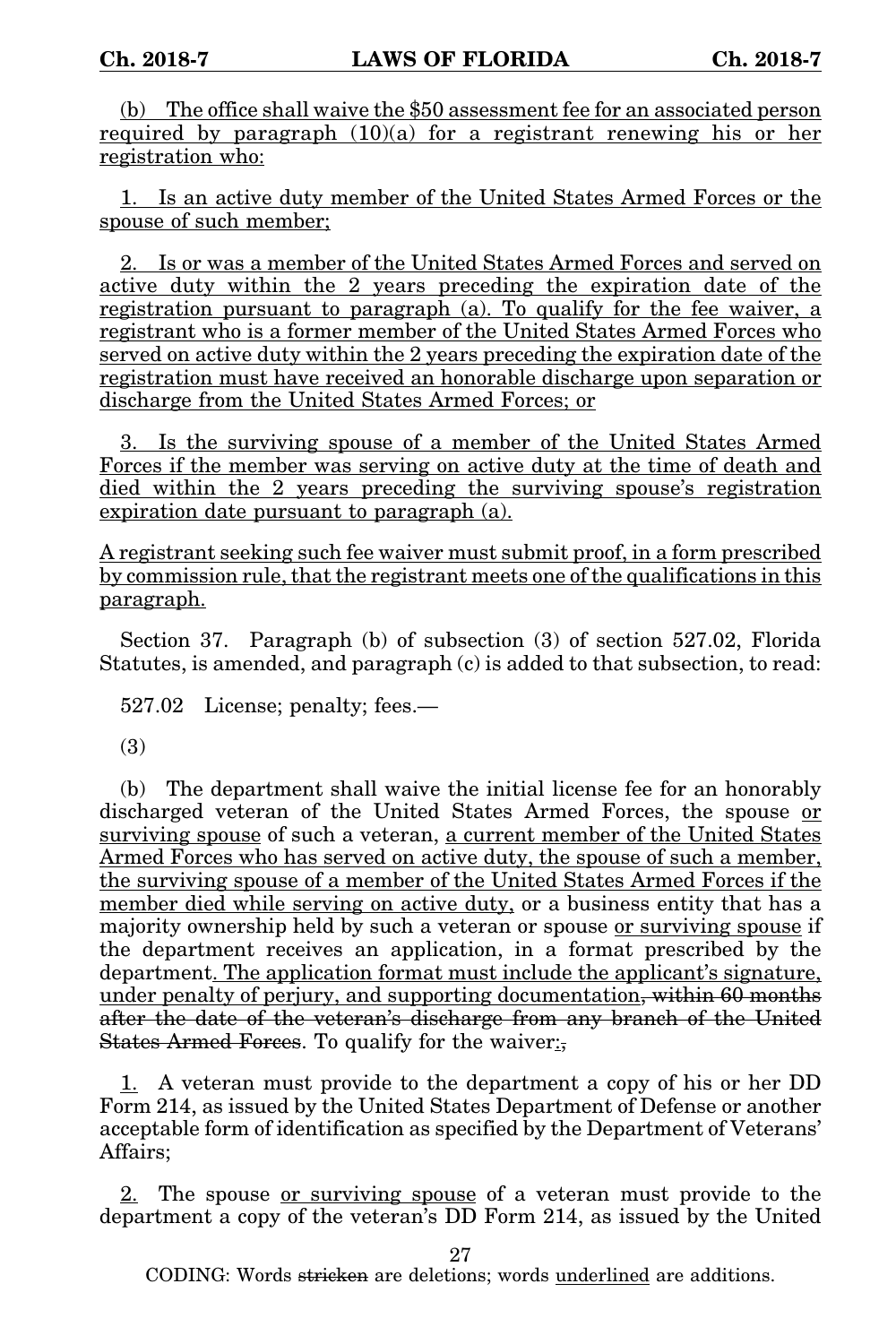States Department of Defense, or another acceptable form of identification as specified by the Department of Veterans' Affairs, and a copy of a valid marriage license or certificate verifying that he or she was lawfully married to the veteran at the time of discharge; or

3. A business entity must provide to the department proof that a veteran or the spouse or surviving spouse of a veteran holds a majority ownership in the business, a copy of the veteran's DD Form 214, as issued by the United States Department of Defense, or another acceptable form of identification as specified by the Department of Veterans' Affairs, and, if applicable, a copy of a valid marriage license or certificate verifying that the spouse or surviving spouse of the veteran was lawfully married to the veteran at the time of discharge.

(c) The department shall waive license renewal fees for a licensee who:

1. Is an active duty member of the United States Armed Forces or the spouse of such member;

2. Is or was a member of the United States Armed Forces and served on active duty within the 2 years preceding the renewal date. To qualify for the fee waiver under this subparagraph, a licensee who is a former member of the United States Armed Forces who served on active duty within the 2 years preceding the annual renewal date must have received an honorable discharge upon separation or discharge from the United States Armed Forces; or

3. Is the surviving spouse of a member of the United States Armed Forces if such member was serving on active duty at the time of death and died within the 2 years preceding the surviving spouse's renewal.

A licensee seeking such waiver must apply in a format prescribed by the department, including the applicant's signature, under penalty of perjury, and supporting documentation.

Section 38. Paragraph (c) of subsection (3) of section 539.001, Florida Statutes, is amended, and paragraph (g) is added to that subsection, to read:

539.001 The Florida Pawnbroking Act.—

(3) LICENSE REQUIRED.—

(c) Each license is valid for a period of 1 year unless it is earlier relinquished, suspended, or revoked. Each license shall be renewed annually, and each licensee shall, initially and annually thereafter, pay to the agency a license fee of \$300 for each license held. The agency shall waive the initial license fee for an honorably discharged veteran of the United States Armed Forces, the spouse or surviving spouse of such a veteran, a current member of the United States Armed Forces who has served on active duty, the spouse of such a member, the surviving spouse of a member of the United States Armed Forces if the member died while serving on active duty,

28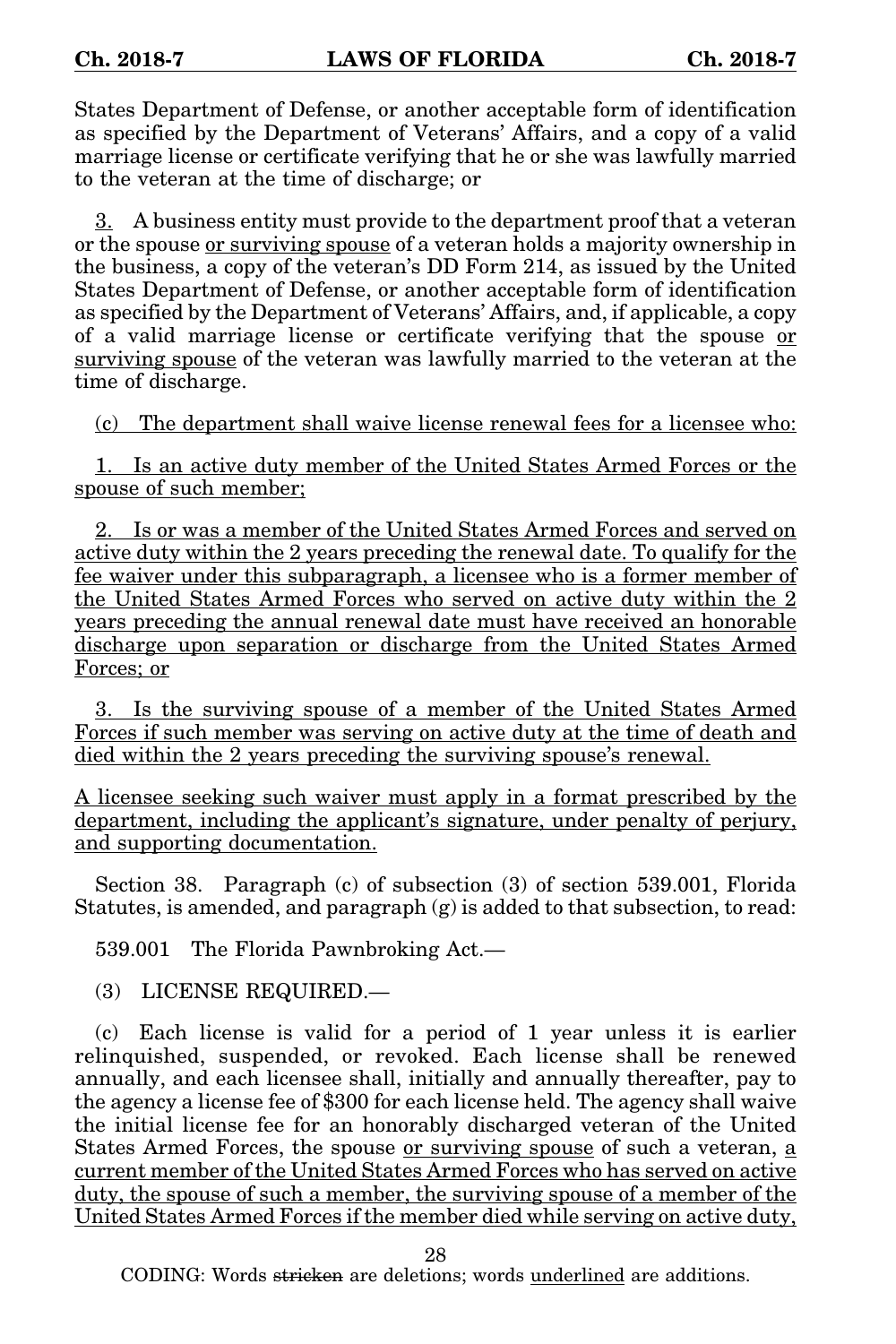or a business entity that has a majority ownership held by such a veteran or spouse <u>or surviving spouse</u> if the agency receives an application, in a format prescribed by the agency. The application format must include the applicant's signature, under penalty of perjury, and supporting documentation, within 60 months after the date of the veteran's discharge from any branch of the United States Armed Forces. To qualify for the waiver:

 $1.$  A veteran must provide to the agency a copy of his or her DD Form 214, as issued by the United States Department of Defense, or another acceptable form of identification as specified by the Department of Veterans' Affairs;

2. The spouse or surviving spouse of a veteran must provide to the agency a copy of the veteran's DD Form 214, as issued by the United States Department of Defense, or another acceptable form of identification as specified by the Department of Veterans' Affairs, and a copy of a valid marriage license or certificate verifying that he or she was lawfully married to the veteran at the time of discharge; or

3. A business entity must provide to the agency proof that a veteran or the spouse or surviving spouse of a veteran holds a majority ownership in the business, a copy of the veteran's DD Form 214, as issued by the United States Department of Defense, or another acceptable form of identification as specified by the Department of Veterans' Affairs, and, if applicable, a copy of a valid marriage license or certificate verifying that the spouse or surviving spouse of the veteran was lawfully married to the veteran at the time of discharge.

(g) The agency shall waive license renewal fee for a licensee who:

1. Is an active duty member of the United States Armed Forces or the spouse of such member;

2. Is or was a member of the United States Armed Forces, and served on active duty within the 2 years preceding the renewal date. To qualify for the fee waiver under this subparagraph, a licensee who is a former member of the United States Armed Forces who served on active duty within the 2 years preceding the annual renewal date must have received an honorable discharge upon separation or discharge from the United States Armed Forces; or

3. Is the surviving spouse of a member of the United States Armed Forces if the member was serving on active duty at the time of death and died within the 2 years preceding the renewal.

A licensee seeking such waiver must apply in a format prescribed by the agency, including the applicant's signature, under penalty of perjury, and supporting documentation.

Section 39. Paragraph (b) of subsection (3) of section 559.904, Florida Statutes, is amended, and paragraph (c) is added to that subsection, to read:

29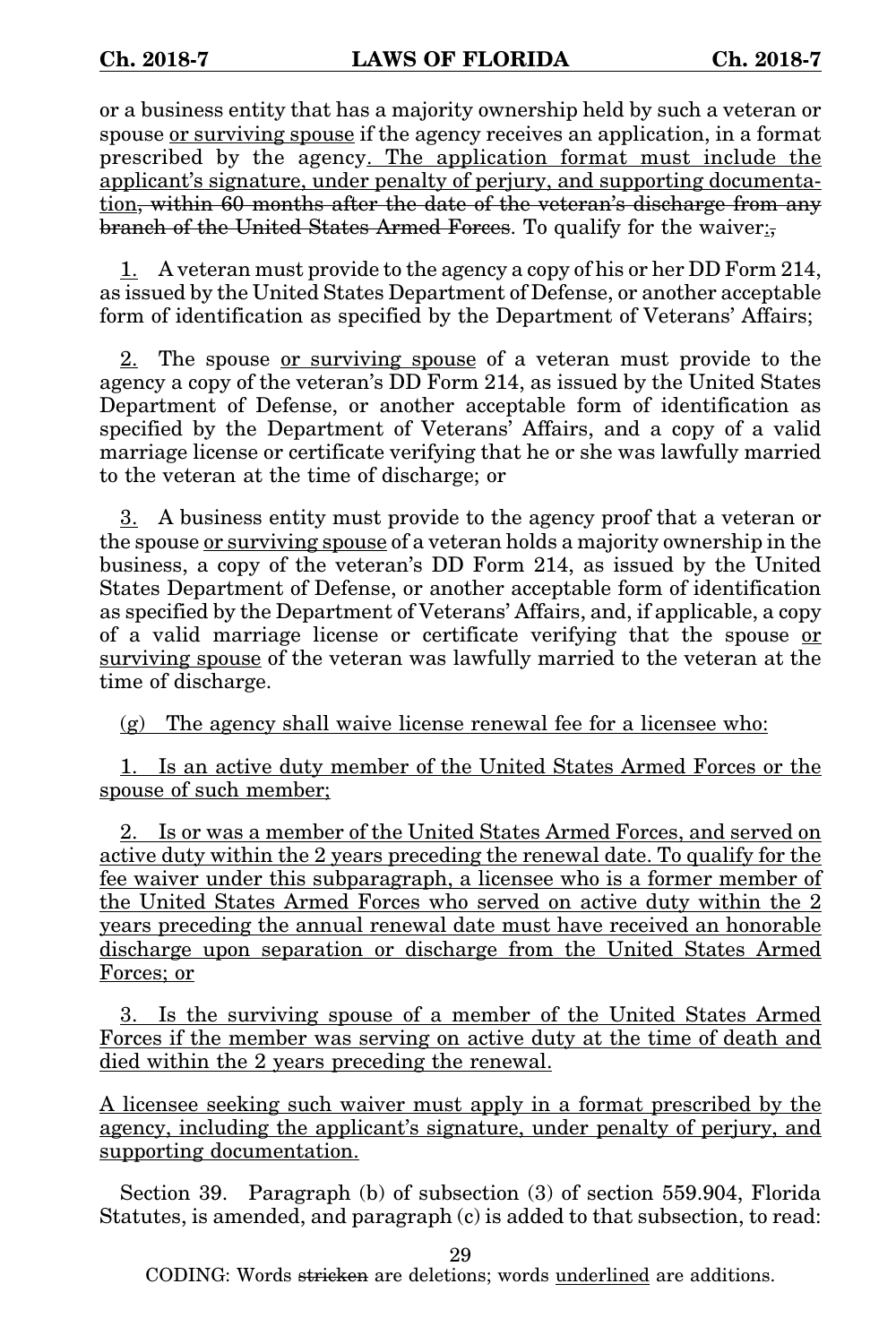559.904 Motor vehicle repair shop registration; application; exemption.

(3)

(b) The department shall waive the initial registration fee for an honorably discharged veteran of the United States Armed Forces, the spouse or surviving spouse of such a veteran, a current member of the United States Armed Forces who has served on active duty, the spouse of such a member, the surviving spouse of a member of the United States Armed Forces if the member died while serving on active duty, or a business entity that has a majority ownership held by such a veteran or spouse or surviving spouse if the department receives an application, in a format prescribed by the department. The application format must include the applicant's signature, under penalty of perjury, and supporting documentation, within 60 months after the date of the veteran's discharge from any branch of the United States Armed Forces. To qualify for the waiver:

1. A veteran must provide to the department a copy of his or her DD Form 214, as issued by the United States Department of Defense, or another acceptable form of identification as specified by the Department of Veterans' Affairs;

2. The spouse <u>or surviving spouse</u> of a veteran must provide to the department a copy of the veteran's DD Form 214, as issued by the United States Department of Defense, or another acceptable form of identification as specified by the Department of Veterans' Affairs, and a copy of a valid marriage license or certificate verifying that he or she was lawfully married to the veteran at the time of discharge; or

3. A business entity must provide to the department proof that a veteran or the spouse or surviving spouse of a veteran holds a majority ownership in the business, a copy of the veteran's DD Form 214, as issued by the United States Department of Defense or another acceptable form of identification as specified by the Department of Veterans' Affairs, and, if applicable, a copy of a valid marriage license or certificate verifying that the spouse or surviving spouse of the veteran was lawfully married to the veteran at the time of discharge.

(c) The department shall waive registration renewal fees for a registrant who:

1. Is an active duty member of the United States Armed Forces or the spouse of such member;

2. Is or was a member of the United States Armed Forces and served on active duty within the 2 years preceding the renewal date. To qualify for the fee waiver under this subparagraph, a registrant who is a former member of the United States Armed Forces who served on active duty within the 2 years preceding the biennial renewal date must have received an honorable

30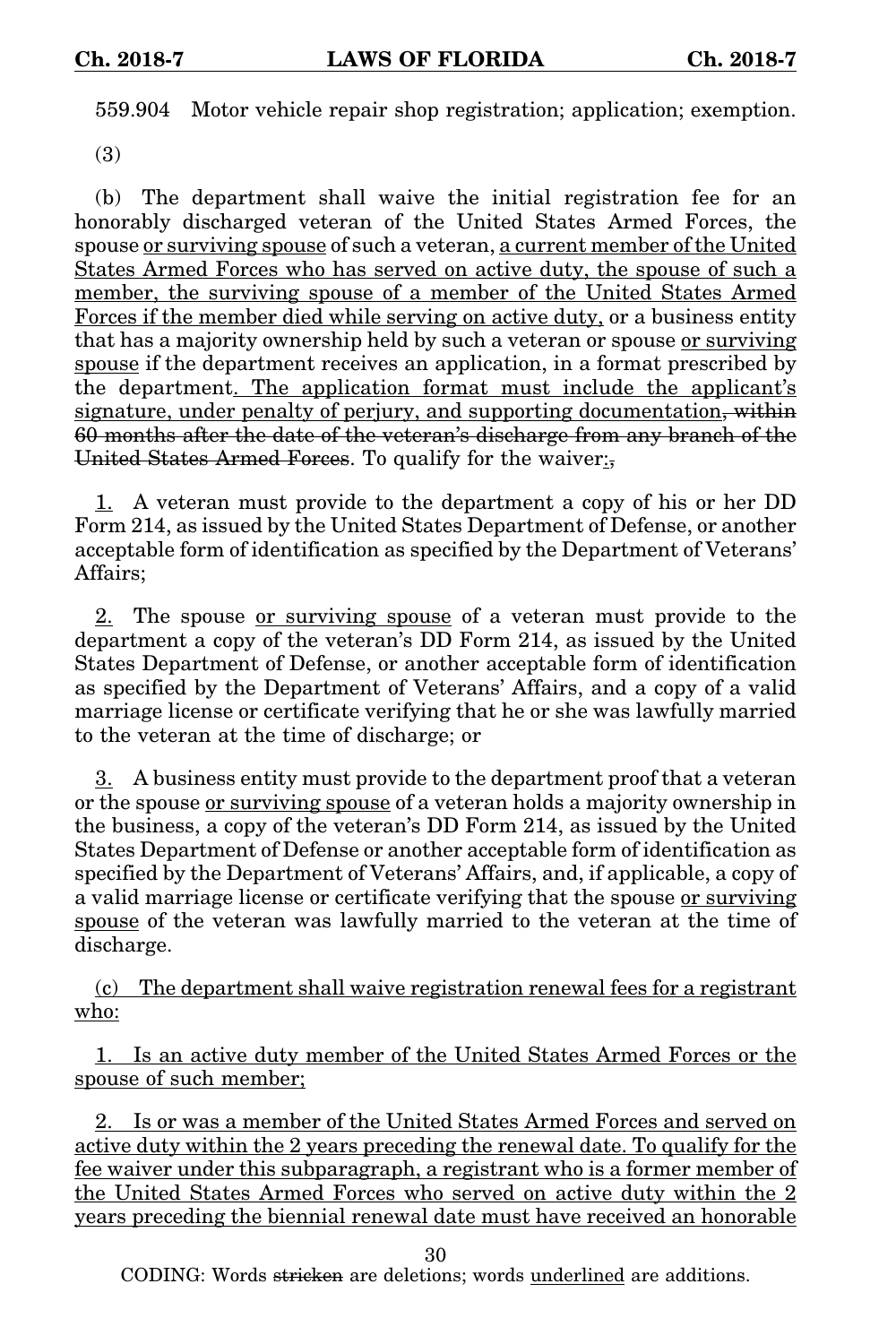discharge upon separation or discharge from the United States Armed Forces; or

3. Is the surviving spouse of a member of the United States Armed Forces if the member was serving on active duty at the time of death and died within the 2 years preceding the renewal.

A registrant seeking such waiver must apply in a format prescribed by the department, including the applicant's signature, under penalty of perjury, and supporting documentation.

Section 40. Paragraph (c) of subsection (2) of section 559.928, Florida Statutes, is amended, and paragraph (d) is added to that subsection, to read:

559.928 Registration.—

(2)

(c) The department shall waive the initial registration fee for an honorably discharged veteran of the United States Armed Forces, the spouse or surviving spouse of such a veteran, a current member of the United States Armed Forces who has served on active duty, the spouse of such a member, the surviving spouse of a member of the United States Armed Forces if the member died while serving on active duty, or a business entity that has a majority ownership held by such a veteran or spouse or surviving spouse if the department receives an application, in a format prescribed by the department. The application format must include the applicant's signature, under penalty of perjury, and supporting documentation, within 60 months after the date of the veteran's discharge from any branch of the United States Armed Forces. To qualify for the waiver:

1. A veteran must provide to the department a copy of his or her DD Form 214, as issued by the United States Department of Defense, or another acceptable form of identification as specified by the Department of Veterans' Affairs;

2. The spouse <u>or surviving spouse</u> of a veteran must provide to the department a copy of the veteran's DD Form 214, as issued by the United States Department of Defense, or another acceptable form of identification as specified by the Department of Veterans' Affairs, and a copy of a valid marriage license or certificate verifying that he or she was lawfully married to the veteran at the time of discharge; or

3. A business entity must provide to the department proof that a veteran or the spouse or surviving spouse of a veteran holds a majority ownership in the business, a copy of the veteran's DD Form 214, as issued by the United States Department of Defense, or another acceptable form of identification as specified by the Department of Veterans' Affairs, and, if applicable, a copy of a valid marriage license or certificate verifying that the spouse or surviving spouse of the veteran was lawfully married to the veteran at the time of discharge.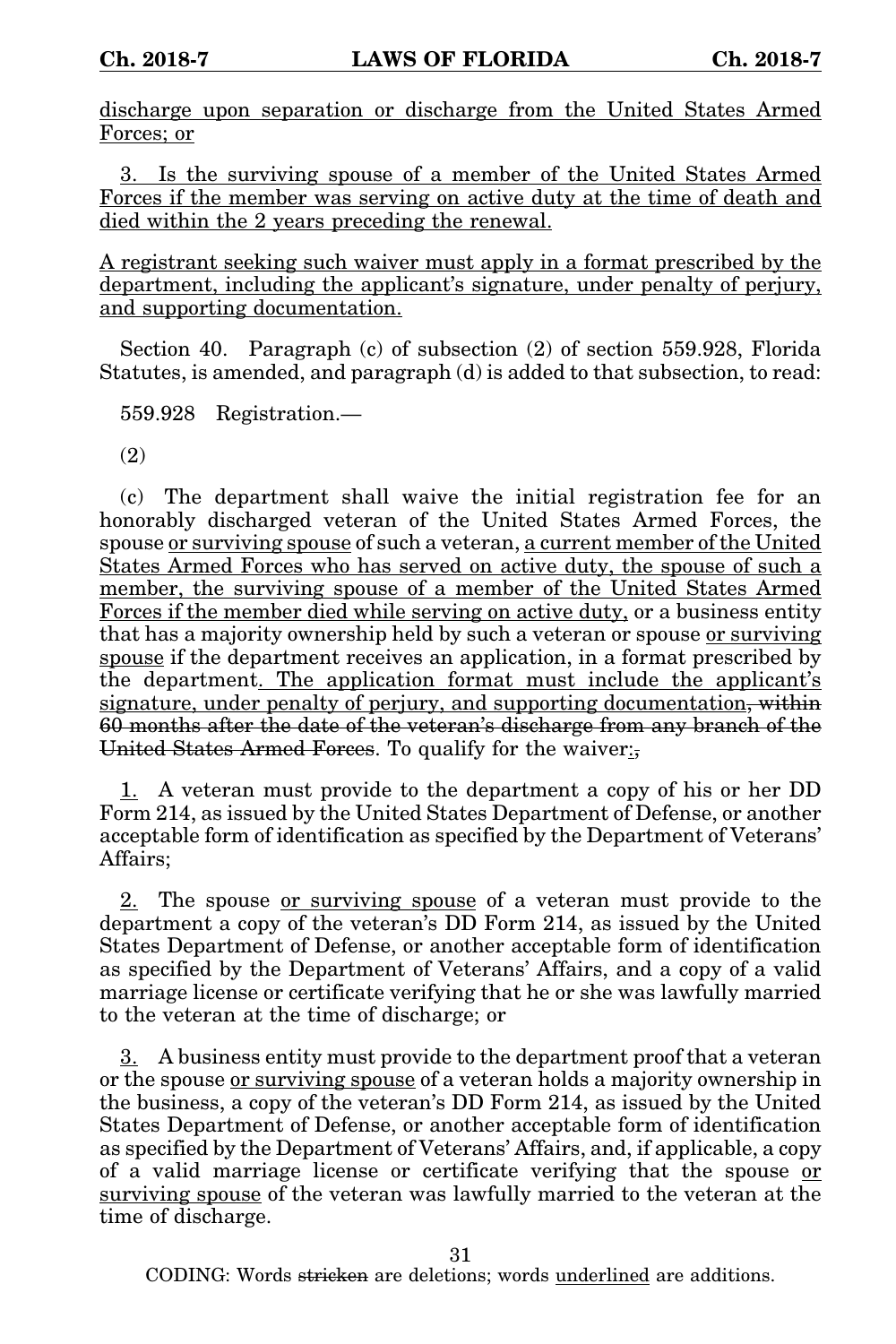(d) The department shall waive the registration renewal fee for a registrant who:

1. Is an active duty member of the United States Armed Forces or the spouse of such member;

2. Is or was a member of the United States Armed Forces and served on active duty within the 2 years preceding the renewal date. To qualify for the fee waiver under this subparagraph, a registrant who is a former member of the United States Armed Forces who served on active duty within the 2 years preceding the annual registration renewal date must have received an honorable discharge upon separation or discharge from the United States Armed Forces; or

3. Is the surviving spouse of a member of the United States Armed Forces if the member was serving on active duty at the time of death and died within the 2 years preceding the renewal.

A registrant seeking such waiver must apply in a format prescribed by the department, including the applicant's signature, under penalty of perjury, and supporting documentation.

Section 41. Subsection (6) of section 626.171, Florida Statutes, is amended to read:

626.171 Application for license as an agent, customer representative, adjuster, service representative, managing general agent, or reinsurance intermediary.—

(6) Members of the United States Armed Forces and their spouses, and veterans of the United States Armed Forces who have separated from service retired within 24 months before application for licensure, are exempt from the application filing fee prescribed in s. 624.501. Qualified individuals must provide a copy of a military identification card, military dependent identification card, military service record, military personnel file, veteran record, discharge paper, or separation document, or a separation document that indicates such members of the United States Armed Forces are currently in good standing or such veterans were honorably discharged.

Section 42. Subsection (6) of section 626.732, Florida Statutes, is renumbered as subsection (7), and a new subsection (6) is added to that section, to read:

626.732 Requirement as to knowledge, experience, or instruction.—

(6) Prelicensure coursework is not required for an applicant who is a member or veteran of the United States Armed Forces or the spouse of such a member or veteran. A qualified individual must provide a copy of a military identification card, military dependent identification card, military service record, military personnel file, veteran record, discharge paper, or

32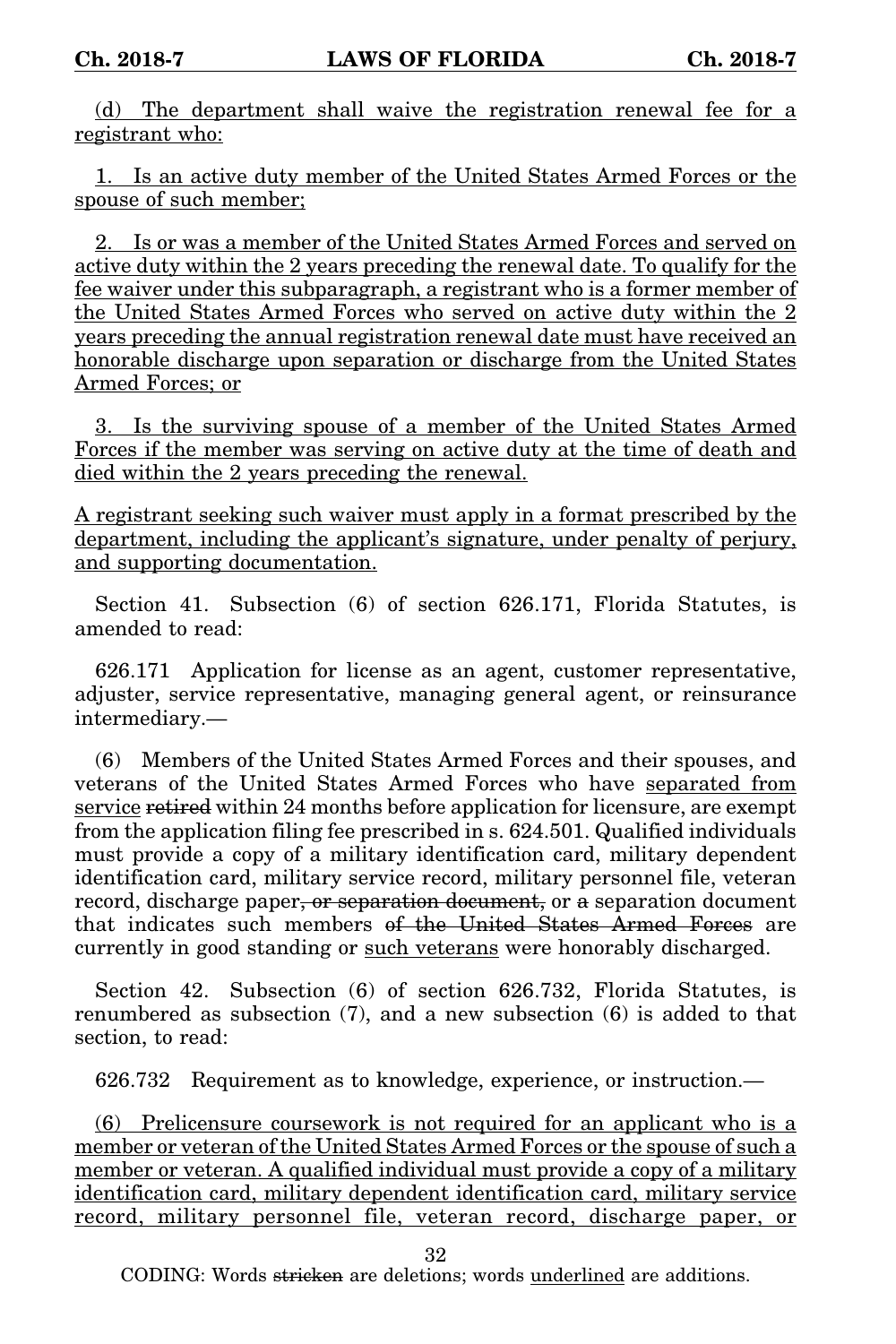separation document that indicates such member is currently in good standing or such veteran is honorably discharged.

Section 43. Section 626.7851, Florida Statutes, is amended to read:

626.7851 Requirement as to knowledge, experience, or instruction.—An applicant for a license as a life agent, except for a chartered life underwriter (CLU), shall not be qualified or licensed unless within the 4 years immediately preceding the date the application for a license is filed with the department he or she has:

(1) Successfully completed 40 hours of coursework in life insurance, annuities, and variable contracts approved by the department, 3 hours of which shall be on the subject matter of ethics. Courses must include instruction on the subject matter of unauthorized entities engaging in the business of insurance;

(2) Successfully completed a minimum of 60 hours of coursework in multiple areas of insurance, which included life insurance, annuities, and variable contracts, approved by the department, 3 hours of which shall be on the subject matter of ethics. Courses must include instruction on the subject matter of unauthorized entities engaging in the business of insurance;

(3) Earned or maintained an active designation as Chartered Financial Consultant (ChFC) from the American College of Financial Services; or Fellow, Life Management Institute (FLMI) from the Life Management Institute;

(4) Held an active license in life insurance in another state. This provision may not be used unless the other state grants reciprocal treatment to licensees formerly licensed in the state; or

(5) Been employed by the department or office for at least 1 year, full time in life insurance regulatory matters and who was not terminated for cause, and application for examination is made within 4 years after the date of termination of his or her employment with the department or office.

Prelicensure coursework is not required for an applicant who is a member or veteran of the United States Armed Forces or the spouse of such a member or veteran. A qualified individual must provide a copy of a military identification card, military dependent identification card, military service record, military personnel file, veteran record, discharge paper, or separation document that indicates such member is currently in good standing or such veteran is honorably discharged.

Section 44. Section 626.8311, Florida Statutes, is amended to read:

626.8311 Requirement as to knowledge, experience, or instruction.—An applicant for a license as a health agent, except for a chartered life underwriter (CLU), shall not be qualified or licensed unless within the 4

33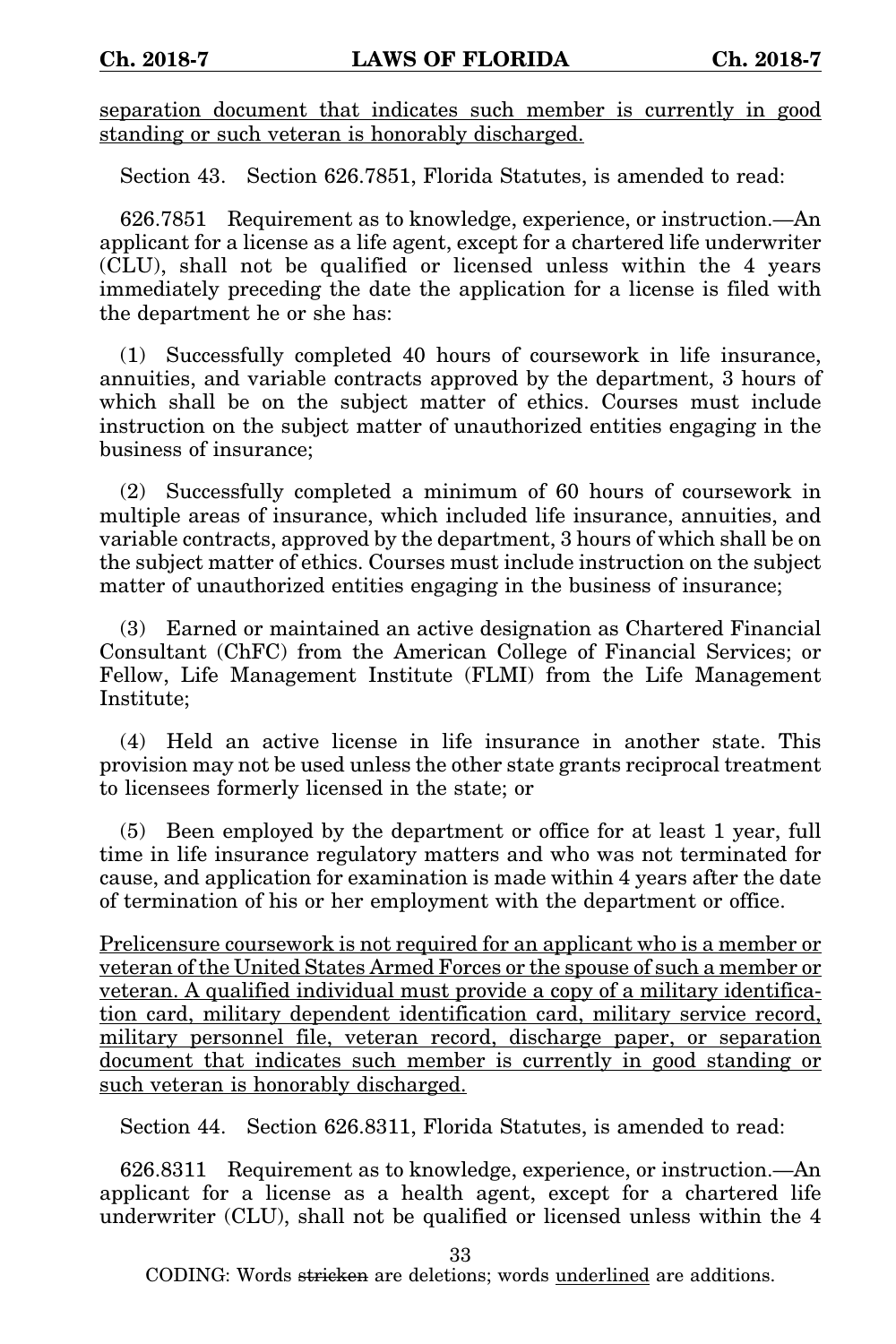years immediately preceding the date the application for license is filed with the department he or she has:

Successfully completed 40 hours of coursework in health insurance, approved by the department, 3 hours of which shall be on the subject matter of ethics. Courses must include instruction on the subject matter of unauthorized entities engaging in the business of insurance, to include the Florida Nonprofit Multiple-Employer Welfare Arrangement Act and the Employee Retirement Income Security Act, 29 U.S.C. ss. 1001 et seq., as it relates to the provision of health insurance by employers to their employees and the regulation thereof;

(2) Successfully completed a minimum of 60 hours of coursework in multiple areas of insurance, which included health insurance, approved by the department, 3 hours of which shall be on the subject matter of ethics. Courses must include instruction on the subject matter of unauthorized entities engaging in the business of insurance;

(3) Earned or maintained an active designation as a Registered Health Underwriter (RHU), Chartered Healthcare Consultant (ChHC), or Registered Employee Benefits Consultant (REBC) from the American College of Financial Services; Certified Employee Benefit Specialist (CEBS) from the Wharton School of the University of Pennsylvania; or Health Insurance Associate (HIA) from America's Health Insurance Plans;

(4) Held an active license in health insurance in another state. This provision may not be utilized unless the other state grants reciprocal treatment to licensees formerly licensed in Florida; or

(5) Been employed by the department or office for at least 1 year, full time in health insurance regulatory matters and who was not terminated for cause, and application for examination is made within 4 years after the date of termination of his or her employment with the department or office.

Prelicensure coursework is not required for an applicant who is a member or veteran of the United States Armed Forces or the spouse of such a member or veteran. A qualified individual must provide a copy of a military identification card, military dependent identification card, military service record, military personnel file, veteran record, discharge paper, or separation document that indicates such member is currently in good standing or such veteran is honorably discharged.

Section 45. Subsection (7) is added to section 626.8417, Florida Statutes, to read:

626.8417 Title insurance agent licensure; exemptions.—

(7) Prelicensure coursework is not required for an applicant who is a member or veteran of the United States Armed Forces or the spouse of such a member or veteran. A qualified individual must provide a copy of a military identification card, military dependent identification card, military service

34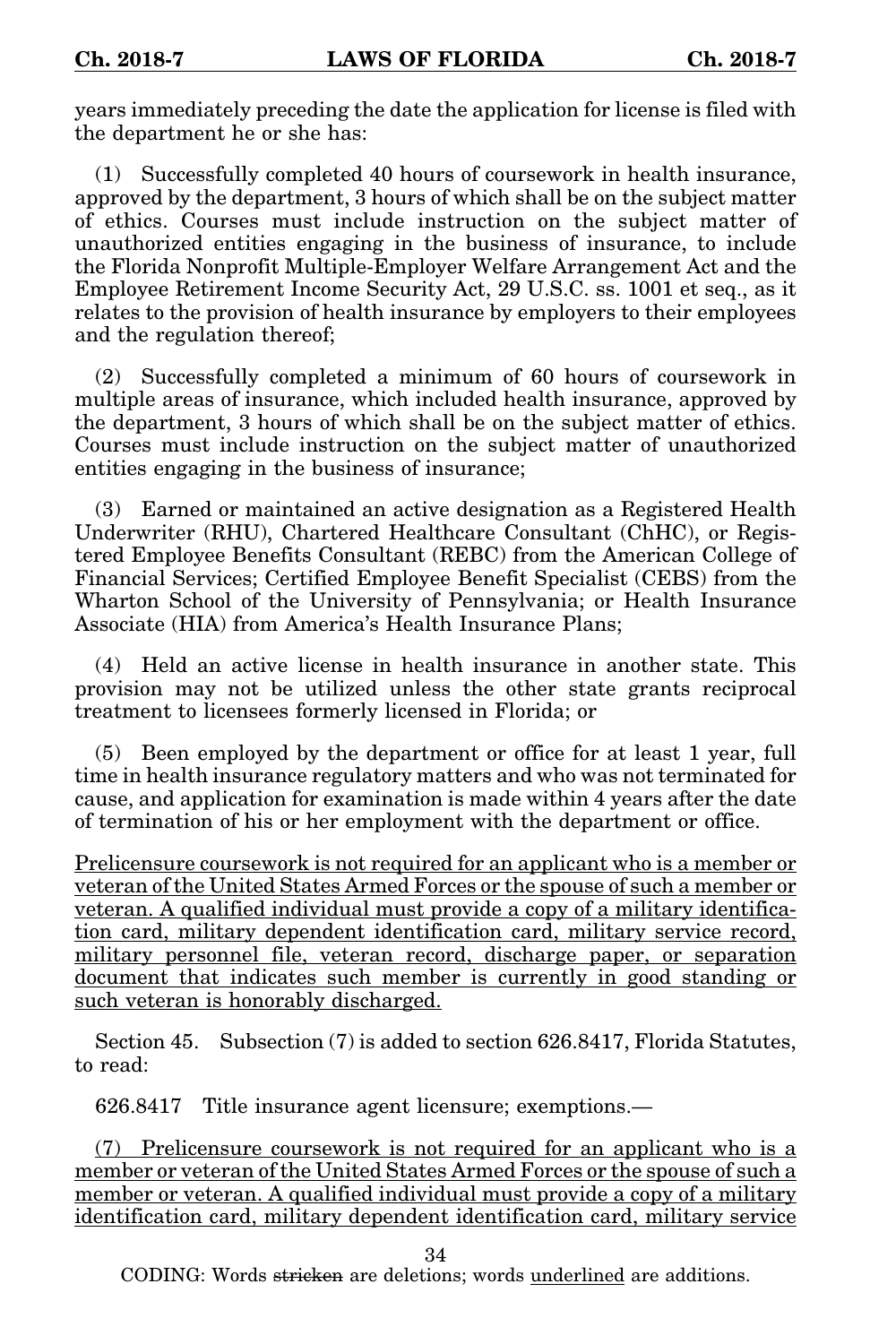record, military personnel file, veteran record, discharge paper, or separation document that indicates such member is currently in good standing or such veteran is honorably discharged.

Section 46. Subsection (7) is added to section 626.927, Florida Statutes, to read:

626.927 Licensing of surplus lines agent.—

(7) Prelicensure coursework is not required for an applicant who is a member or veteran of the United States Armed Forces or the spouse of such a member or veteran. A qualified individual must provide a copy of a military identification card, military dependent identification card, military service record, military personnel file, veteran record, discharge paper, or separation document that indicates such member is currently in good standing or such veteran is honorably discharged.

Section 47. Section 633.414, Florida Statutes, is amended to read:

633.414 Retention of firefighter and volunteer firefighter certifications.

(1) In order for a firefighter to retain her or his Firefighter Certificate of Compliance, every 4 years he or she must meet the requirements for renewal provided in this chapter and by rule, which must include at least one of the following:

(a) Be active as a firefighter.

(b) Maintain a current and valid fire service instructor certificate, instruct at least 40 hours during the 4-year period, and provide proof of such instruction to the division, which proof must be registered in an electronic database designated by the division.

(c) Within 6 months before the 4-year period expires, successfully complete a Firefighter Retention Refresher Course consisting of a minimum of 40 hours of training to be prescribed by rule.

(d) Within 6 months before the 4-year period expires, successfully retake and pass the Minimum Standards Course examination pursuant to s. 633.408.

(2) In order for a volunteer firefighter to retain her or his Volunteer Firefighter Certificate of Completion, every 4 years he or she must:

(a) Be active as a volunteer firefighter; or

(b) Successfully complete a refresher course consisting of a minimum of 40 hours of training to be prescribed by rule.

(3) Subsection (1) does not apply to state-certified firefighters who are certified and employed full-time, as determined by the fire service provider,

35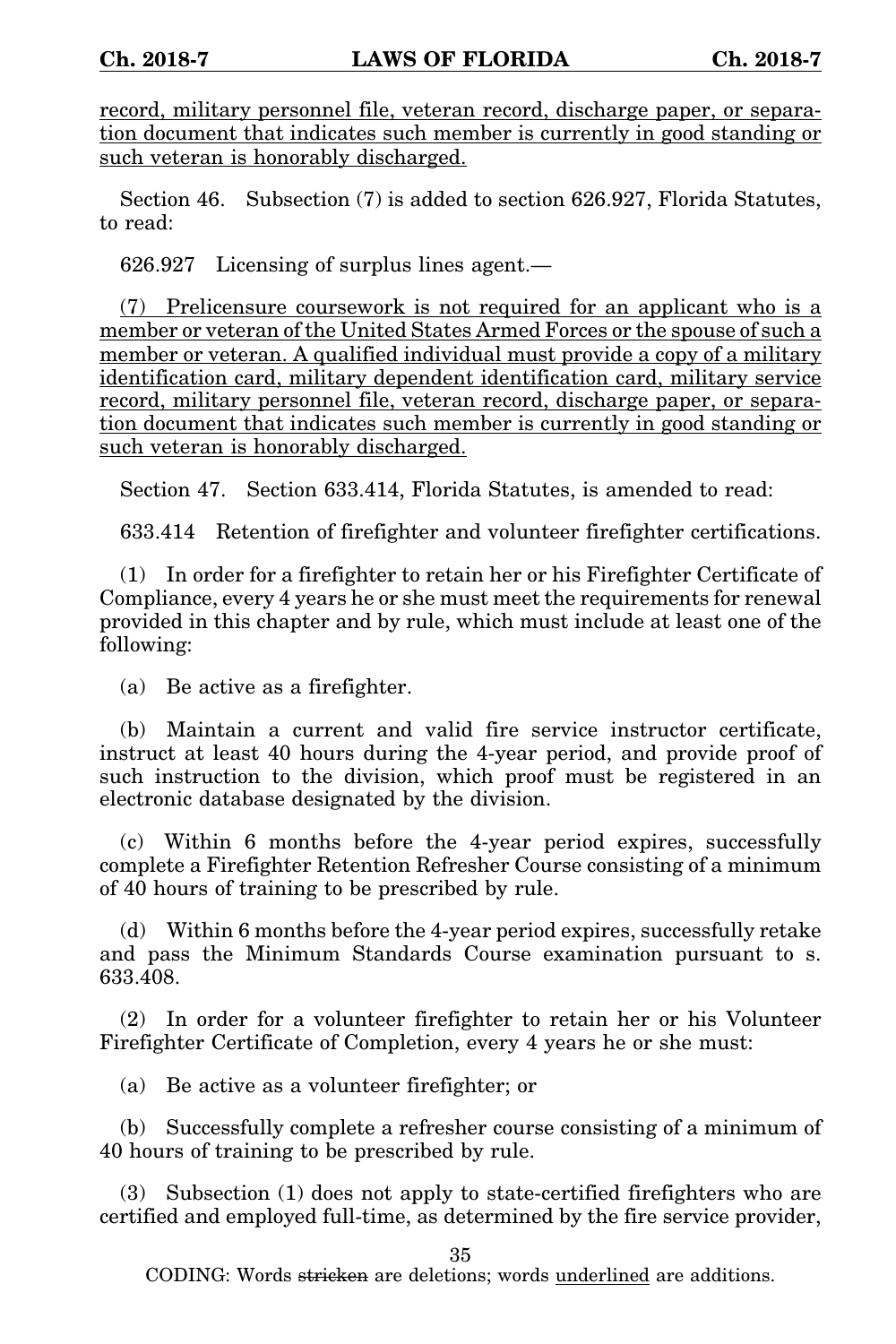as firesafety inspectors or fire investigators, regardless of their employment status as firefighters or volunteer firefighters.

(4) For the purposes of this section, the term "active" means being employed as a firefighter or providing service as a volunteer firefighter for a cumulative period of 6 months within a 4-year period.

(5) The 4-year period begins upon issuance of the certificate or separation from employment.

(6) A certificate for a firefighter or volunteer firefighter expires if he or she fails to meet the requirements of this section.

(7) The State Fire Marshal may deny, refuse to renew, suspend, or revoke the certificate of a firefighter or volunteer firefighter if the State Fire Marshal finds that any of the following grounds exists:

(a) Any cause for which issuance of a certificate could have been denied if it had then existed and had been known to the division.

(b) A violation of any provision of this chapter or any rule or order of the State Fire Marshal.

(c) Falsification of a record relating to any certificate issued by the division.

The 4-year period may, in the discretion of the department, be extended to 12 months after discharge from military service if the military service does not exceed 3 years, but in no event more than 6 years from the date of issue or renewal, if applicable, for an honorably discharged veteran of the United States Armed Forces or the spouse of such a veteran. A qualified individual must provide a copy of a military identification card, military dependent identification card, military service record, military personnel file, veteran record, discharge paper, or separation document that indicates such member is currently in good standing or such veteran is honorably discharged.

Section 48. Subsection (3) is added to section 633.444, Florida Statutes, to read:

633.444 Division powers and duties; Florida State Fire College.—

(3) The division shall waive all living and incidental expenses associated with attending the Florida State Fire College for an active duty member of the United States Armed Forces, the spouse of such a member who was serving on active duty at the time of death and died within the 2 years preceding the spouse attending the college, an honorably discharged veteran of the United States Armed Forces, or the spouse or surviving spouse of such a veteran. A qualified individuals must provide a copy of a military identification card, military dependent identification card, military service record, military personnel file, veteran record, discharge paper, or

36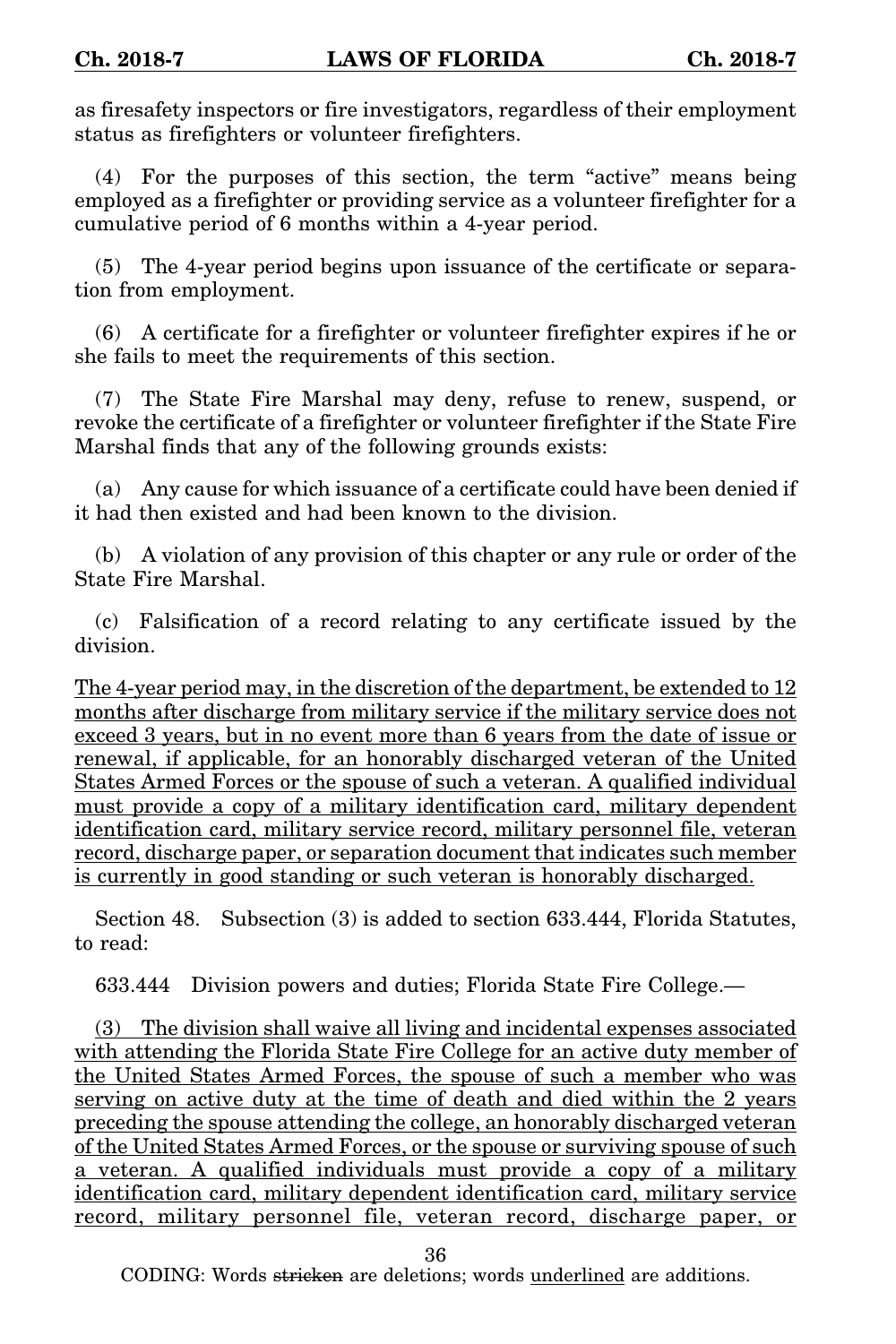separation document that indicates such member is currently in good standing or such veteran is honorably discharged.

Section 49. Section 683.147, Florida Statutes, is created to read:

683.147 Medal of Honor Day.—

(1) March 25 of each year is designated as "Medal of Honor Day."

(2) The Governor may annually issue a proclamation designating March 25 as Medal of Honor Day and calling upon public officials, schools, private organizations, and all residents of the state to commemorate Medal of Honor Day and honor recipients of the Congressional Medal of Honor who distinguished themselves through their conspicuous bravery and gallantry during wartime, and at considerable risk to their own lives, while serving as members of the United States Armed Forces.

Section 50. Paragraph (b) of subsection (1) of section 1002.37, Florida Statutes, is amended to read:

1002.37 The Florida Virtual School.—

(1)

(b) The mission of the Florida Virtual School is to provide students with technology-based educational opportunities to gain the knowledge and skills necessary to succeed. The school shall serve any student in the state who meets the profile for success in this educational delivery context and shall give priority to:

1. Students who need expanded access to courses in order to meet their educational goals, such as home education students and students in innercity and rural high schools who do not have access to higher-level courses.

2. Students seeking accelerated access in order to obtain a high school diploma at least one semester early.

3. Students who are children of an active duty member of the United States Armed Forces who is not stationed in this state whose home of record or state of legal residence is Florida.

The board of trustees of the Florida Virtual School shall identify appropriate performance measures and standards based on student achievement that reflect the school's statutory mission and priorities, and shall implement an accountability system for the school that includes assessment of its effectiveness and efficiency in providing quality services that encourage high student achievement, seamless articulation, and maximum access.

Section 51. Subsection (2) of section 1003.42, Florida Statutes, is amended to read:

1003.42 Required instruction.—

37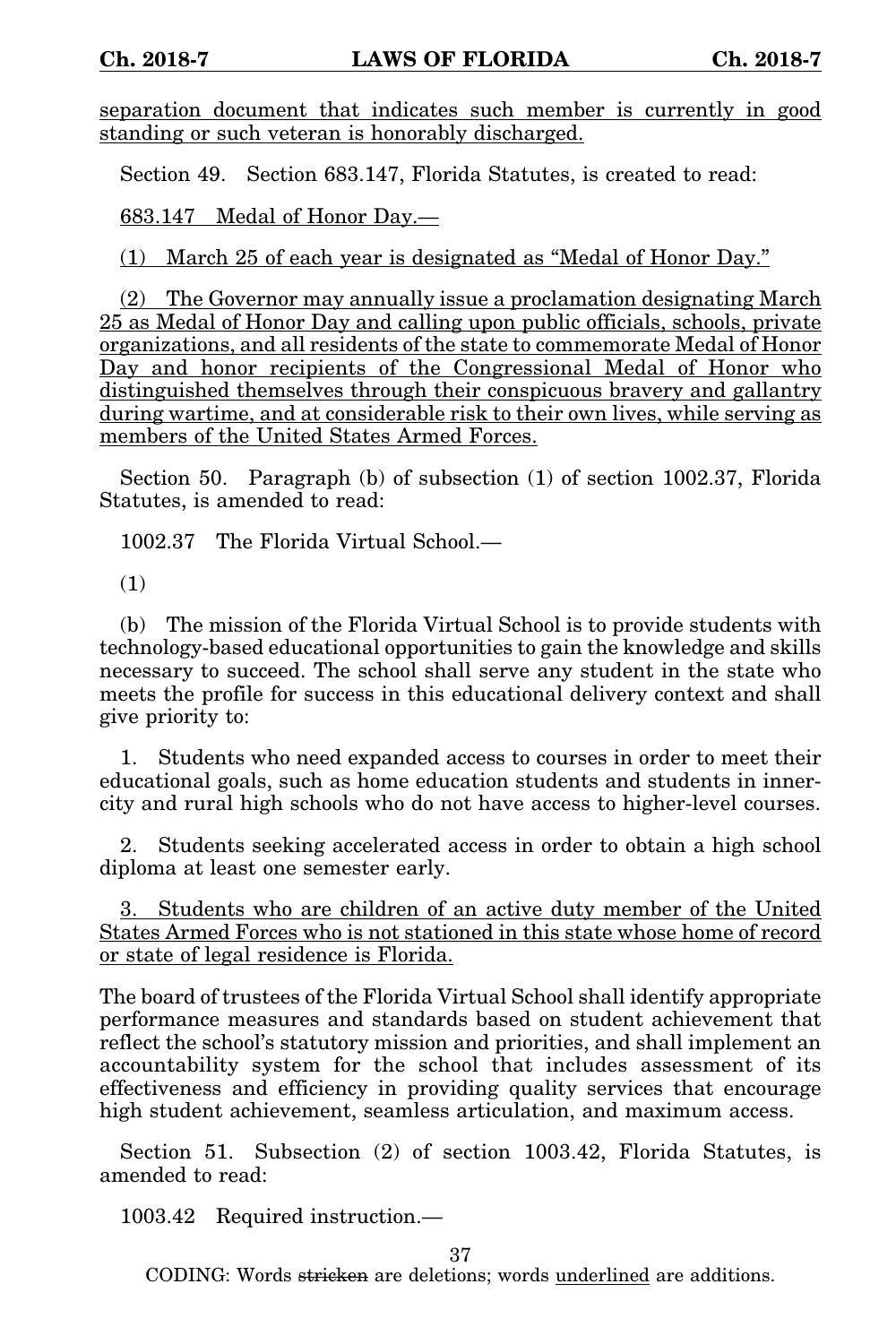(2) Members of the instructional staff of the public schools, subject to the rules of the State Board of Education and the district school board, shall teach efficiently and faithfully, using the books and materials required that meet the highest standards for professionalism and historical accuracy, following the prescribed courses of study, and employing approved methods of instruction, the following:

(a) The history and content of the Declaration of Independence, including national sovereignty, natural law, self-evident truth, equality of all persons, limited government, popular sovereignty, and inalienable rights of life, liberty, and property, and how they form the philosophical foundation of our government.

(b) The history, meaning, significance, and effect of the provisions of the Constitution of the United States and amendments thereto, with emphasis on each of the 10 amendments that make up the Bill of Rights and how the constitution provides the structure of our government.

(c) The arguments in support of adopting our republican form of government, as they are embodied in the most important of the Federalist Papers.

(d) Flag education, including proper flag display and flag salute.

(e) The elements of civil government, including the primary functions of and interrelationships between the Federal Government, the state, and its counties, municipalities, school districts, and special districts.

(f) The history of the United States, including the period of discovery, early colonies, the War for Independence, the Civil War, the expansion of the United States to its present boundaries, the world wars, and the civil rights movement to the present. American history shall be viewed as factual, not as constructed, shall be viewed as knowable, teachable, and testable, and shall be defined as the creation of a new nation based largely on the universal principles stated in the Declaration of Independence.

(g) The history of the Holocaust (1933-1945), the systematic, planned annihilation of European Jews and other groups by Nazi Germany, a watershed event in the history of humanity, to be taught in a manner that leads to an investigation of human behavior, an understanding of the ramifications of prejudice, racism, and stereotyping, and an examination of what it means to be a responsible and respectful person, for the purposes of encouraging tolerance of diversity in a pluralistic society and for nurturing and protecting democratic values and institutions.

(h) The history of African Americans, including the history of African peoples before the political conflicts that led to the development of slavery, the passage to America, the enslavement experience, abolition, and the contributions of African Americans to society. Instructional materials shall include the contributions of African Americans to American society.

38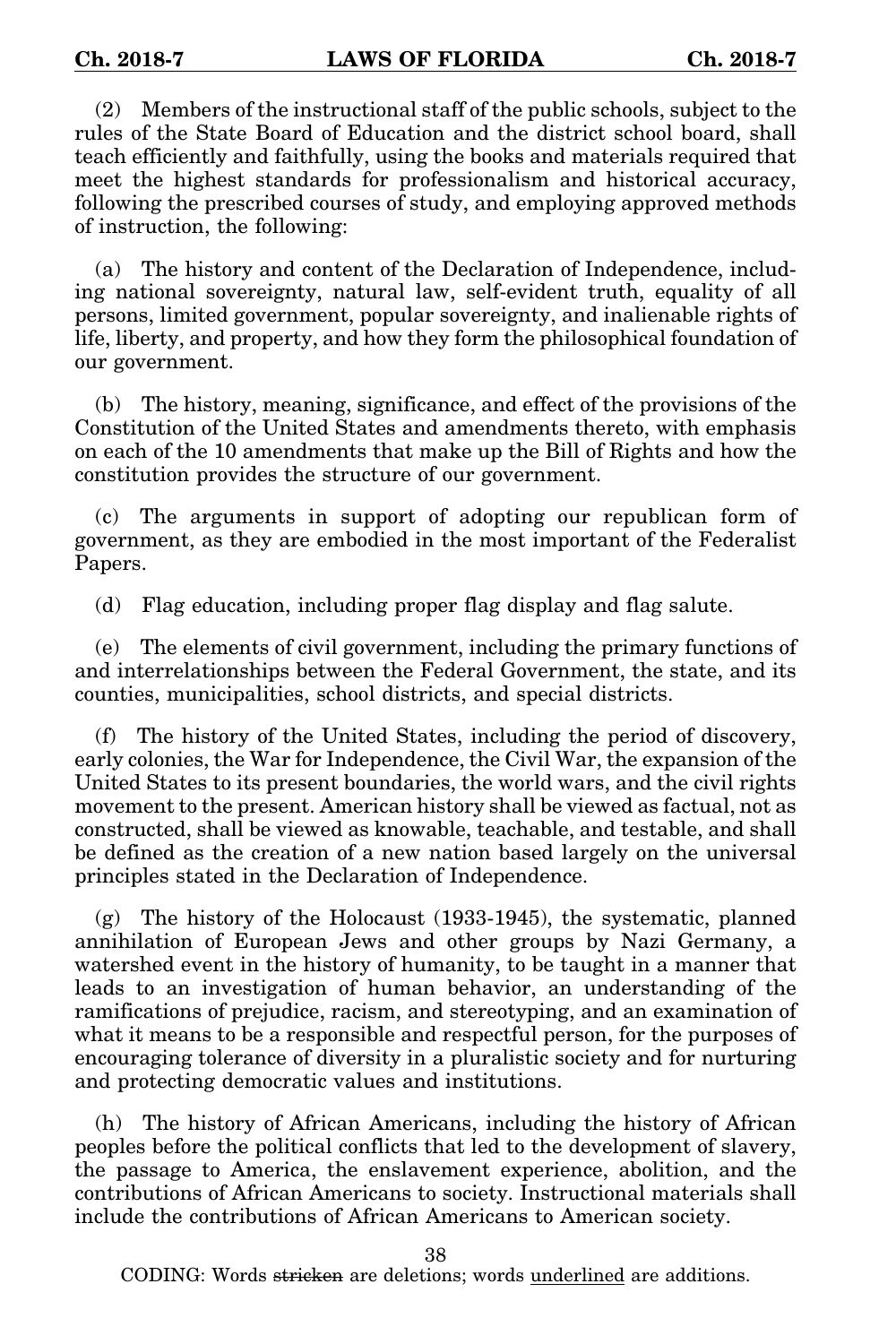(i) The elementary principles of agriculture.

(j) The true effects of all alcoholic and intoxicating liquors and beverages and narcotics upon the human body and mind.

(k) Kindness to animals.

(l) The history of the state.

(m) The conservation of natural resources.

(n) Comprehensive health education that addresses concepts of community health; consumer health; environmental health; family life, including an awareness of the benefits of sexual abstinence as the expected standard and the consequences of teenage pregnancy; mental and emotional health; injury prevention and safety; Internet safety; nutrition; personal health; prevention and control of disease; and substance use and abuse. The health education curriculum for students in grades 7 through 12 shall include a teen dating violence and abuse component that includes, but is not limited to, the definition of dating violence and abuse, the warning signs of dating violence and abusive behavior, the characteristics of healthy relationships, measures to prevent and stop dating violence and abuse, and community resources available to victims of dating violence and abuse.

(o) Such additional materials, subjects, courses, or fields in such grades as are prescribed by law or by rules of the State Board of Education and the district school board in fulfilling the requirements of law.

(p) The study of Hispanic contributions to the United States.

(q) The study of women's contributions to the United States.

(r) The nature and importance of free enterprise to the United States economy.

(s) A character-development program in the elementary schools, similar to Character First or Character Counts, which is secular in nature. Beginning in school year 2004-2005, the character-development program shall be required in kindergarten through grade 12. Each district school board shall develop or adopt a curriculum for the character-development program that shall be submitted to the department for approval. The character-development curriculum shall stress the qualities of patriotism; responsibility; citizenship; kindness; respect for authority, life, liberty, and personal property; honesty; charity; self-control; racial, ethnic, and religious tolerance; and cooperation. The character-development curriculum for grades 9 through 12 shall, at a minimum, include instruction on developing leadership skills, interpersonal skills, organization skills, and research skills; creating a resume; developing and practicing the skills necessary for employment interviews; conflict resolution, workplace ethics, and workplace law; managing stress and expectations; and developing skills that enable students to become more resilient and self-motivated.

39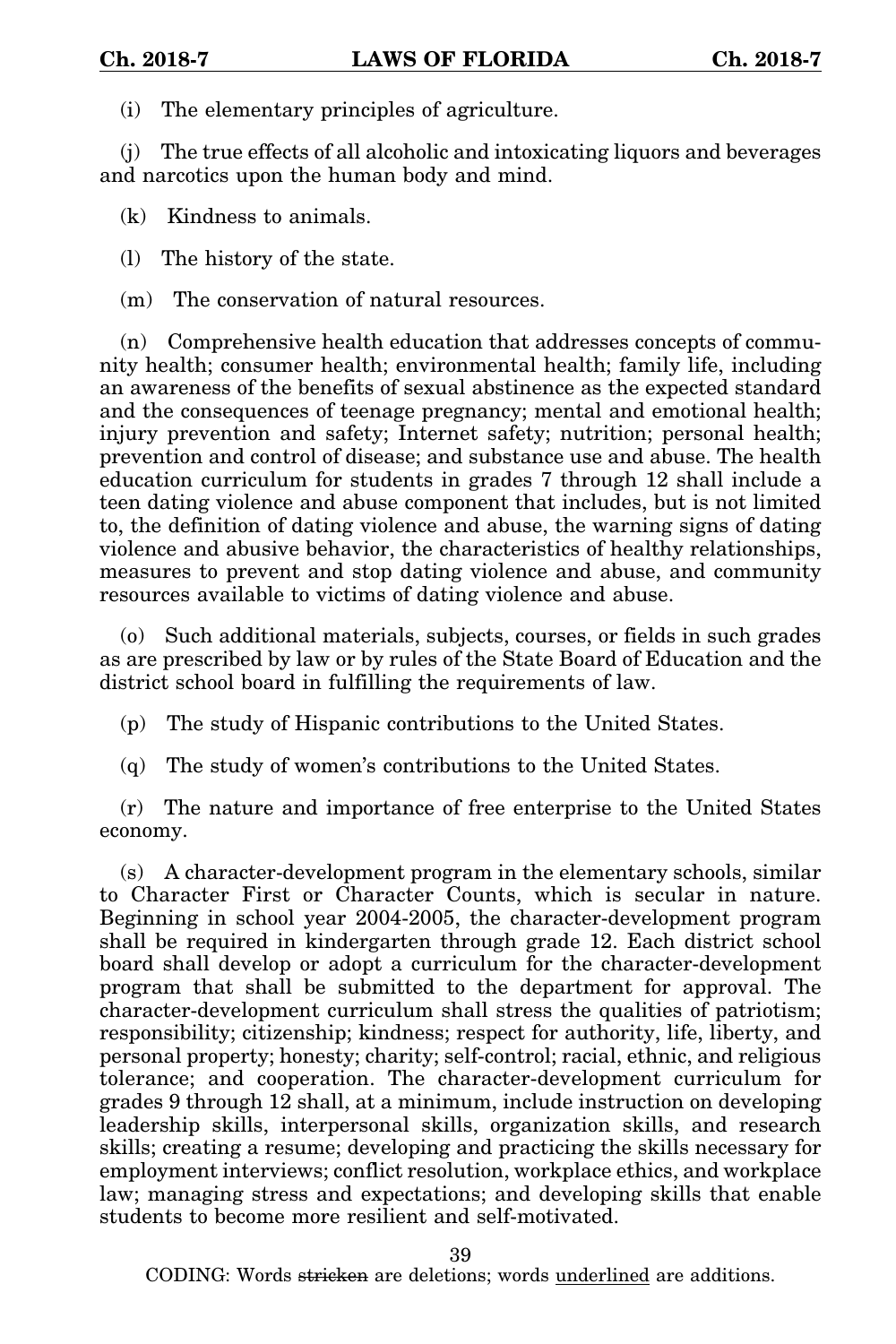(t) In order to encourage patriotism, the sacrifices that veterans and Medal of Honor recipients have made in serving our country and protecting democratic values worldwide. Such instruction must occur on or before Medal of Honor Day, Veterans' Day, and Memorial Day. Members of the instructional staff are encouraged to use the assistance of local veterans and Medal of Honor recipients when practicable.

The State Board of Education is encouraged to adopt standards and pursue assessment of the requirements of this subsection. A character development program that incorporates the values of the recipients of the Congressional Medal of Honor and that is offered as part of a social studies, English Language Arts, or other schoolwide character building and veteran awareness initiative meets the requirements of paragraphs (s) and (t).

Section 52. Subsection (4) of section 1012.55, Florida Statutes, is amended, and paragraph (e) is added to subsection (1) of that section, to read:

1012.55 Positions for which certificates required.—

(1)

(e)1. The department shall issue a 3-year temporary certificate in educational leadership under s. 1012.56(7) to an individual who:

a. Earned a passing score on the Florida Educational Leadership Examination.

b. Served as a commissioned or noncommissioned military officer in the United States Armed Forces for at least 3 years.

c. Was honorably discharged or has retired from the United States Armed Forces.

d. Is employed full time in a position for which an educator certificate is required in a Florida public school, state-supported school, or nonpublic school that has a Level II program under s. 1012.562.

2. A Level II program under s. 1012.562 must accept an applicant who holds a temporary certificate under subparagraph 1. The department shall issue a permanent certification as a school principal to an individual who holds a temporary certificate under subparagraph 1, and successfully completes the Level II program.

(4) A commissioned or noncommissioned military officer who is an instructor of junior reserve officer training shall be exempt from requirements for teacher certification, except for the background screening pursuant to s. 1012.32, if he or she meets the following qualifications:

(a) Is retired from active military duty, pursuant to chapter 102 of Title 10 U.S.C.

40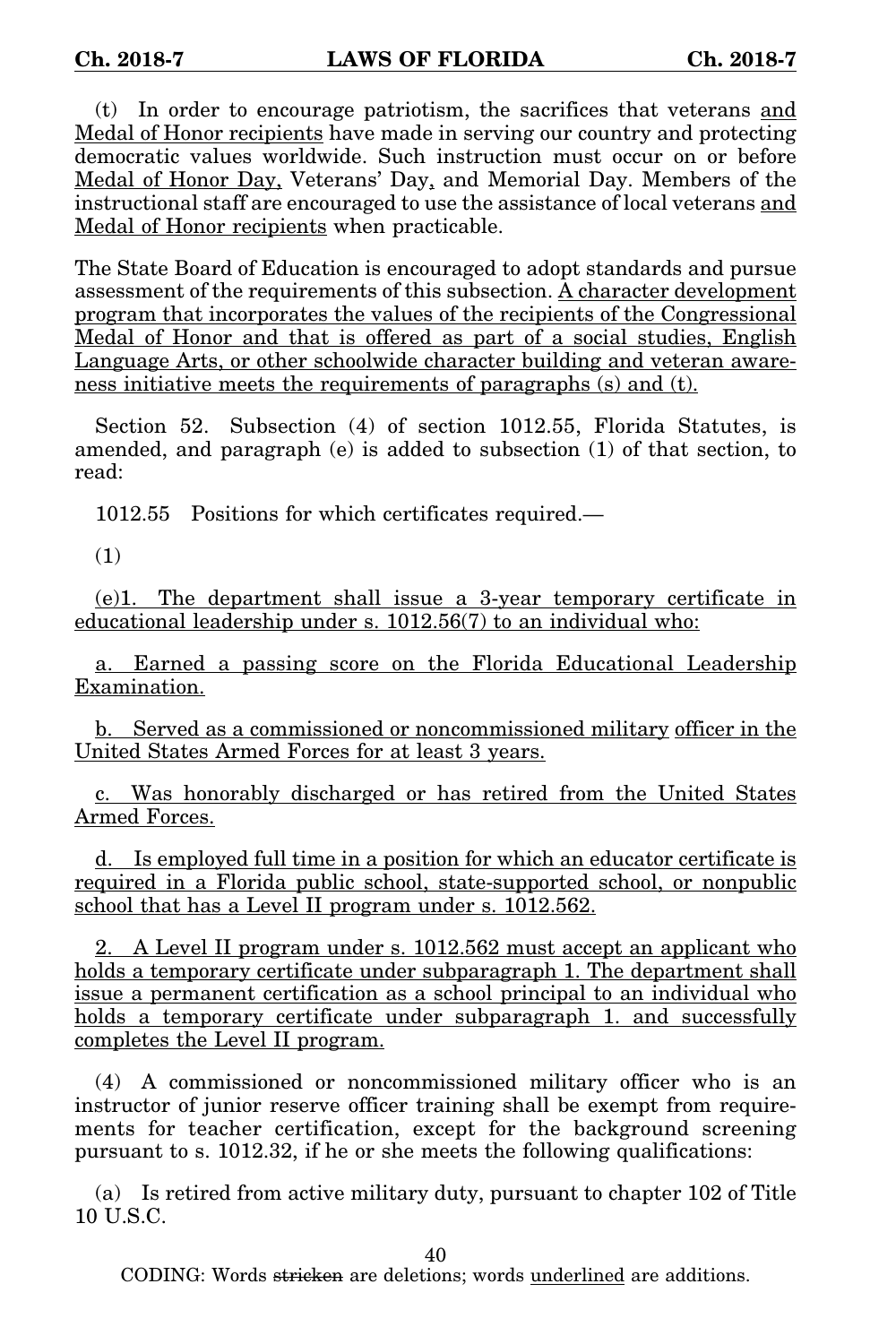(b) Satisfies criteria established by the appropriate military service for certification by the service as a junior reserve officer training instructor.

(c) Has an exemplary military record.

If such instructor is assigned instructional duties other than junior reserve officer training, he or she shall hold the certificate required by law and rules of the state board for the type of service rendered. An instructor of junior reserve officer training under this subsection may receive funding through the Florida Teachers Classroom Supply Assistance Program under s. 1012.71.

Section 53. Subsection (7) of section 1012.56, Florida Statutes, is amended to read:

1012.56 Educator certification requirements.—

(7) TYPES AND TERMS OF CERTIFICATION.—

(a) The Department of Education shall issue a professional certificate for a period not to exceed 5 years to any applicant who fulfills one of the following:

1. Meets all the requirements outlined in subsection (2).

2. For a professional certificate covering grades 6 through 12:

a. Meets the requirements of paragraphs  $(2)(a)-(h)$ .

b. Holds a master's or higher degree in the area of science, technology, engineering, or mathematics.

c. Teaches a high school course in the subject of the advanced degree.

d. Is rated highly effective as determined by the teacher's performance evaluation under s. 1012.34, based in part on student performance as measured by a statewide, standardized assessment or an Advanced Placement, Advanced International Certificate of Education, or International Baccalaureate examination.

e. Achieves a passing score on the Florida professional education competency examination required by state board rule.

3. Meets the requirements of paragraphs  $(2)(a)-(h)$  and completes a professional preparation and education competence program approved by the department pursuant to paragraph  $(8)(c)$ . An applicant who completes the program and is rated highly effective as determined by his or her performance evaluation under s. 1012.34 is not required to take or achieve a passing score on the professional education competency examination in order to be awarded a professional certificate.

41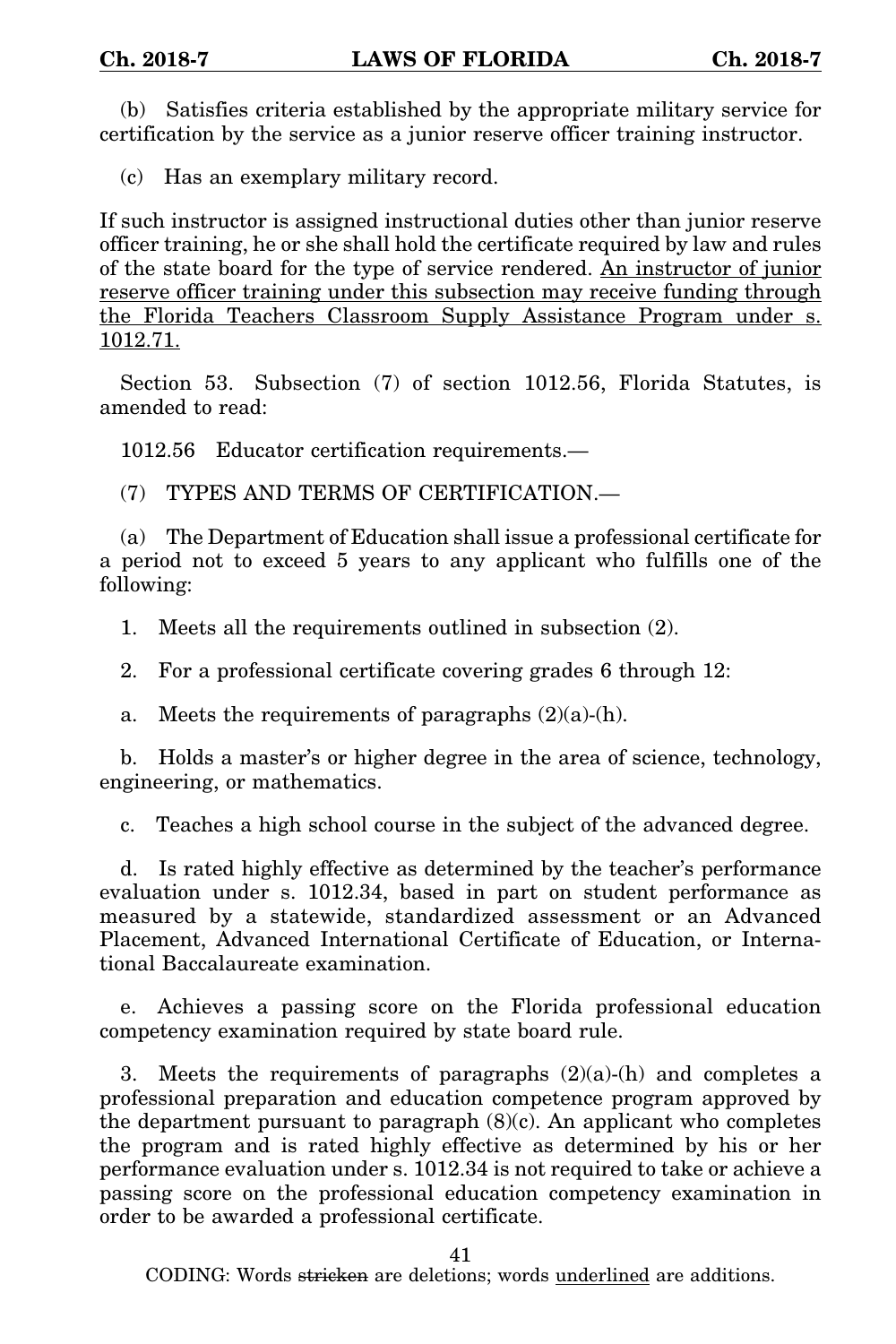(b) The department shall issue a temporary certificate to any applicant who completes the requirements outlined in paragraphs  $(2)(a)$ -(f) and completes the subject area content requirements specified in state board rule or demonstrates mastery of subject area knowledge pursuant to subsection (5) and holds an accredited degree or a degree approved by the Department of Education at the level required for the subject area specialization in state board rule.

(c) The department shall issue one nonrenewable 2-year temporary certificate and one nonrenewable 5-year professional certificate to a qualified applicant who holds a bachelor's degree in the area of speechlanguage impairment to allow for completion of a master's degree program in speech-language impairment.

Each temporary certificate is valid for 3 school fiscal years and is nonrenewable. However, the requirement in paragraph  $(2)(g)$  must be met within 1 calendar year of the date of employment under the temporary certificate. Individuals who are employed under contract at the end of the 1 calendar year time period may continue to be employed through the end of the school year in which they have been contracted. A school district shall not employ, or continue the employment of, an individual in a position for which a temporary certificate is required beyond this time period if the individual has not met the requirement of paragraph  $(2)(g)$ . At least 1 year before an individual's temporary certificate is set to expire, the department shall electronically notify the individual of the date on which his or her certificate will expire and provide a list of each method by which the qualifications for a professional certificate can be completed. The State Board of Education shall adopt rules to allow the department to extend the validity period of a temporary certificate for 2 years when the requirements for the professional certificate, not including the requirement in paragraph  $(2)(g)$ , were not completed due to the serious illness or injury of the applicant, the military service of an applicant's spouse, or other extraordinary extenuating circumstances. The rules must authorize the department to extend the validity period of a temporary certificate or for 1 year if the temporary certificateholder is rated effective or highly effective based solely on a student learning growth formula approved by the Commissioner of Education pursuant to s. 1012.34(8). The department shall reissue the temporary certificate for 2 additional years upon approval by the Commissioner of Education. A written request for reissuance of the certificate shall be submitted by the district school superintendent, the governing authority of a university lab school, the governing authority of a state-supported school, or the governing authority of a private school.

Section 54. Subsection (3) is added to section 1012.59, Florida Statutes, to read:

1012.59 Certification fees.—

42